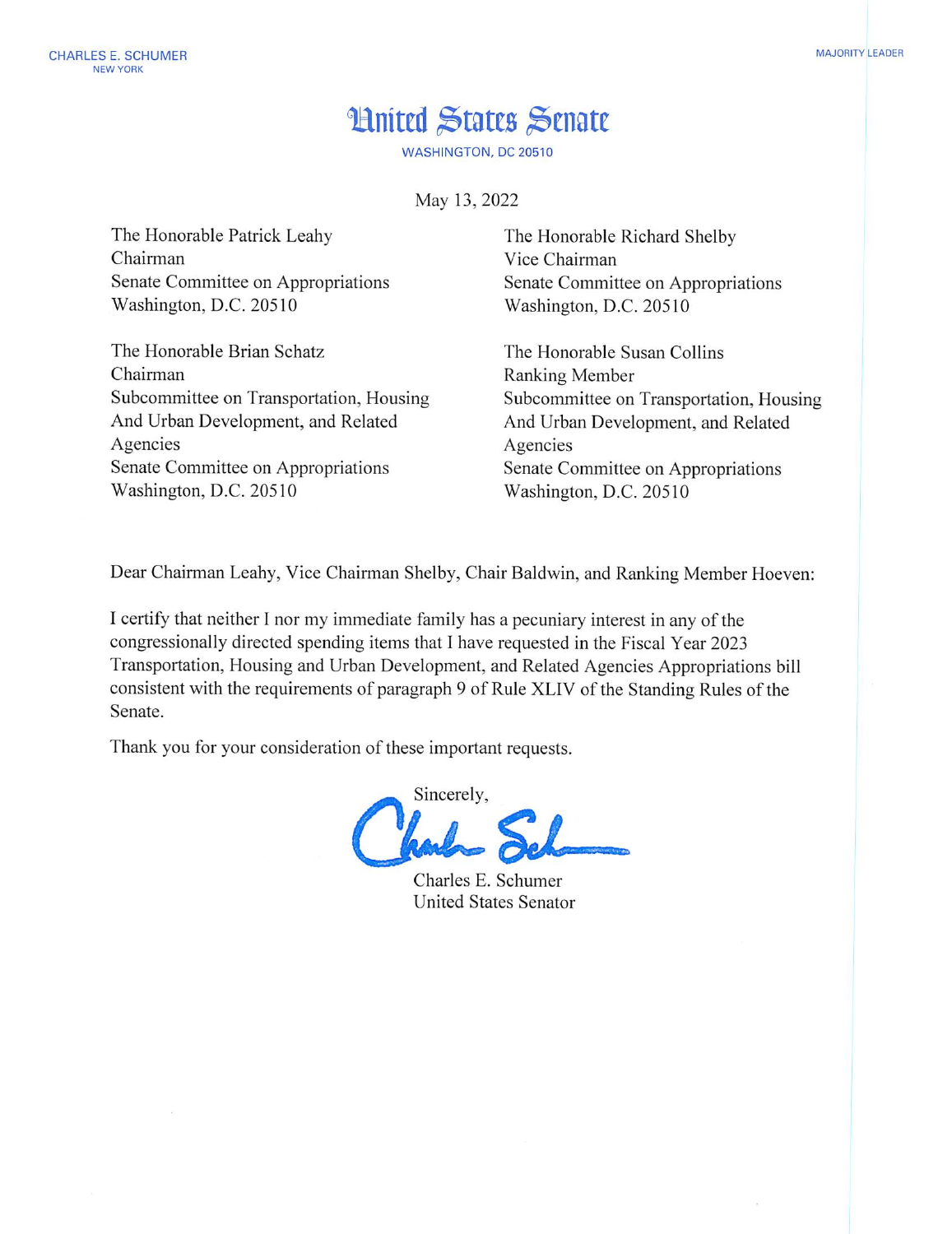## **Schumer, Charles(D-NY) Transportation Housing and Urban Development Congressionally Directed Spending Requests**

| <b>Recipient Name</b>                      | <b>Project Purpose</b>                                                                                                                                                                                                                                                                                                                                                                                                                                                                                                                                                                                                                                                                                                                                                                                                                                                                                                                                                                                                                                                                                                                                                                                                                                                                                                                                                                                                                                                   | <b>Project</b><br><b>Location</b> | <b>Amount</b><br><b>Requested</b><br>(5000) |
|--------------------------------------------|--------------------------------------------------------------------------------------------------------------------------------------------------------------------------------------------------------------------------------------------------------------------------------------------------------------------------------------------------------------------------------------------------------------------------------------------------------------------------------------------------------------------------------------------------------------------------------------------------------------------------------------------------------------------------------------------------------------------------------------------------------------------------------------------------------------------------------------------------------------------------------------------------------------------------------------------------------------------------------------------------------------------------------------------------------------------------------------------------------------------------------------------------------------------------------------------------------------------------------------------------------------------------------------------------------------------------------------------------------------------------------------------------------------------------------------------------------------------------|-----------------------------------|---------------------------------------------|
| Incorporated Village<br>of Bellport        | This coastal flood resiliency project for Howells Point has been<br>designed for the terminus of three public streets and public<br>parkland abutting a creek, properties which are all maintained by<br>the Village of Bellport.                                                                                                                                                                                                                                                                                                                                                                                                                                                                                                                                                                                                                                                                                                                                                                                                                                                                                                                                                                                                                                                                                                                                                                                                                                        | <b>Bellport NY</b>                | \$3,318                                     |
| YMCA of the Capital<br>District            | The CDYMCA is proposing a \$11M rebuild of the Troy YMCA<br>facilities through a strategic phased plan. The requested funds<br>will be used to reimagine the Troy YMCA bringing a menu of<br>programs to serve youth to seniors within the city of Troy.                                                                                                                                                                                                                                                                                                                                                                                                                                                                                                                                                                                                                                                                                                                                                                                                                                                                                                                                                                                                                                                                                                                                                                                                                 | Albany NY                         | \$2,000                                     |
| City of Albany                             | If successfully funded, the proposed project would begin as<br>expeditiously as possible and could be completed within the time<br>frame of 12 to 24 months from commencement. The first phase<br>will address most of the accessibility issues within the<br>administrative office portion of the facility as well as smaller<br>issues throughout the first floor of the building. North entry<br>vestibule will be removed and ramp would be installed to allow<br>for an accessible entrance and exit. Removal of interior partitions<br>at the Director's Office to create a smaller office and allow for two<br>unisex restrooms that are handicap accessible at the south end of<br>the building. Modifying egress door(s) to be code compliant<br>regarding width, swing direction, and hardware at all designated<br>entry and egress doorways.<br>The improvement and modification according to the current<br>building codes will ensure the safety of the visitors of the facility<br>and, enhance the accessibility of the building to all residents.<br>Once all the accessibility issues are resolved, renovations and<br>construction on second floor could begin including new windows<br>and finishes, lockable storage space, new partition and all<br>finished and fixtures would be updated with a new layout. This<br>proposed project would provide a teaching kitchen, which would<br>greatly assist with nutrition education for the community. | Albany NY                         | \$400                                       |
| Feed Albany                                | Feed Albany will be using these funds to continue serving people<br>in Albany, Schenectady and Rensselaer counties prepared meals.<br>We currently provide 1700 meals weekly and would like to<br>maintain and increase this number. With rising food costs we<br>would like to maintain 2-5 meals per person each week with the<br>goal of producing 2500 meals per week by the end of 2022.                                                                                                                                                                                                                                                                                                                                                                                                                                                                                                                                                                                                                                                                                                                                                                                                                                                                                                                                                                                                                                                                            | Albany NY                         | \$271                                       |
| New York State<br>Thruway Authority        | These funds would be used to develop and test the use of<br>Uncrewed Aerial Systems (UAS) to augment existing<br>infrastructure inspection processes with UAS and predictive<br>software analysis to improve safety and target early maintenance<br>to reduce the risk of serious negative economic impact to the<br>state.                                                                                                                                                                                                                                                                                                                                                                                                                                                                                                                                                                                                                                                                                                                                                                                                                                                                                                                                                                                                                                                                                                                                              | Albany NY                         | \$1,000                                     |
| City of Auburn                             | Mill and repaving of deteriorated roadway including upgrading<br>traffic signals, road drainage, curbs, sidewalks, and other<br>roadway appurtenances and utility repairs are needed. Improve<br>overall safety of vehicular and pedestrian traffic with a shared<br>bicycle lane, including upgrading traffic signal and handicap<br>ramps at intersections.                                                                                                                                                                                                                                                                                                                                                                                                                                                                                                                                                                                                                                                                                                                                                                                                                                                                                                                                                                                                                                                                                                            | Auburn NY                         | \$2,250                                     |
| Schweinfurth<br><b>Memorial Art Center</b> | The West End Arts Campus is a project of the City of Auburn's<br>Downtown Revitalization Initiative. It leverages arts and cultural<br>to increase cultural tourism through capital improvements that<br>will increase overall accessibility, create more spaces for public<br>programs and connect to the Cayuga Museum of History and Art<br>next door, creating a destination that includes history, visual and<br>performing arts all on one campus. The Schweinfurth project<br>includes a new entrance and elevator from the parking lot,<br>expanded front plaza, indoor/outdoor classroom, parking,<br>walkways, lighting and signage.                                                                                                                                                                                                                                                                                                                                                                                                                                                                                                                                                                                                                                                                                                                                                                                                                           | Auburn NY                         | \$350                                       |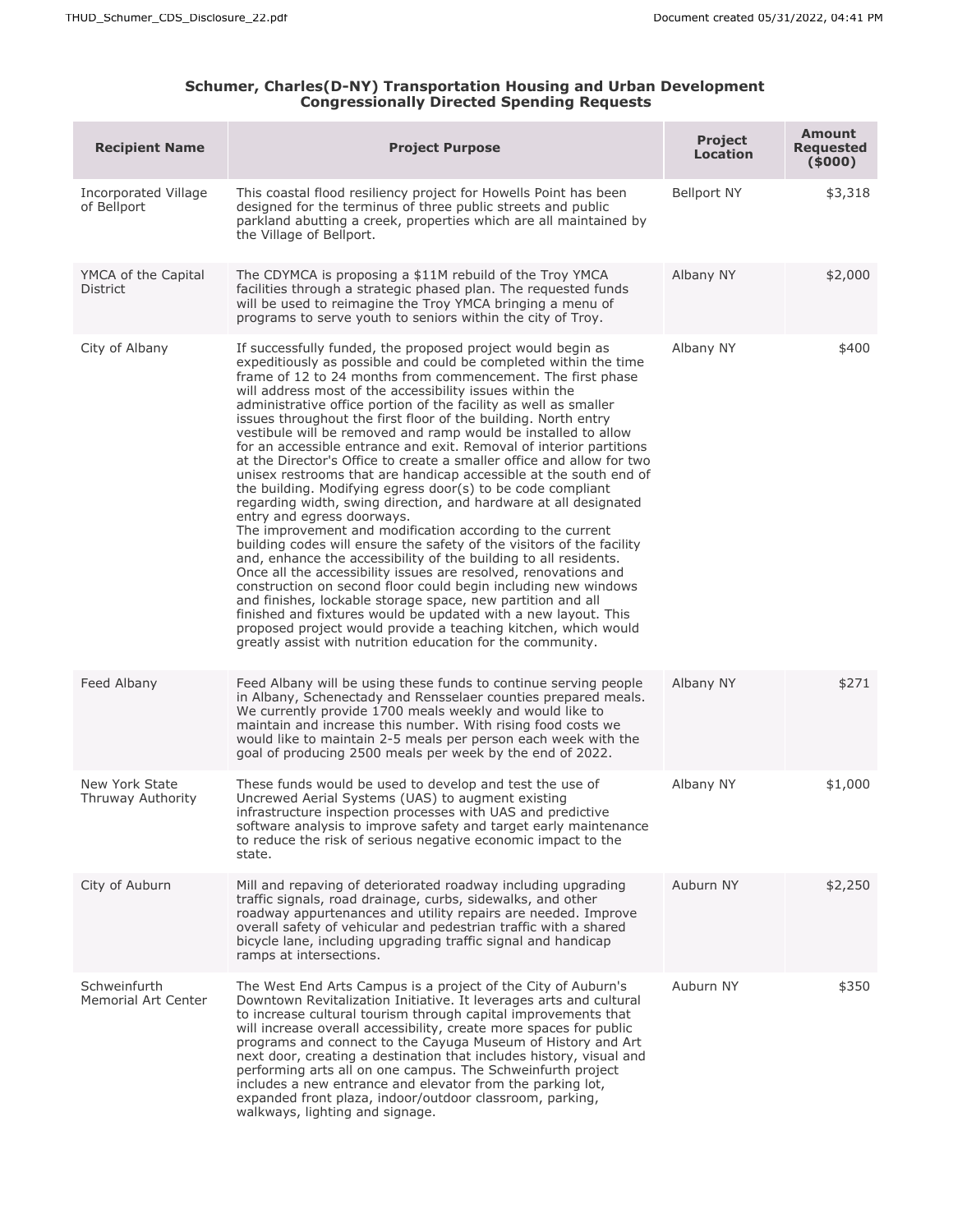| City of Auburn                                           | Several preservation and maintenance activities are needed to<br>restore City Hall prior to celebrating its Centennial in 2030. The<br>project scope includes: ADA compliance/building upgrades<br>throughout the public hallways and restrooms,<br>replacement/repair of the historic slate roof and flat roods to stop<br>interior water damage and prevent delamination of the exterior<br>brick masonry, repair the historic masonry front steps as well as<br>install a new handicap accessible entry for the 1st floor building,<br>repainting throughout and maintenance to the historic yankee<br>gutter system and maintenance to the buildings geo-thermal<br>HVAC pumps and well system.     | Auburn NY            | \$1,000 |
|----------------------------------------------------------|---------------------------------------------------------------------------------------------------------------------------------------------------------------------------------------------------------------------------------------------------------------------------------------------------------------------------------------------------------------------------------------------------------------------------------------------------------------------------------------------------------------------------------------------------------------------------------------------------------------------------------------------------------------------------------------------------------|----------------------|---------|
| Adirondack Aquatic<br>Center, Inc. (DBA<br>Capital Regio | The \$5,000,000 requested in this application will be used to<br>cover a portion of construction costs to build Capital Region<br>Aquatic Center. It will promote the health and wellbeing of<br>residents, including historically underserved populations, foster<br>inclusivity through universally useful programing and have an<br>estimated economic impact of \$106 million over five years.                                                                                                                                                                                                                                                                                                      | Ballston Spa NY      | \$5,000 |
| Rebuilding Together<br>Saratoga County                   | Rebuilding Together Saratoga County seeks funding to assist 50<br>low-income older adult homeowners in Saratoga, Warren, and<br>Washington Counties with accessibility modifications and repairs<br>to their homes, at no cost to the people we will help. This will<br>enable these low-income older adults to remain safely and<br>independently in their own homes and communities, allow them<br>to age-in-place successfully, preserve affordable homeownership,<br>and maintain and improve affordable housing stock.                                                                                                                                                                             | Ballston Spa NY      | \$300   |
| Steuben County<br>Industrial<br>Development Agency       | The funding request will be used to upgrade rail infrastructure to<br>support LP Building Solutions recently announced \$24 million<br>manufacturing facility in Bath and increase safety along the rail<br>corridor. The work will include a new rail siding and switching to<br>the facility, gated rail crossing on NYS Route 415 and the<br>upgrade of the rail along the corridor from 90 pound rail to 115<br>pound rail bringing the line to class one standards to allow for<br>more cars to be brought into the facility reducing the number of<br>train traffic. The project will provide an additional 30+ years of<br>life to the line and allow for future rail growth along the corridor. | Bath NY              | \$1,585 |
| <b>Broome County</b><br>Urban League Inc.                | Urban League of Broome County will utilize funds for renovations<br>to expand their existing childcare facilities to include 200 more<br>slots for daycare, toddler, and afterschool childcare.                                                                                                                                                                                                                                                                                                                                                                                                                                                                                                         | <b>Binghamton NY</b> | \$150   |
| City of Binghamton                                       | The City of Binghamton is seeking federal funding for<br>improvements and rehabilitation to their neighborhood fire<br>stations. The City is committed to a one million dollar investment<br>in its neighborhood fire stations, which will be complemented by<br>this federal funding. Proposed improvements and renovations will<br>not only update and modernize the stations and training facility,<br>but make them safer, improve their longevity, and make them<br>more efficient. These improvements will support public safety in<br>the area.                                                                                                                                                  | <b>Binghamton NY</b> | \$500   |
| Sisters of Saint<br>Joseph of Brentwood,<br>NY.          | In response to the pressing need in Brentwood, NY for a<br>community outreach center, the Sisters of St. Joseph are poised<br>to re-purpose a 62-year old former school building on their<br>property as a site for adult education, a legal clinic for<br>immigrants, and emergency food assistance.<br>We are requesting funds funds to meet the costs of renovation of<br>a 59-year old former school building to serve as the hub of this<br>project.                                                                                                                                                                                                                                               | Brentwood NY         | \$2,000 |
| Children's Museum of<br>the East End                     | Federal funds will be used to physically expand the CMEE Food<br>Pantry, increasing the number of families served by 50%.                                                                                                                                                                                                                                                                                                                                                                                                                                                                                                                                                                               | Bridgehampton<br>NY. | \$150   |
| Children's Museum of<br>the East End                     | The Play for All project will create an inclusive playground and<br>outdoor classroom designed for children of all physical and<br>behavioral abilities.                                                                                                                                                                                                                                                                                                                                                                                                                                                                                                                                                | Bridgehampton<br>NY. | \$200   |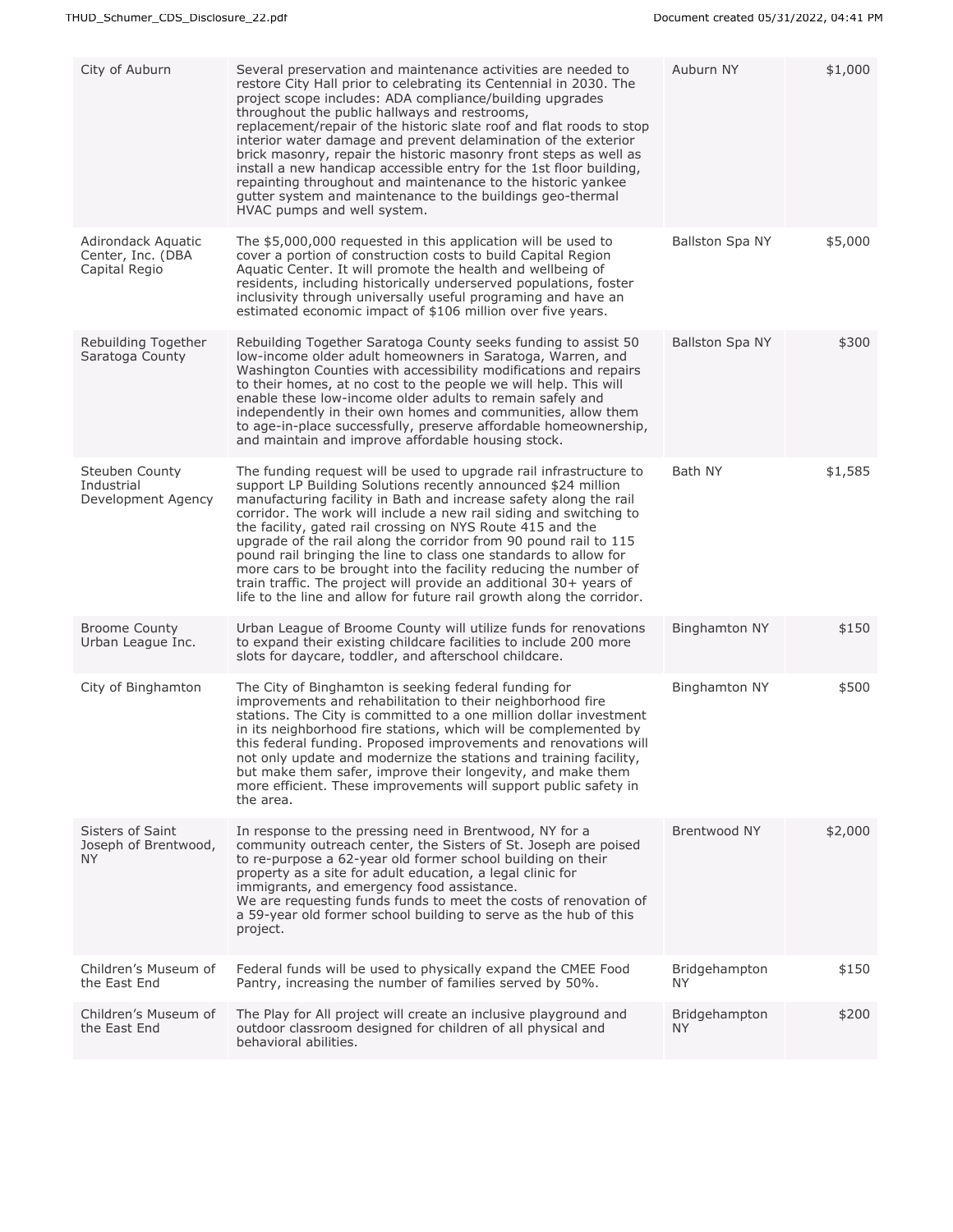| Emerald Isle<br><b>Immigration Center</b><br>(EIIC)                 | Emerald Isle Immigration Center (EIIC) is engaged in a much<br>needed renovation and expansion of their community center<br>located at 4275 Katonah Avenue in the Woodlawn section of the<br>Bronx; this approximately \$3M project will double the community<br>program space, make all four floors fully accessible to seniors<br>and families and allow Emerald Isle to continue to provide critical<br>free legal aid to immigrants and a range of social and support<br>serves for the Irish Diaspora again in place in the Bronx. The<br>project has support from the New York City Council, New York<br>State and the Irish Government.                                                                                                                                                                                                                                                                                                                                                                                                                                                                                                                                                                        | <b>Bronx NY</b> | \$330   |
|---------------------------------------------------------------------|-----------------------------------------------------------------------------------------------------------------------------------------------------------------------------------------------------------------------------------------------------------------------------------------------------------------------------------------------------------------------------------------------------------------------------------------------------------------------------------------------------------------------------------------------------------------------------------------------------------------------------------------------------------------------------------------------------------------------------------------------------------------------------------------------------------------------------------------------------------------------------------------------------------------------------------------------------------------------------------------------------------------------------------------------------------------------------------------------------------------------------------------------------------------------------------------------------------------------|-----------------|---------|
| Montefiore Medical<br>Center                                        | The goal is for first-year start-up to establish three additional<br>behavioral health clinics in schools in high need/underserved<br>areas in the Bronx.                                                                                                                                                                                                                                                                                                                                                                                                                                                                                                                                                                                                                                                                                                                                                                                                                                                                                                                                                                                                                                                             | <b>Bronx NY</b> | \$3,000 |
| Montefiore Medical<br>Center                                        | The goal is for first-year start-up to establish three additional<br>behavioral health clinics in schools in high need/underserved<br>areas in the Bronx.                                                                                                                                                                                                                                                                                                                                                                                                                                                                                                                                                                                                                                                                                                                                                                                                                                                                                                                                                                                                                                                             | <b>Bronx NY</b> | \$3,000 |
| New York Botanical<br>Garden                                        | NYBG is a world-renowned cultural institution rooted in the<br>Bronx. The buildings and grounds are the asset and responsibility<br>of a century old public / private partnership established by the<br>City of New York. For FY23 and part of a capital master plan, the<br>Garden seeks to completely renovate and restore the outdated<br>operations yard into a twenty-first century Worker's Operation<br>Center. By awarding \$1M in capital funding for the restoration of<br>this area / capital project, the daily work needs of the Garden's<br>core DC37 workforce of 175 - the building service employees,<br>engineers, carpenters, and administrative staff maintain NYBG as<br>an open, accessible, and safe urban sanctuary for the over 1<br>million quests and their families that visit NYBG.                                                                                                                                                                                                                                                                                                                                                                                                      | <b>Bronx NY</b> | \$1,000 |
| The Bronx<br>Community<br>Foundation                                | The Bronx Community Foundation requests funding to support<br>Phase 1 of the new Community Workforce Innovation &<br>Development Center, which will advance innovation- and<br>talent-focused education and community development, as well as<br>propel job creation and inclusive economic growth for Bronx<br>residents. It will also continue the already impactful work of the<br>Foundation across the entire borough of the Bronx, a much<br>needed institution to improve the lives of Bronxites and<br>organizations who reside in our great borough. Located in a new,<br>multi-use space, programming at the Center will focus on<br>entrepreneurship education, workforce training and jobs<br>placement, food security, school-to-job pipelines, technical<br>assistance and training for nonprofits and small businesses and<br>more. The location will act as a catalyst for our borough-wide<br>participatory decision making strategy. The Center will also<br>include affordable housing units, a health care center, retail,<br>co-working, and commercial spaces, and programming for<br>justice-involved individuals, and will house The Bronx Community<br>Foundation's first ever headquarters. | <b>Bronx NY</b> | \$4,000 |
| Launch Expeditionary<br>Learning Charter<br>School                  | Funds will be used to renovate a 20,000sf building on 1,300<br>acres of National Park Service land in the middle of Brooklyn. This<br>building will serve as a high school and is the first phase of<br>building out one of the most innovative education campuses in<br>the country, which will ultimately serve 1,000 students daily as<br>well as up to an additional 200 public schools and members of<br>the public.                                                                                                                                                                                                                                                                                                                                                                                                                                                                                                                                                                                                                                                                                                                                                                                             | Brooklyn NY     | \$4,000 |
| Ohel Children's Home<br>and Family Services                         | Build out of Ohel's fourth floor headquarters at 1268 East 14th<br>Street in Brooklyn to enhance and expand programs for<br>individuals with developmental and psychiatric disabilities.                                                                                                                                                                                                                                                                                                                                                                                                                                                                                                                                                                                                                                                                                                                                                                                                                                                                                                                                                                                                                              | Brooklyn NY     | \$2,000 |
| Voices of Community<br><b>Activists &amp; Leaders</b><br>(VOCAL-NY) | For two decades, VOCAL-NY has operated out of two floors leased<br>from a three story building, located at 80A 4th Avenue, Brooklyn.<br>VOCAL-NY has grown steadily in the past decade and the ever<br>increasing demands for its services are constrained by the lack of<br>space in its current building. To solve this problem, VOCAL-NY<br>has entered into a lease with purchase option for the building at<br>300 Douglass Street in Brooklyn and intends to purchase the<br>building once the FY22 real property acquisition award is made<br>for this project. The building will be delivered free and clear of<br>any existing tenants at closing. This project is to purchase the<br>building at 300 Douglass Street for VOCAL-NY. After acquisition,<br>VOCAL-NY will operate the entire building of 6,000 sq. ft. which<br>will provide additional space to alleviate the existing overcrowded                                                                                                                                                                                                                                                                                                            | Brooklyn NY     | \$2,865 |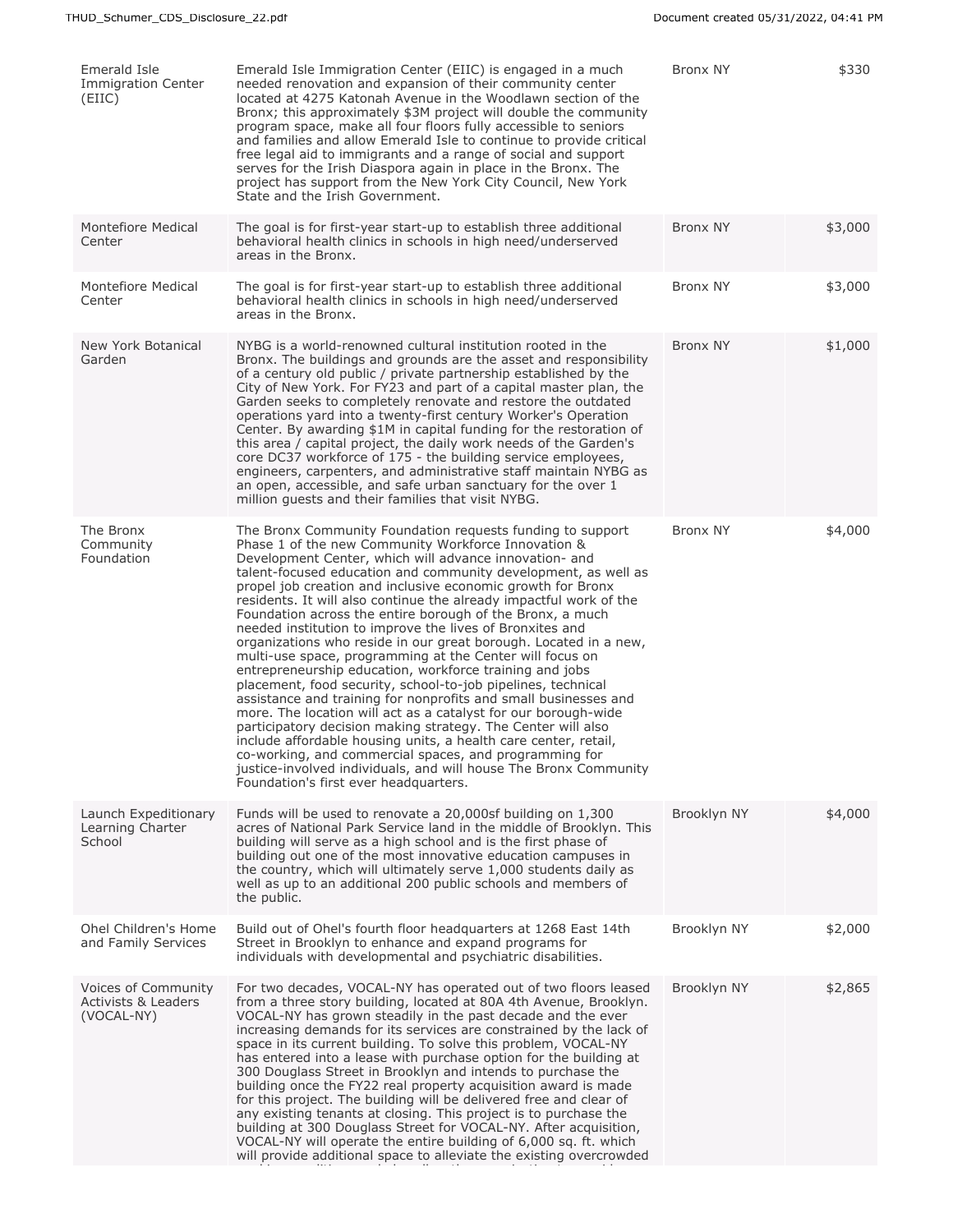|                                                          | working conditions and also allow the organization to provide<br>private counseling spaces for its clients.                                                                                                                                                                                                                                                                                                                                                                                                                                                                                                                                        |             |         |
|----------------------------------------------------------|----------------------------------------------------------------------------------------------------------------------------------------------------------------------------------------------------------------------------------------------------------------------------------------------------------------------------------------------------------------------------------------------------------------------------------------------------------------------------------------------------------------------------------------------------------------------------------------------------------------------------------------------------|-------------|---------|
| Nehemiah HDFC                                            | The funds will be used for the acquisition and construction of<br>affordable housing in connection with the Nehemiah Homes<br>project in East Brooklyn, NY.                                                                                                                                                                                                                                                                                                                                                                                                                                                                                        | Brooklyn NY | \$2,000 |
| Life of Hope                                             | The intended capital project is to purchase and improve the<br>property located at 1377 Brooklyn Avenue which LOH now<br>currently leases as its central location and headquarters. The<br>improvements will expand learning spaces, provide for deeper<br>programming, house all administrative offices and ultimately be<br>a community resource destination.                                                                                                                                                                                                                                                                                    | Brooklyn NY | \$2,000 |
| Green-Wood Historic<br>Fund                              | Green-Wood Cemetery in Brooklyn, New York is constructing a<br>19,500 sf Education and Welcome Center directly across the<br>street from the cemetery's main entrance which will welcome<br>neighbors and tourists, provide a classroom for school programs,<br>provide space for additional public programming and workforce<br>development training, and engage visitors in the art, history and<br>nature of this National Historic Landmark cemetery. The<br>application is submitted by the Green-Wood Historic Fund, the<br>nonprofit arm of the Cemetery, which oversees and funds the<br>Green-Wood's educational and cultural activities. | Brooklyn NY | \$1,000 |
| Churches United For<br>Fair Housing                      | This funding will support Churches United For Fair Housing<br>(CUFFH)'s housing related services that help families find and<br>maintain affordable housing, combat landlord harassment and<br>displacement, and access resources that prevent and fight back<br>against other threats to housing.                                                                                                                                                                                                                                                                                                                                                 | Brooklyn NY | \$1,200 |
| Habitat for Humanity<br>New York City and<br>Westchester | The requested funds will be used for the construction of 71<br>affordable homeownership units across eight scattered sites<br>located in East New York, Ocean Hill, Brownsville,<br>Bedford-Stuyvesant, and Rugby Remsen Village. Funds will be<br>disbursed to pay the general contractor (to be selected) for the<br>hard costs required for the building as well as soft costs<br>associated to the project.                                                                                                                                                                                                                                    | Brooklyn NY | \$3,000 |
| Metropolitan Council<br>on Jewish Poverty                | Met Council is seeking funds for capital improvements to the<br>Preston Court Food Warehouse, which will include modern,<br>energy-efficient refrigeration; accessible storage; expanded and<br>modernized office space; and the resources to move product<br>quickly and efficiently. Upgrading this space will achieve<br>operational efficiencies that will quadruple our capacity allowing<br>us to serve hundreds of thousands of food-insecure kosher and<br>halal New Yorkers who are otherwise undeserved.                                                                                                                                 | Brooklyn NY | \$5,200 |
| Central Brooklyn<br>Food Coop                            | The funds to continue and extend our outreach efforts to get to<br>750 members, fund the real estate search and afford the initial<br>down payment, and support store operations in the first few<br>years we operate as a food retail store                                                                                                                                                                                                                                                                                                                                                                                                       | Brooklyn NY | \$300   |
| North Brooklyn<br>Chamber                                | Funds would enable us to upgrade and expand our administrative<br>support, reach out to more vulnerable business owners, fund the<br>production of more educational materials, and offer micro-loans<br>to local small businesses in need.                                                                                                                                                                                                                                                                                                                                                                                                         | Brooklyn NY | \$750   |
| Polish and Slavic<br>Center Inc.                         | Capital improvements, including new roof installation, painting,<br>bathroom renovation, installation of alarm systems & new<br>boilers; equipment purchase, such as video, audio and lighting<br>system; and related equipment, labor and materials within the<br>Polish and Slavic Center, a non-profit that has for 50 years<br>served the community by offering cultural, social and legal<br>programming.                                                                                                                                                                                                                                     | Brooklyn NY | \$1,366 |
| Not Another Child,<br>Inc. (NAC)                         | The proposed Heal the City project will substantially strengthen<br>Not Another Child (NAC), an organization doing critical work in<br>supporting families impacted by gun violence in New York City,<br>and heal individuals, families, and community members<br>throughout the city. NAC will establish a Haven of Hope, by<br>purchasing a building to serve as a NAC's home base and a safe<br>haven for families impacted by gun violence.                                                                                                                                                                                                    | Brooklyn NY | \$2,338 |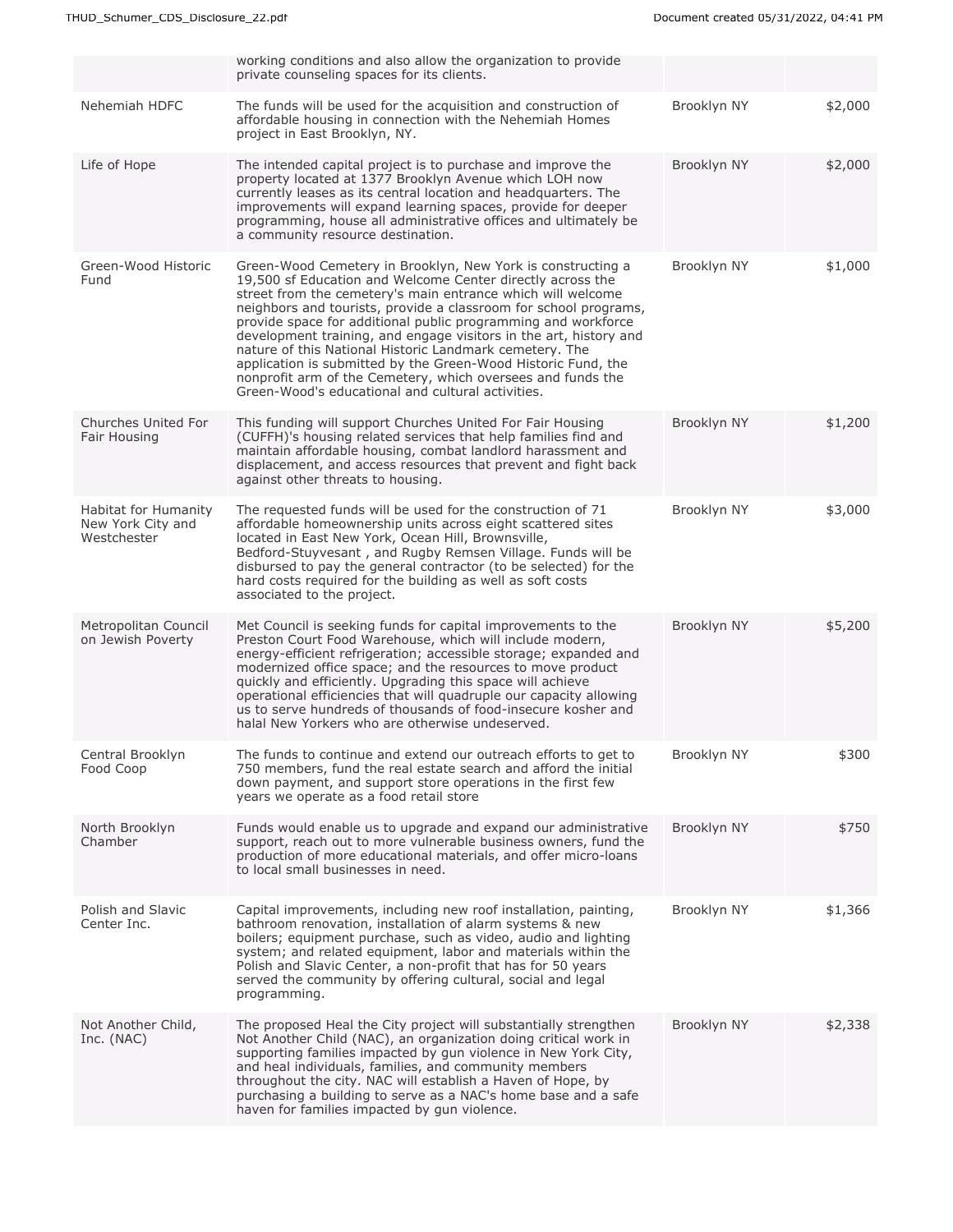| Fifth Avenue<br>Committee, Inc.                 | Requested funds will be used to support capital improvements<br>and outfitting associated with renovations, repairs, and upgrades<br>to the 27,000 square foot FAC Center for Community<br>Development in Gowanus, Brooklyn.                                                                                                                                                                                                                                                                                                                                                                                                                                                                                                                                                                                                                                                                                                                                                                         | Brooklyn NY       | \$3,000 |
|-------------------------------------------------|------------------------------------------------------------------------------------------------------------------------------------------------------------------------------------------------------------------------------------------------------------------------------------------------------------------------------------------------------------------------------------------------------------------------------------------------------------------------------------------------------------------------------------------------------------------------------------------------------------------------------------------------------------------------------------------------------------------------------------------------------------------------------------------------------------------------------------------------------------------------------------------------------------------------------------------------------------------------------------------------------|-------------------|---------|
| <b>Brownsville</b><br>Partnership Inc           | The Brownsville Partnership seeks to pilot a model of resident-led<br>public housing. The project, called Made with Seth Low, will<br>design, test, and accelerate how residents engage with the Seth<br>Low Houses as it goes through redevelopment. Made with Seth<br>Low will be informed by residents' needs, aspirations, and voices<br>in all project phases, including operations and governance.                                                                                                                                                                                                                                                                                                                                                                                                                                                                                                                                                                                             | Brooklyn NY       | \$332   |
| CAMBA Inc.                                      | This request is for \$3.5 million in capital improvements at<br>CAMBA's 1720 Church Avenue location in Brooklyn, NY 11226.<br>This is CAMBA's headquarters and serves as the administrative<br>backbone to our 170 social services programs through 90 sites<br>across all five boroughs, serving 70,000 of the most vulnerable<br>New Yorkers annually. Critical repairs are needed on all three<br>floors of this site. CAMBA's life saving services cannot function<br>without the administrative teams that support them from 1720.<br>We have undertaken emergency repairs; however, there remains<br>significant work and critical upgrades. These include electrical<br>work, exterior/facade work, roofing, restrooms, heating, chimney<br>and security systems. the repairs are necessary for the safety of<br>our staff, clients and the vulnerable New York City constituents<br>we serve. As this is an MTA owned property, relevant MTA staff<br>are included in planning and approval. | Brooklyn NY       | \$3,500 |
| City of Buffalo                                 | Rehabilitation and site blight removal of city property caused by<br>taking on water in April 2022.                                                                                                                                                                                                                                                                                                                                                                                                                                                                                                                                                                                                                                                                                                                                                                                                                                                                                                  | <b>Buffalo NY</b> | \$5,000 |
| University at Buffalo                           | TI-CARE will transform Buffalo into a leading national hub for<br>transportation innovation and equity, by serving as a prototype<br>for how wireless connectivity and automation technologies can<br>spur urban revitalization, environmental sustainability, and<br>equity. Funding will build a smart transportation infrastructure<br>along Main St. in the City of Buffalo and around the Buffalo<br>Niagara Medical Campus (BNMC). The infrastructure will be used<br>to develop and test an accessible, self-driving shuttle (SDS) that<br>utilizes AI-powered open-source autonomous driving software to<br>improve mobility and accessibility, especially for underserved<br>populations, people with disabilities and the elderly. As designed,<br>TI-CARE will heighten national awareness of the critical issue of<br>transportation equity and inclusion by improving mobility and<br>accessibility for underserved populations.                                                        | <b>Buffalo NY</b> | \$2,000 |
| FeedMore WNY                                    | To feed hungry Western New Yorkers now and have the ability to<br>grow programs and expand outreach in the future, FeedMore<br>WNY has purchased a 74-acre parcel of land to build a larger,<br>centralized facility. Preliminary plans call for a<br>185,000-square-foot building that will feature freezer, dry goods<br>and refrigerated warehouse space, a clean room for re-packing<br>bulk donations, a commissary that will more than double the<br>current capacity and office space which will allow for greater<br>productivity, better space and human resource utilization,<br>improved logistics, enhanced safety and additional leveraging of<br>resources.                                                                                                                                                                                                                                                                                                                            | <b>Buffalo NY</b> | \$3,000 |
| Niagara Frontier<br>Transportation<br>Authority | The Riverline is on the former DL&W railroad corridor, west of<br>downtown Buffalo, and extends from Moore Street near Canalside<br>to the Buffalo River across from Tesla. The project traverses the<br>Old First Ward, Perry, and Valley neighborhoods.                                                                                                                                                                                                                                                                                                                                                                                                                                                                                                                                                                                                                                                                                                                                            | <b>Buffalo NY</b> | \$1,600 |
| Niagara Frontier<br>Transportation<br>Authority | The project will rehabilitate the 2 existing above-ground<br>NFTA-Metro Rail Church Street Station structure by removing all<br>roofing and other structures except the boarding platform and<br>rebuild a modern station with enhanced weather protection and<br>other customer-friendly enhancements.                                                                                                                                                                                                                                                                                                                                                                                                                                                                                                                                                                                                                                                                                              | <b>Buffalo NY</b> | \$3,164 |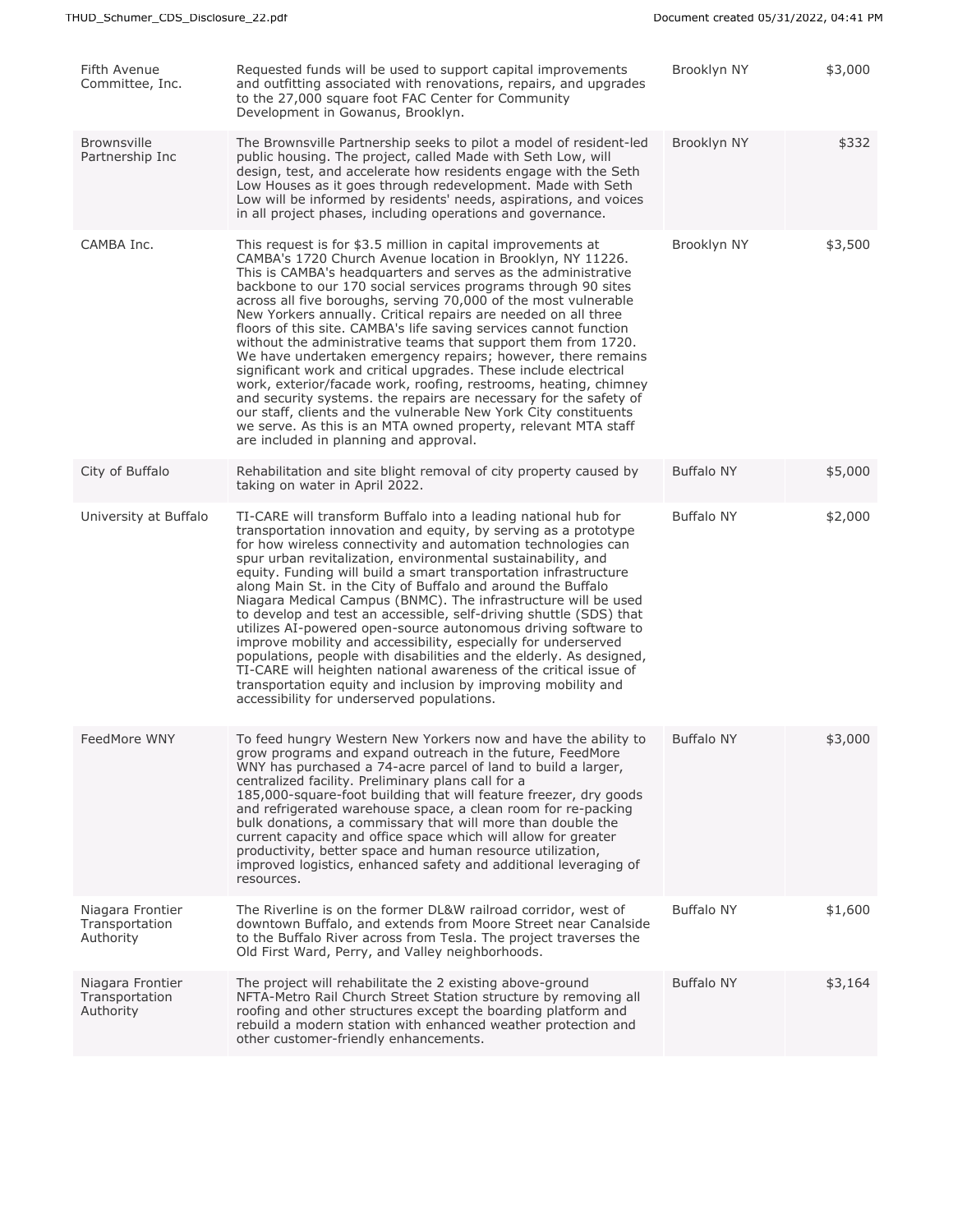| Niagara Frontier<br>Transportation<br>Authority               | ARFF Truck F5 was built in 2006 and exceeds the average life<br>span. ARFF F5 water capacity is fifteen hundred (1500) gallons of<br>water, two hundred and ten (210) gallons of AFFF, and five<br>hundred (500) pounds of dry chemical agent. ARFF Truck F5 will<br>become the reserve ARFF truck once it is replaced, provided its<br>mechanical condition is still acceptable to be used a reserve truck<br>replacing the current reserve ARFF truck that is over 20 years<br>old.                                                                                                                                                                                                                                                                                                                                                                                                                                            | <b>Buffalo NY</b>     | \$1,020 |
|---------------------------------------------------------------|----------------------------------------------------------------------------------------------------------------------------------------------------------------------------------------------------------------------------------------------------------------------------------------------------------------------------------------------------------------------------------------------------------------------------------------------------------------------------------------------------------------------------------------------------------------------------------------------------------------------------------------------------------------------------------------------------------------------------------------------------------------------------------------------------------------------------------------------------------------------------------------------------------------------------------|-----------------------|---------|
| YMCA Buffalo Niagara                                          | Funding will support the general construction costs associated<br>with building a 67,500 square-foot, fully accessible YMCA facility<br>to meet the youth development and wellness needs of residents<br>of North Buffalo and its surrounding communities.                                                                                                                                                                                                                                                                                                                                                                                                                                                                                                                                                                                                                                                                       | <b>Buffalo NY</b>     | \$2,000 |
| Local Initiatives<br><b>Support Corporation</b><br>Western NY | Our WNY LISC Congressional earmark request would complement<br>that work, creating a \$2 million fund to provide direct technical<br>assistance.                                                                                                                                                                                                                                                                                                                                                                                                                                                                                                                                                                                                                                                                                                                                                                                 | <b>Buffalo NY</b>     | \$2,000 |
| Buffalo and Erie<br>County Botanical<br>Gardens Society,      | The Buffalo and Erie County Botanical Gardens Society, Inc.<br>(Society) is pursuing a 33,000 square foot addition to its historic<br>121-year old Conservatory to expand their education, exhibition,<br>grow houses and event spaces which are currently at capacity.<br>Federal funds will support the capital costs of the addition<br>resulting and our ability to increase our service to the<br>community, improve safety and accessibility for our visitors, and<br>a 95% increase in annual economic impact from \$5.1M to \$9.8M.                                                                                                                                                                                                                                                                                                                                                                                      | <b>Buffalo NY</b>     | \$4,000 |
| Gerard Place                                                  | Gerard Place will complete renovation of Gerard Place's Education<br>Building, which houses literacy training, GED classes, and a<br>variety of family support programs. The scope of work includes<br>repairing the basement foundation and boiler, as well as<br>installing an elevator and additional bathroom for handicap<br>accessibility.                                                                                                                                                                                                                                                                                                                                                                                                                                                                                                                                                                                 | <b>Buffalo NY</b>     | \$500   |
| City of Canandaigu                                            | The Canandaigua community, in conjunction with RGRTA, is<br>seeking funding to support the deployment of a new trolley<br>system in the City of Canandaigua. The funding would allow for<br>the purchase of three trolley styled buses and related<br>infrastructure such as a trolley service hub and trolley stop<br>shelters. The service would provide much needed enhanced public<br>transportation access to key sites in the City of Canandaigua such<br>as the Canandaigua Lake front, Downtown Canandaigua, Granger<br>Homestead, CMAC and Sonnenberg Gardens. The project will<br>offer a great benefit to the community. Tourism is an essential<br>element to the economy for the region and the trolley service will<br>increase the ease in which people can navigate Canandaigua,<br>resulting in a better experience for tourists while also increasing<br>business for local shops, restaurants, and breweries. | Canandaigua NY        | \$1,440 |
| Canton College<br>Foundation, Inc.                            | The redevelopment of Midtown Plaza will take an underutilized<br>and derelict shopping center in the heart of downtown Canton<br>and transform it into three floors (68,000 square feet) of<br>much-needed commercial and residential space - including 44<br>residential units and the anchor of the project, the SUNY Canton<br>Entrepreneurship Center.                                                                                                                                                                                                                                                                                                                                                                                                                                                                                                                                                                       | Canton NY             | \$3,641 |
| Village of Cape<br>Vincent                                    | The Village of Cape Vincent looks to improve access and safety to<br>tourist that utilize East End Park. The Village is current in the<br>process of completing Phase 1 of the improvements with an<br>investment of \$4.2 million in new docks, pavilion/bathrooms, a<br>deep water dock and shoreline protection. Phase 2 would provide<br>boat and trailer parking and improve pedestrian safety accessing<br>the St. Lawrence River.                                                                                                                                                                                                                                                                                                                                                                                                                                                                                         | Cape Vincent NY       | \$500   |
| Moriches Rotary<br>Health Camp, DBA<br>Camp Pa-Qua-Tuck       | Camp Pa-Qua-Tuck, a sleep-away camp for children and youth<br>with special needs, is seeking funding for facilities improvements.<br>These improvements will ensure that the Camp, which is 75<br>years old, can continue to offer a safe and high-quality camp<br>experience to the hundreds of families that rely on the Camp as a<br>resource and source of respite each year.                                                                                                                                                                                                                                                                                                                                                                                                                                                                                                                                                | Center<br>Moriches NY | \$1,395 |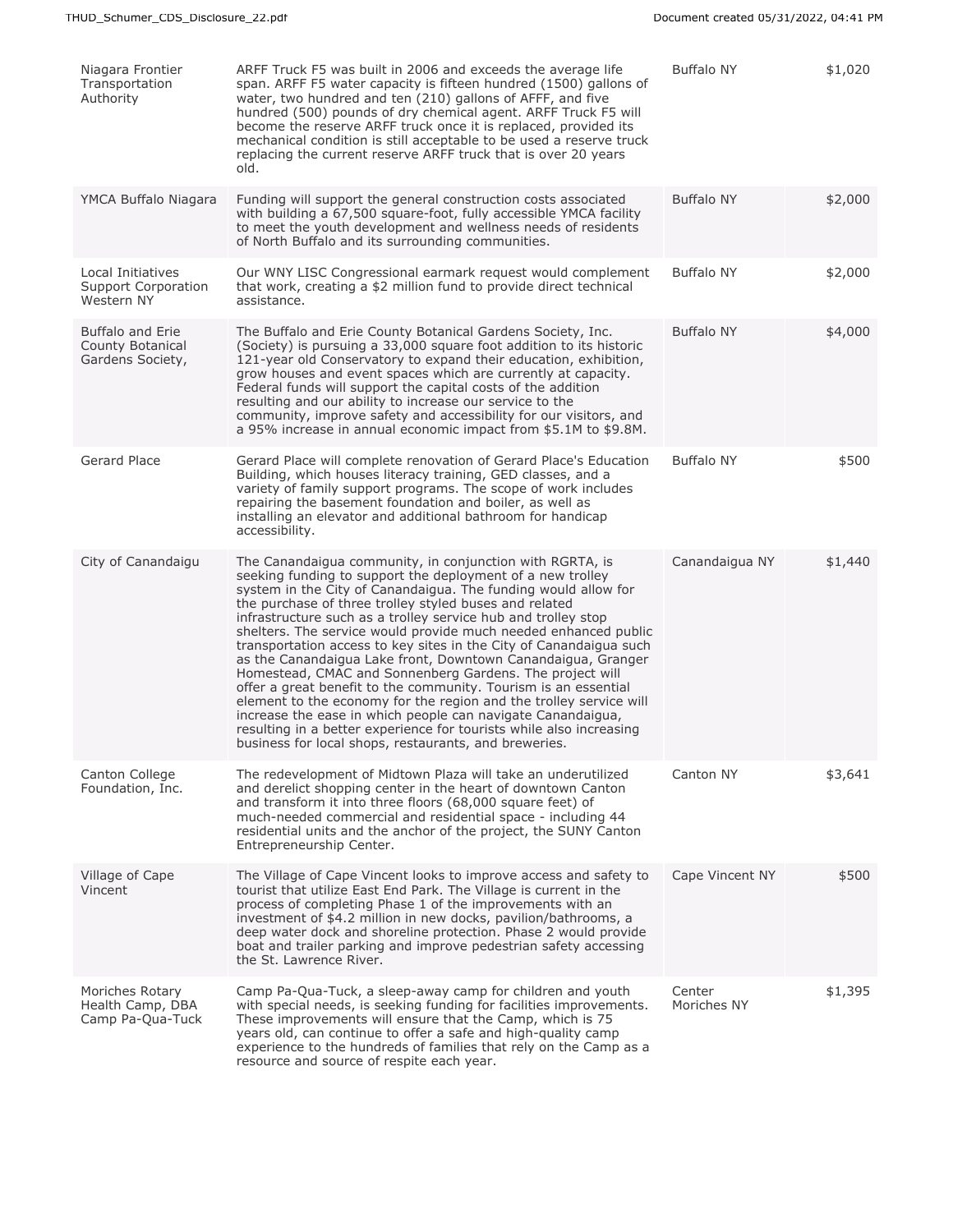| Town of Cheektowaga          | Cheektowaga seeks a Congressionally Directed Spending award<br>to demolish two existing full-depth pools at both the Maryvale<br>and the Dingens Street Town Parks. This is due to the age of the<br>existing pools, (more than 30 years old), the chronic lack of<br>lifeguard staffing, which has plagued most municipalities in<br>Western New York, the cost of operating both pools in terms of<br>electrical and chemical consumption, and low demand for<br>mega-sized pools.                                                                                                                                                                                                                                                                                                                                                                                                             | Cheektowaga<br>NY.         | \$1,383 |
|------------------------------|--------------------------------------------------------------------------------------------------------------------------------------------------------------------------------------------------------------------------------------------------------------------------------------------------------------------------------------------------------------------------------------------------------------------------------------------------------------------------------------------------------------------------------------------------------------------------------------------------------------------------------------------------------------------------------------------------------------------------------------------------------------------------------------------------------------------------------------------------------------------------------------------------|----------------------------|---------|
| City of New Rochelle         | The requested funds will be used to furnish, outfit, and establish<br>the first-ever youth-based community center in New Rochelle, to<br>be managed by the City of New Rochelle's Department of Parks<br>and Recreation and Youth Bureau. The community center will be<br>located in downtown New Rochelle, where there are thousands of<br>low- and moderate-income children and families living and<br>working within walking distance. The community center will bring<br>new, exciting, and unprecedented youth programming, activities,<br>mentoring and educational opportunities to one of the most<br>economically disadvantaged areas of New Rochelle.                                                                                                                                                                                                                                  | City of New<br>Rochelle NY | \$250   |
| City of Corning, New<br>York | This project enhances pedestrian access, traffic safety, and<br>handicap accessibility through ADA compliance in the area of<br>William Street/Pulteney Street Intersection on the border of the<br>City of Corning and the Village of Riverside. Funds will be used<br>for enhanced pedestrian crossings, handicap ramps, new<br>sidewalks where none currently exist, milling and resurfacing of<br>the new intersection, and new pavement markings.                                                                                                                                                                                                                                                                                                                                                                                                                                           | Corning NY                 | \$650   |
| City of Corning, New<br>York | The Fire Department was constructed in 1974 and no longer<br>meets the community's needs. The conditions of the facility of<br>declined significantly over the last 47 years and it is not<br>cost-effective to rehabilitate it. The building does not meet<br>current building codes, ADA compliance, or energy codes. During<br>the recent Covid pandemic, there was no way to sperate or<br>quarantine first responders. Corning Incorporated has several<br>large facilities within the City of Corning including our World<br>Headquarters and the world-famous Corning Museum of Glass.<br>These large scale facilities are reliant upon the City's Fire<br>Department to provide firefighting and other critical emergency<br>response services. Replacing the Fire Department facilities would<br>ensure local industry and residents have the emergency response<br>services they need. | Corning NY                 | \$4,000 |
| The Children's Village       | This is a building and renovation project to ensure building safety<br>for New York children living in foster care and residential homes<br>on The Children's Village campus. Building improvements are<br>needed on residential buildings because of global warming, high<br>need for crisis intervention and wear and tear of outdated<br>residential facilities.                                                                                                                                                                                                                                                                                                                                                                                                                                                                                                                              | Dobbs Ferry NY             | \$1,850 |
| The Town of Dryden           | The Town of Dryden has started the first Municipal Internet<br>Service Utility in New York State and is seeking funding to expand<br>into the most rural area of the Town. The funding will go towards<br>the construction of fiber to approximately 300 homes providing<br>the best internet available. The more funding that is received,<br>the less the Town has to charge its customers so this is of upmost<br>importance to the community. The project will build 26 miles of<br>fiber optic cable.                                                                                                                                                                                                                                                                                                                                                                                       | Dryden NY                  | \$1,500 |
| Town of DeWitt               | Rehabilitation of Butternut Drive between NYS Route 290 and<br>Kinne Road including resurfaced vehicle travel lanes and bike<br>lanes.                                                                                                                                                                                                                                                                                                                                                                                                                                                                                                                                                                                                                                                                                                                                                           | East Syracuse<br>NY.       | \$1,760 |
| Town of DeWitt               | The project includes the construction of an access road off of<br>Thompson Road near Carrier Circle to facilitate the future<br>construction of a hotel, restaurants, and an ice arena.                                                                                                                                                                                                                                                                                                                                                                                                                                                                                                                                                                                                                                                                                                          | East Syracuse<br>NY.       | \$360   |
| Town of Eden                 | The project involves pedestrian sidewalk enhancements along<br>Main Street (State Route 62) and East Church Street in the<br>hamlet of Eden Center and enhanced crossings between the Eden<br>Central School District/American Legion and the Eden Boys and<br>Girls Club on Route 62. These enhancements will provide safer<br>sidewalks and crossings on Main Street and side streets, which<br>currently have little to no buffers against adjacent traffic,<br>improve walkability, and will provide needed streetscape<br>enhancement.                                                                                                                                                                                                                                                                                                                                                      | Eden NY                    | \$1,190 |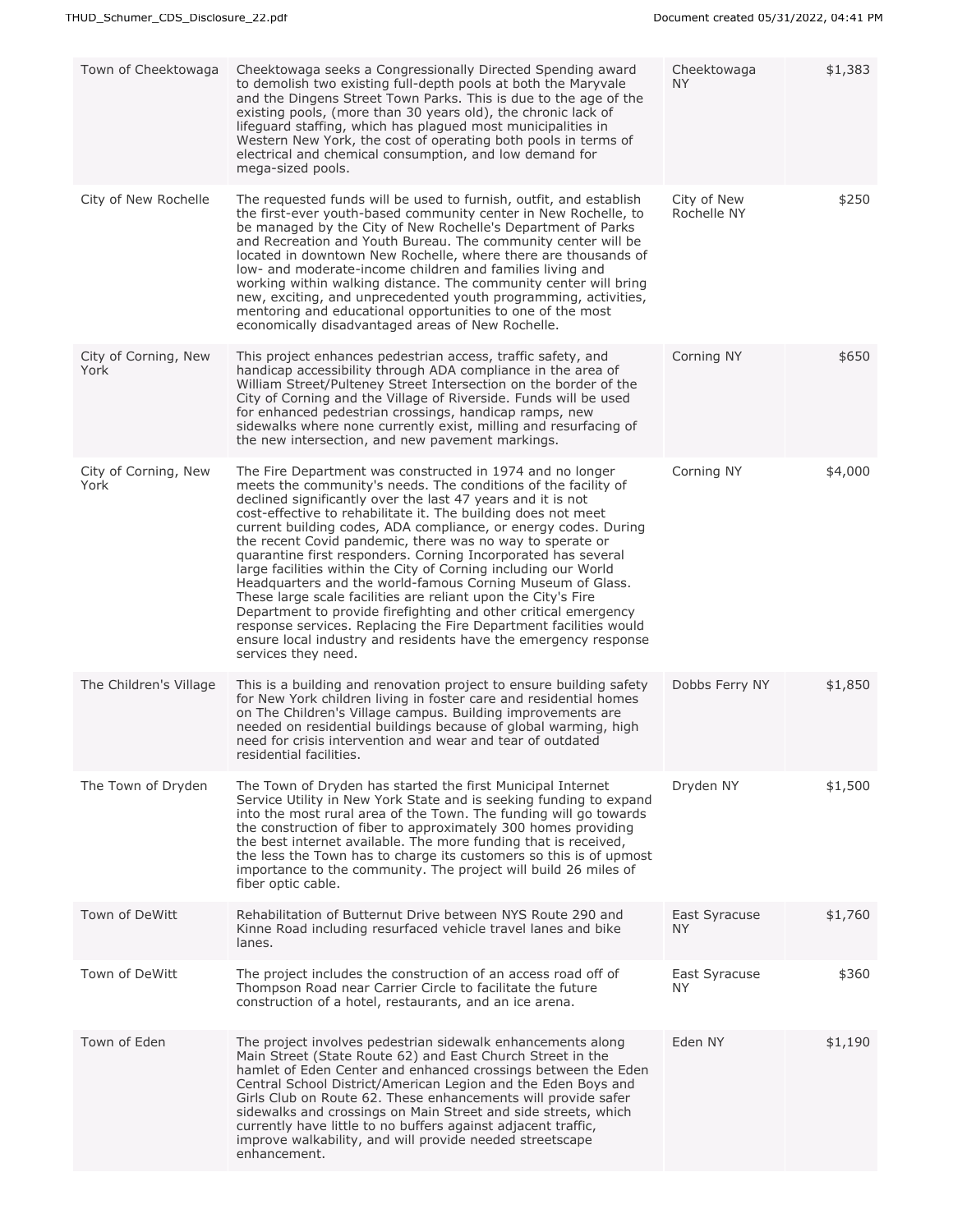| Town of Eden                                     | "The project seeks mitigate traffic impacts through access<br>management techniques that minimize curb cuts and create safe<br>pedestrian networks to the Town's Highschool, Middle School and<br>Elementary School, while connecting the neighborhoods<br>surrounding the schools to the Town's commercial hub and<br>Hamlet Center to create walkable access to small business and<br>grocery needs. The project will also create road repair and storm<br>water management opportunities for the Town"                                                                                                                                                                                                                                                                                                                                                                                                                                                                                                                                            | Eden NY        | \$2,979 |
|--------------------------------------------------|------------------------------------------------------------------------------------------------------------------------------------------------------------------------------------------------------------------------------------------------------------------------------------------------------------------------------------------------------------------------------------------------------------------------------------------------------------------------------------------------------------------------------------------------------------------------------------------------------------------------------------------------------------------------------------------------------------------------------------------------------------------------------------------------------------------------------------------------------------------------------------------------------------------------------------------------------------------------------------------------------------------------------------------------------|----------------|---------|
| Village of Elmsford                              | This capital project will construct a water storage tank to protect<br>water quality, increase drinking water system supply capacity,<br>support economic development, and bring the water system into<br>compliance with industry standards. The project is needed to<br>replace the existing water tank, the sole source of storage in the<br>Village's system, which is corroding and is under orders from the<br>Department of Health.                                                                                                                                                                                                                                                                                                                                                                                                                                                                                                                                                                                                           | Elmsford NY    | \$2,000 |
| Community and<br>Cultural Outreach<br>Initiative | Funding will enable the society to provide high quality<br>educational services for immigrant communities in Queens,<br>especially adults and youngsters who reside in NY's Congressional<br>District 6. This project will enable QHS to provide our historical<br>based programming to the non-English speaking community. The<br>society will also create new programing which will provide<br>services to help improve literacy as well as workshops to help<br>with career building such as resume writing and job interview<br>skills. We will also use funding to provide paid internships for<br>students seeking higher education.                                                                                                                                                                                                                                                                                                                                                                                                           | Flushing NY    | \$100   |
| <b>Washington County</b><br>Sewer District #2    | This project will relocate a trunk sewer line within sewershed<br>FE1A from under a local manufacturing facility to the local<br>roadway. The location of the trunk line is inhibiting the<br>manufacturer from making desired site changes to the facility to<br>increase production. Additionally, this sewer line experiences<br>chronic Sanitary Sewer Overflows (SSO's) on the private<br>property when there is heavy rainfall. In relocating the sewer line<br>to the municipal right-of-way, the District will also eliminate the<br>stormwater sewer and sanitary sewer connection, which will not<br>only benefit the environment, but will also increase capacity in<br>the system for future manufacturing growth and job creation<br>within the Town.                                                                                                                                                                                                                                                                                   | Fort Edward NY | \$9,100 |
| Town of Frankfort                                | The bridge in question was built in 1981 it is the shared<br>responsibility of the town of Schuyler and the town of Frankfort.<br>Each entity is responsible for two spans. This is a very important<br>bridge it has not been rehabilitated in any substantive manor<br>since its initial construction. This bridge has been identified as<br>region 2 NYS DOT as an approaching red flag status.                                                                                                                                                                                                                                                                                                                                                                                                                                                                                                                                                                                                                                                   | Frankfort NY   | \$1,630 |
| Inc. Village of<br>Freeport                      | This proposal is for capital infrastructure improvements to the<br>Village of Freeport waterfront business district. The proposed<br>project is for the construction of a multi-level parking garage and<br>police substation on Woodcleft Avenue (The Nautical Mile),<br>Freeport New York.                                                                                                                                                                                                                                                                                                                                                                                                                                                                                                                                                                                                                                                                                                                                                         | Freeport NY    | \$3,258 |
| Hudson Valley<br>Shakespeare<br>Festival, Inc.   | This project will support the creation of permanent, year-round<br>facilities for Hudson Valley Shakespeare Festival, allowing the<br>organization to significantly expand its ongoing education and<br>outreach programs for public schools, especially those with whom<br>HVSF has had long-term partnerships, all of whom are CDBG<br>eligible.                                                                                                                                                                                                                                                                                                                                                                                                                                                                                                                                                                                                                                                                                                   | Garrison NY    | \$4,000 |
| Livingston County                                | Livingston County seeks funding for the final phase of the 'Light<br>Up Livingston' initiative. 'Light Up Livingston' is a Livingston<br>County project that responds to the need for high-speed,<br>affordable broadband service in the County. Specifically, the<br>request is to finalize 364.1 miles of fiber to the premise network<br>to finish the 'Light Up Livingston Project'. The goal of 'Light Up<br>Livingston' is to provide the opportunity for access to high-speed,<br>fiber-optic internet to every address. This effort is comprised of<br>several phases, internet service providers and grant opportunities<br>(where available).<br>The Livingston County Board of Supervisors and County<br>Administrator Ian M. Coyle are dedicated to improving the<br>high-speed broadband network to enrich the quality of life for<br>residents, ensure that economic development opportunities are<br>available for agriculture and businesses and have a positive<br>impact on education, telemedicine, emergency services, the local | Geneseo NY     | \$2,000 |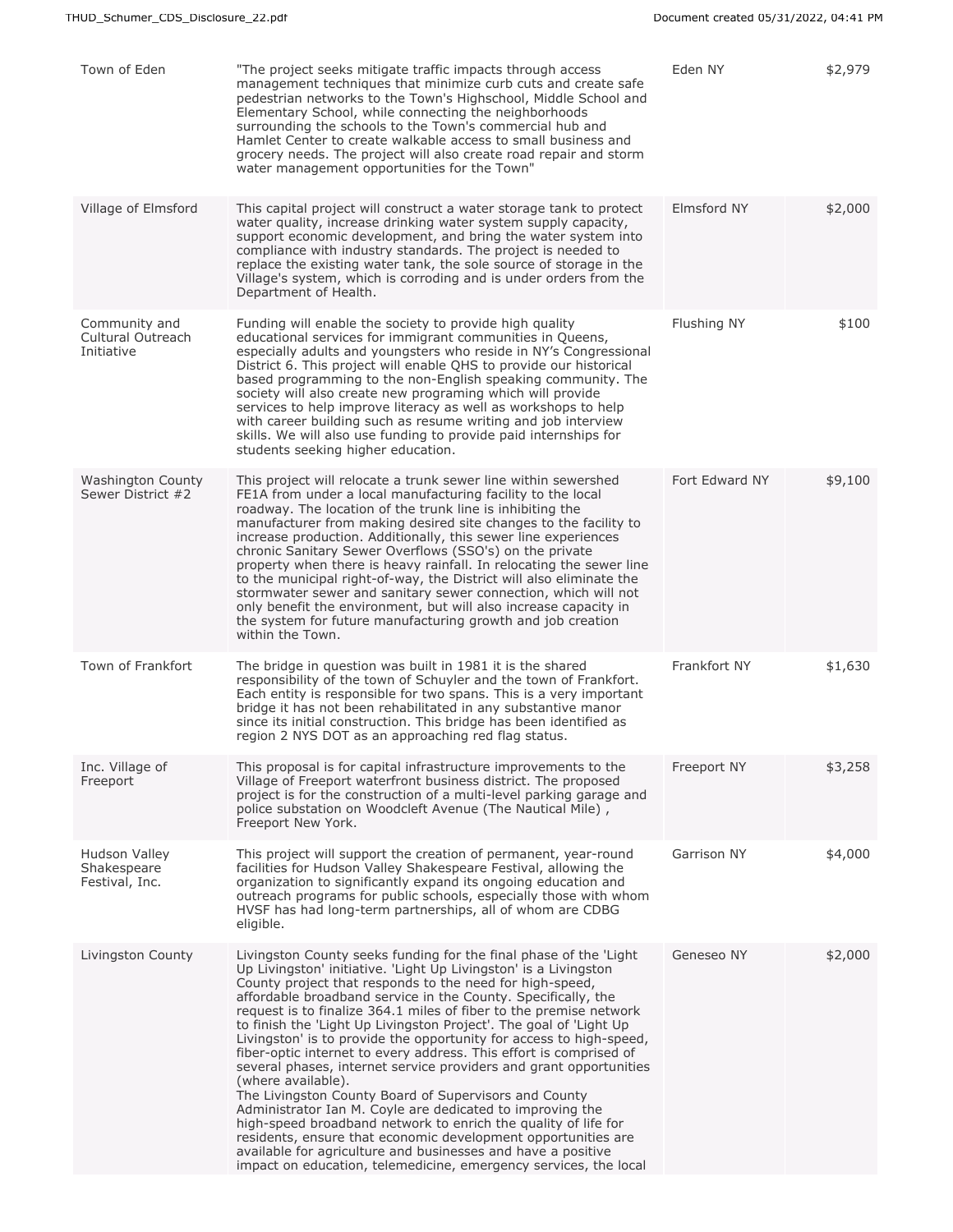| economy and home values.                                                                                                                                                                                                                                                                                                                                                                                                                                                                                                                                                                                                                                                                                                                                                                                                                                                                                                                                                                                                                                                                                                                                                                                                                                         |                |         |
|------------------------------------------------------------------------------------------------------------------------------------------------------------------------------------------------------------------------------------------------------------------------------------------------------------------------------------------------------------------------------------------------------------------------------------------------------------------------------------------------------------------------------------------------------------------------------------------------------------------------------------------------------------------------------------------------------------------------------------------------------------------------------------------------------------------------------------------------------------------------------------------------------------------------------------------------------------------------------------------------------------------------------------------------------------------------------------------------------------------------------------------------------------------------------------------------------------------------------------------------------------------|----------------|---------|
| Livingston County, through a public-private partnership with<br>Empire Long Distance Corporation (dba Empire Access), seeks<br>funds for a fiber to the premise network for a rural broadband<br>project. Using the successful partnership, the partners propose a<br>final phase network design capable of delivering speeds of 1<br>Gigabit-level internet service to unserved and underserved areas<br>of the County.                                                                                                                                                                                                                                                                                                                                                                                                                                                                                                                                                                                                                                                                                                                                                                                                                                         |                |         |
| Our project will renovate and expand the Geneva Family YMCA's<br>existing aging and cramped building by over 10,000 square feet,<br>creating a safe and secure facility, while allowing for increased<br>programs and services for our community to better meet current<br>and future needs. Our Y is a cornerstone within our community<br>and has diligently served children, families, adults and seniors<br>since 1870. Very few people residing in the greater Geneva area<br>have not had their families touched in some way by the Geneva<br>YMCA. This project will ensure the Geneva Y can continue offering<br>quality childcare, youth sports, life-saving aquatics programs,<br>health and wellness programming and social outlets to our<br>community for the next 150 years.                                                                                                                                                                                                                                                                                                                                                                                                                                                                       | Geneva NY      | \$1,000 |
| Infrastructure Upgrades and Improvements, Energy Efficiency,<br>Updated HVAC and air quality.                                                                                                                                                                                                                                                                                                                                                                                                                                                                                                                                                                                                                                                                                                                                                                                                                                                                                                                                                                                                                                                                                                                                                                    | Glens Falls NY | \$1,000 |
| The project will rehabilitate the lead track and bridge over the<br>Oswegatchie River that have been inactive since a critical bridge<br>defect was discovered in 2009. This will restore reliable, direct rail<br>service to the Dunn Paper Mill in Natural Dam. Also, along this<br>same track we are developing a 100 acre parcel for agricultural &<br>industrial service industries that will require a siding.                                                                                                                                                                                                                                                                                                                                                                                                                                                                                                                                                                                                                                                                                                                                                                                                                                             | Gouverneur NY  | \$1,100 |
| Inspections of the Mitchell Park Marina bulkhead have revealed<br>that the existing timber bulkhead, which is well past it's useful<br>life, is in overall poor condition and is failing. The project includes<br>abandoning the existing 776 foot long timber bulkhead in-place<br>and installing a new vinyl bulkhead immediately seaward of the<br>existing bulkhead. A tie rod system for the new vinyl bulkhead<br>that drilled through the abandoned sheeting would be selected.                                                                                                                                                                                                                                                                                                                                                                                                                                                                                                                                                                                                                                                                                                                                                                           | Greenport NY   | \$3,000 |
| The Urban League Empowerment Center (ULEC) is currently<br>under construction with L+M Development Partners, Taconic<br>Investment Partners, and BRP Companies to develop an<br>underutilized New York State-owned parking garage at 121 West<br>125th Street, Harlem, USA, into a 414,337 SF state-of-the-art<br>mixed-use project totaling \$242 million (\$78 million is the NUL<br>development cost). Included in this is construction and fit-out for<br>the Institute for Race, Equity and Justice Conference Center that<br>the surrounding low and moderate income community can utilize<br>where at least 51% of those residents are low/moderate income<br>-meeting CDBG-EDI requirements. Also, there will be over 15<br>permanent new hires for the Urban Civil Rights Museum (also<br>included in construction and fit-out) and the Conference Center<br>and we will commit to hiring 51% of low and moderate income<br>individuals for those positions -- meeting CDBG-EDI<br>requirements. Both the Museum and the Institute/Conference<br>Center will have programming and outreach to the surrounding<br>low and moderate income community (where at least 51%of<br>those residents are low/moderate income -meeting CDBG-EDI<br>requirements). | Harlem NY      | \$3,000 |
| Passidomo Veteran's Memorial Park is located at 1 Casarella Way<br>off Lake Street. The Park lies on the border of the City of White<br>Plains and the shores of Silver Lake, the Town's only waterfront.<br>Adjacent to the Park is a Westchester County-owned historic<br>battle site (Merritt Hill/Battle of White Plains). The Park also<br>includes a portion of the Heritage Trail, although connectivity is in<br>disrepair.<br>In the last 10-20 years, Harrison has attempted to overhaul the<br>Park's significant state of disrepair in small, manageable phases,<br>including a new multi-use sports field and public pool. However,<br>the Town has been unable to properly plan for a cohesive and<br>comprehensive restoration of the degraded public space and is<br>requesting funding from OPRHP to do so. The project scope will<br>include hiring a consultant to produce plans, designs, and<br>construction alternatives, taking into account community<br>feedback and public needs.                                                                                                                                                                                                                                                      | Harrison NY    | \$110   |
|                                                                                                                                                                                                                                                                                                                                                                                                                                                                                                                                                                                                                                                                                                                                                                                                                                                                                                                                                                                                                                                                                                                                                                                                                                                                  |                |         |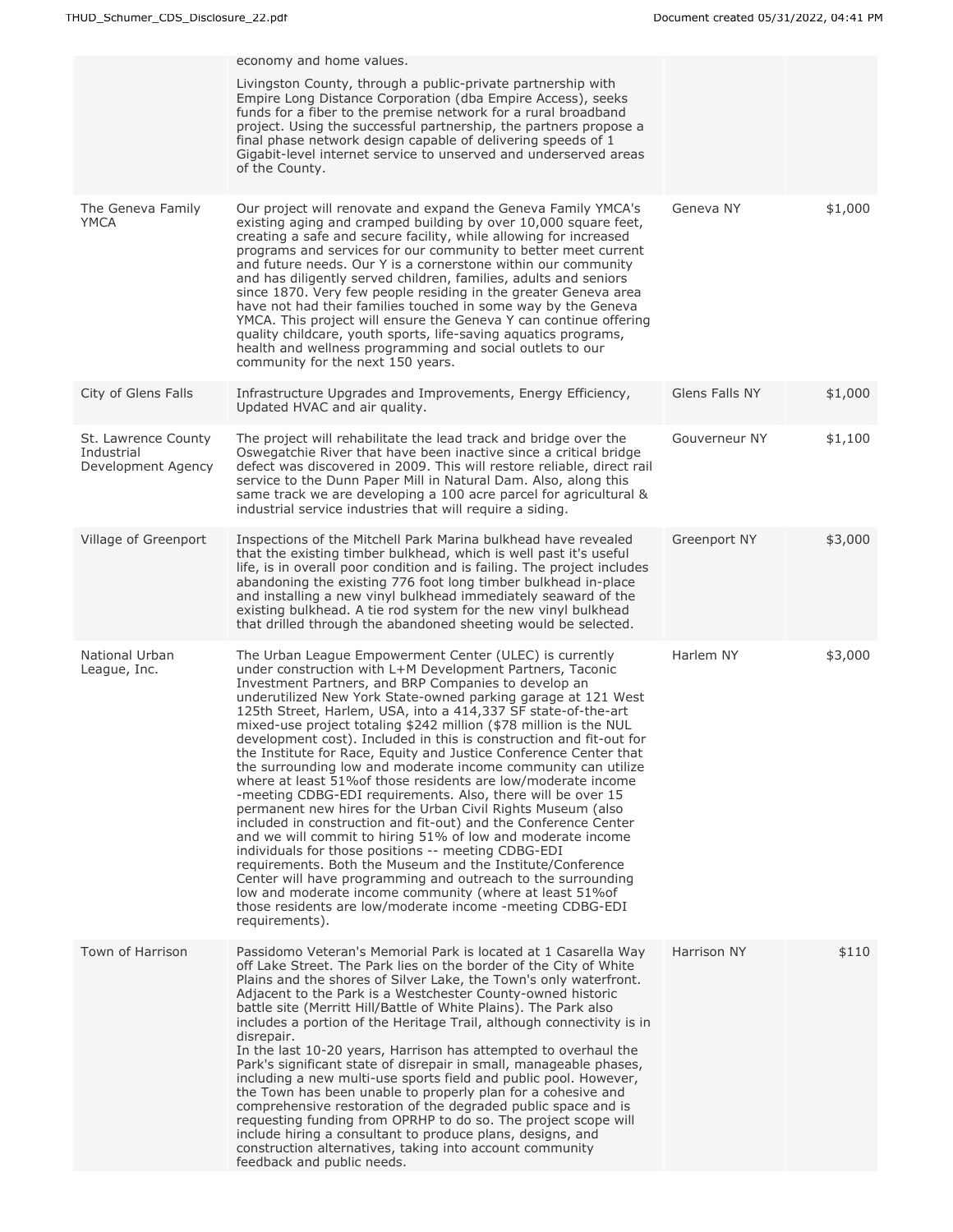|                                                        | Presently, the Park is not user-friendly and lacks connectivity and<br>accessibility. It also needs equipment updates (playgrounds,<br>public picnic facilities, etc.), beautification, and waterfront access<br>restoration closed to the public for the past several decades.                                                                                                                                                                                                                                                                                                                                                                                                                                                                                                                                                                                                                                                                                                                                                                                                                                                                                                                                                                                                                                                                                                                                                                                                                                                                                                                                                                 |                                    |         |
|--------------------------------------------------------|-------------------------------------------------------------------------------------------------------------------------------------------------------------------------------------------------------------------------------------------------------------------------------------------------------------------------------------------------------------------------------------------------------------------------------------------------------------------------------------------------------------------------------------------------------------------------------------------------------------------------------------------------------------------------------------------------------------------------------------------------------------------------------------------------------------------------------------------------------------------------------------------------------------------------------------------------------------------------------------------------------------------------------------------------------------------------------------------------------------------------------------------------------------------------------------------------------------------------------------------------------------------------------------------------------------------------------------------------------------------------------------------------------------------------------------------------------------------------------------------------------------------------------------------------------------------------------------------------------------------------------------------------|------------------------------------|---------|
| <b>Suffolk County</b>                                  | Suffolk County seeks \$3 million in funding to support a new down<br>payment assistance funding for revitalizing communities in our<br>region. As the County's Connect Long Island Regional Economic<br>Development and Transportation Plan continues to prioritize<br>investment in downtown areas and revitalization of distressed<br>communities, it is critical that we find ways to both support<br>revitalization efforts while preserving homeownership<br>opportunities for local residents and renters. A down payment<br>assistance program will allow long-time residents to benefit from<br>the revitalization of their communities and provide neighborhood<br>stability, setting a firm foundation for future growth.                                                                                                                                                                                                                                                                                                                                                                                                                                                                                                                                                                                                                                                                                                                                                                                                                                                                                                             | Hauppauge NY                       | \$3,000 |
| The Interfaith<br>Nutrition Network,<br>Inc. (The INN) | The INN will use this federal funding to renovate a newly<br>acquired building to accommodate both the expansion of existing<br>and the creation of new programs that will meet the needs of our<br>growing quest population. In addition to the new 20,950 square<br>foot building, the INN campus includes a 9,500 square foot soup<br>kitchen, a 2-story 5,600 square foot social services building, and<br>a 9,800 square foot warehouse. The social services building also<br>houses the Center for Transformative Change (CTC), our clothing<br>boutique and a room used for mental health counseling. These<br>spaces are undersized and cannot meet growing service<br>demands, and the building is not fully handicap accessible. The<br>renovation of the new building will allow The INN to provide the<br>following services: Expanded CTC with adequate handicap<br>accessible space for our staff to meet individually with quests to<br>develop plans of action that are custom tailored to meet their<br>specific social services needs Provide sleeping pods for temporary<br>respite for guests during operating hours Expanded Clothing<br>Boutique with adequate space to develop a new Dressed for<br>Success work attire program New clinic space that will enable our<br>partner organizations to provide medical, mental health, and<br>substance abuse counseling services on site, thereby eliminating<br>transportation challenges that are often difficult for guests to<br>overcome New training suite for use in workforce development<br>programs that will help the guests move toward a more stable<br>future. | Hempstead NY                       | \$2,000 |
| Town of Hempstead                                      | The Department of Planning and Economic Development has<br>identified the need to improve the green on Center Lane in<br>Levittown and install a handicap swing at Thurmon Munson Park<br>in Wantagh (ranked in priority order). These funds are needed<br>for infrastructure improvements and to provide the accessibility<br>for the physically challenged.                                                                                                                                                                                                                                                                                                                                                                                                                                                                                                                                                                                                                                                                                                                                                                                                                                                                                                                                                                                                                                                                                                                                                                                                                                                                                   | Hempstead NY                       | \$525   |
| NYSARC, Inc.,<br><b>Herkimer County</b><br>Chapter     | Due to the escalating cost of construction projects, what was<br>once a \$1,500,000 project for the creation of a 6,600 sq/ft Event<br>Center has become a much larger undertaking due to increased<br>material costs and a shortage of available labor.<br>The Event Center will be used for weddings, class reunions, baby<br>showers, executive business retreats, golf tournaments, and<br>more. It will also be a significant source of revenue for a 501 c3<br>organization providing supports and services for people with<br>disabilities, allowing the agency to be less dependent on Medicaid<br>dollars to operate their programs.                                                                                                                                                                                                                                                                                                                                                                                                                                                                                                                                                                                                                                                                                                                                                                                                                                                                                                                                                                                                   | Herkimer NY                        | \$500   |
| <b>Herkimer County</b>                                 | Construction of a Public Safety Training Facility and the purchase<br>of a stand alone unit for live burn instruction for the fire<br>companies of Herkimer County                                                                                                                                                                                                                                                                                                                                                                                                                                                                                                                                                                                                                                                                                                                                                                                                                                                                                                                                                                                                                                                                                                                                                                                                                                                                                                                                                                                                                                                                              | Herkimer NY                        | \$945   |
| Incorporated Village<br>of Hewlett Harbor              | The Mallow Reach Bridge within the Village of Hewlett Harbor is<br>extremely outdated and has been deemed "structurally deficient."<br>We are in need of major renovation/restoration, or possibly<br>complete demolition and re-building of our bridge.                                                                                                                                                                                                                                                                                                                                                                                                                                                                                                                                                                                                                                                                                                                                                                                                                                                                                                                                                                                                                                                                                                                                                                                                                                                                                                                                                                                        | <b>Hewlett Harbor</b><br><b>NY</b> | \$250   |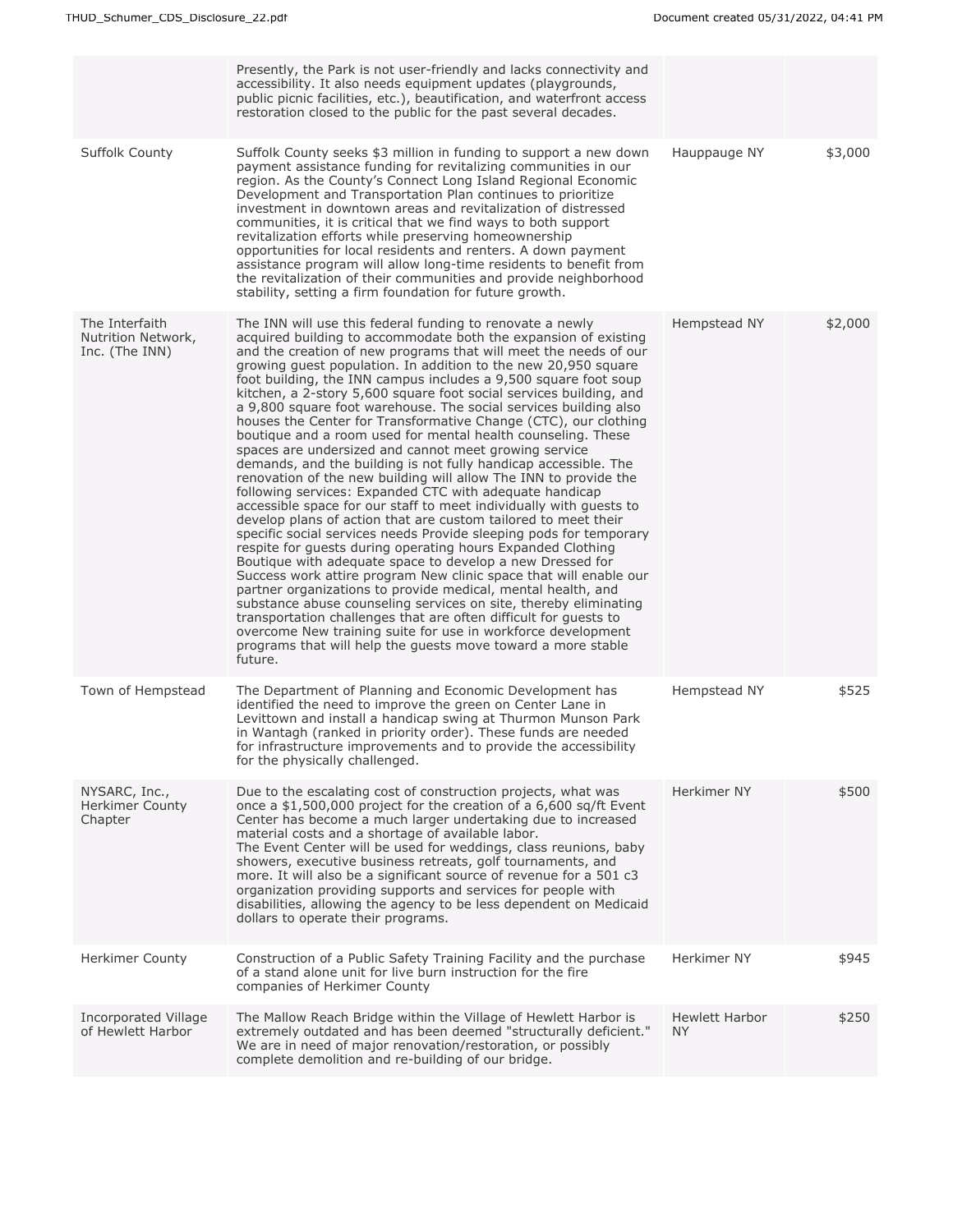| Town of Lloyd         | The requested funds will be used for this safety improvement<br>project along Tillson Avenue between NY Route 44/55 (Vineyard<br>Avenue) and US Route 9W. This project will realign the<br>intersection of Tillson Avenue, Toc Drive, and Vineyard Avenue<br>where there is limited intersection sight distance, steep existing<br>approach grades along Tillson Avenue, and a non-conforming<br>intersection skew angle of Tillson Avenue compared to Vineyard<br>Avenue, all of which play a role in the vehicle accident rate of the<br>intersection being more than six (6) times higher than the state<br>average for similar intersections. Additionally, this project will<br>provide ADA compliant pedestrian elements with connections to<br>the Empire State Trail, a new three-sided box culvert structure<br>under Tillson Avenue with increased hydraulic capacity, traffic<br>calming measures, new closed drainage and stormwater<br>treatment infrastructure, intersection and stopping sight distance<br>improvements, roadway grade reduction, and retaining wall<br>construction.                                                                                                                                                                                                                                                                                                                                                                                                                                                                 | Highland NY  | \$2,143 |
|-----------------------|----------------------------------------------------------------------------------------------------------------------------------------------------------------------------------------------------------------------------------------------------------------------------------------------------------------------------------------------------------------------------------------------------------------------------------------------------------------------------------------------------------------------------------------------------------------------------------------------------------------------------------------------------------------------------------------------------------------------------------------------------------------------------------------------------------------------------------------------------------------------------------------------------------------------------------------------------------------------------------------------------------------------------------------------------------------------------------------------------------------------------------------------------------------------------------------------------------------------------------------------------------------------------------------------------------------------------------------------------------------------------------------------------------------------------------------------------------------------------------------------------------------------------------------------------------------------|--------------|---------|
| Town of Hillsdale, NY | The funds will be utilized to replace the failing West End Bridge<br>on West End Rd. in the Town of Hillsdale, NY as the bridge has<br>received citation from the NYS Department of Transportation due<br>to its highly visible points of failure. It is the only bridge structure<br>owned by the Town of Hillsdale.                                                                                                                                                                                                                                                                                                                                                                                                                                                                                                                                                                                                                                                                                                                                                                                                                                                                                                                                                                                                                                                                                                                                                                                                                                                | Hillsdale NY | \$576   |
| City of Hornell       | To provide assistance to the City of Hornell, New York to<br>consolidate the deteriorating Public Works Garage and rented<br>Transit System facilities into a modern, efficient, environmentally<br>astute single facility.                                                                                                                                                                                                                                                                                                                                                                                                                                                                                                                                                                                                                                                                                                                                                                                                                                                                                                                                                                                                                                                                                                                                                                                                                                                                                                                                          | Hornell NY   | \$3,000 |
| City of Hornell       | Funding requested by the City of Hornell would be used to repair<br>and expand the aging municipal skatepark located at Shawmut<br>Park to ensure the safety of residents and visitors.                                                                                                                                                                                                                                                                                                                                                                                                                                                                                                                                                                                                                                                                                                                                                                                                                                                                                                                                                                                                                                                                                                                                                                                                                                                                                                                                                                              | Hornell NY   | \$300   |
| City of Hornell       | The park was created in 1974 with (at the time) 3 picnic areas<br>with tables and grills, 2 softball fields, hardball field, 4 lighted<br>tennis courts, regulation basketball court, 4 handball courts, 2<br>volleyball courts, and 2 children's play areas. In 1995 the City of<br>Hornell added the pool area including a separate wading pool and<br>locker rooms as well as an additional 3 picnic areas. The City of<br>Hornell intended to use a NYS Environmental Protection Fund<br>award to rehabilitate four tennis courts, replace a wading pool<br>with a ""sprayground"" and fixing the cracked pool deck, replace<br>the pool house roof and pool cover, retrofit lighting with energy<br>efficient alternatives, remove an outdated handball court to make<br>room for a basketball court and add a ""family"" changing room<br>to the locker rooms at the pool. These changes will make the<br>park safer and more accessible to people of all ages as well as<br>reduce maintenance costs of annually fixing run-down equipment.<br>Unfortunately the project description has been significantly<br>scaled back as the original estimate was pre-covid and the cost<br>of construction materials and labor have skyrocketed.                                                                                                                                                                                                                                                                                                                       | Hornell NY   | \$660   |
| City of Hudson        | The City proposes to utilize Federal funding to design and<br>implement sidewalk improvements east of 2nd Street which will<br>follow the ADA Standards for Accessible Design, as identified in a<br>2020 Accessibility Compliance Review of defined areas within the<br>City. The City of Hudson proposes to complete the Hudson<br>Sidewalk ADA Accessibility Compliance Improvements Project to<br>address critical pedestrian infrastructure deficits throughout the<br>city. According to the US Census Bureau, the City of Hudson has<br>a population estimate of 6,072 (2019 U.S. Census), of whom<br>17.5% have a disability and are under the age of 65. While the<br>facilities were built to the building and code standards at the time<br>of construction, the majority of the public spaces within the City<br>were largely designed and built before the enactment of the 1990<br>Americans with Disabilities Act (ADA). As a result of this and the<br>age of features within the City, instances of noncompliance are<br>present which limit accessibility for many residents and visitors.<br>The lack of crosswalks, dangerous intersections, and increasing<br>truck traffic makes pedestrian travel difficult, especially for<br>individuals who are mobility challenged. It is a high priority of the<br>City to create a more walkable city, with safe streets that are<br>accessible to everyone. The City of Hudson is poised to take the<br>next steps toward ADA compliance and improved accessibility for<br>all residents and visitors. | Hudson NY    | \$5,000 |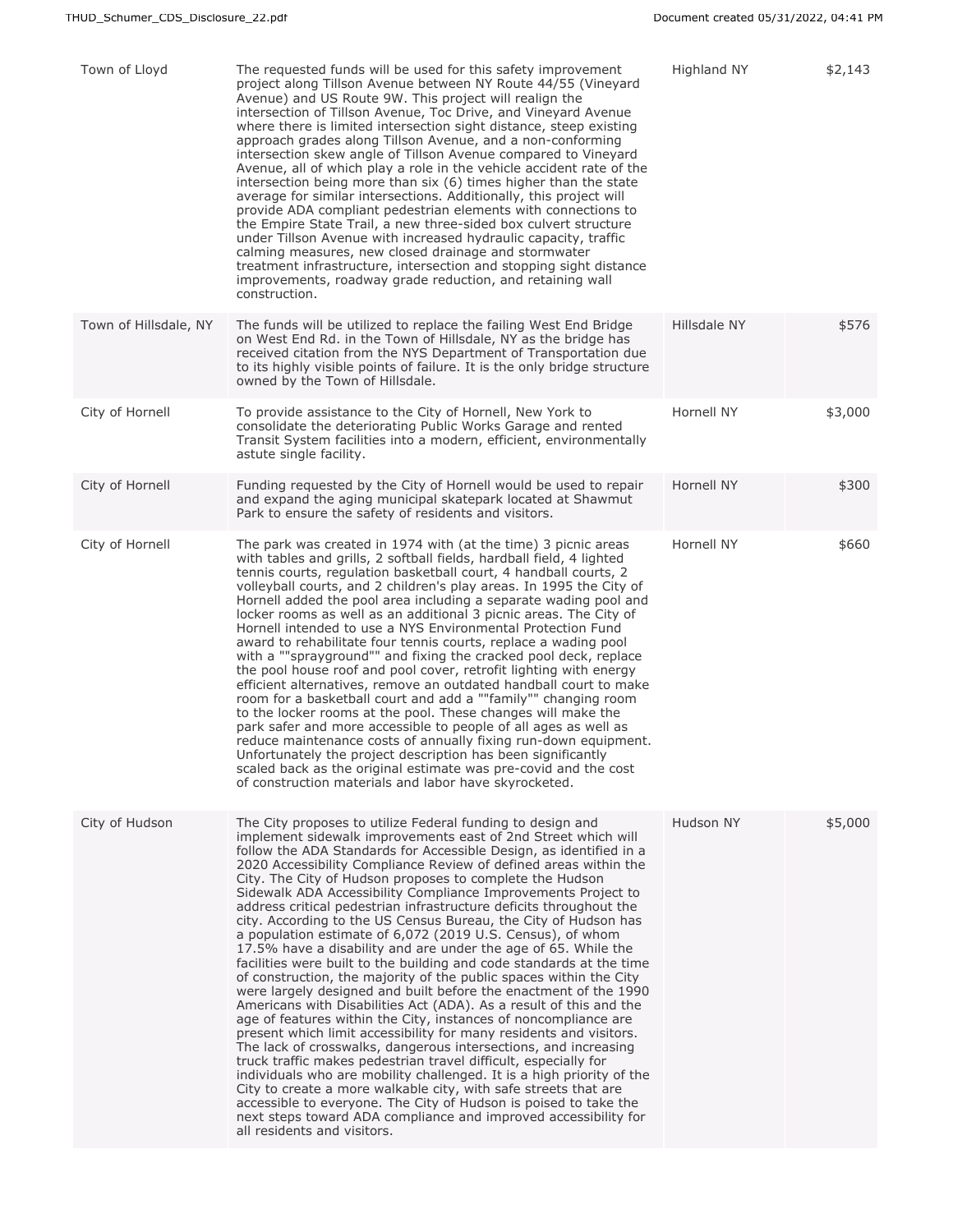| Town of Kingsbury,<br>NY.                                    | Sidewalk replacement along State Route 32 in the Town of<br>Kingsbury, NY from State Route 4 to Dean Rd.                                                                                                                                                                                                                                                                                                                                                                                                                                                                                                                                                                                                                                                                                                                         | Hudson Falls NY | \$1,130 |
|--------------------------------------------------------------|----------------------------------------------------------------------------------------------------------------------------------------------------------------------------------------------------------------------------------------------------------------------------------------------------------------------------------------------------------------------------------------------------------------------------------------------------------------------------------------------------------------------------------------------------------------------------------------------------------------------------------------------------------------------------------------------------------------------------------------------------------------------------------------------------------------------------------|-----------------|---------|
| MacArthur Airport<br><b>Disaster Recovery</b><br>Data Center | Equip a Disaster Recovery Backup site at MacArthur Airport Fire<br>Rescue building.                                                                                                                                                                                                                                                                                                                                                                                                                                                                                                                                                                                                                                                                                                                                              | Islip NY        | \$202   |
| Ithaca-Tompkins<br>County<br>Transportation<br>Council       | With a commitment to move to an all-electric bus fleet, and a<br>greener building, this request would replace to older gas-powered<br>cars with two (2) new electric cars and provide three charging<br>locations-level 2 charger, two in TCAT's garage and with one in<br>our parking lot to encourage visitors and employees to drive<br>electric cars. Second, TCAT is seeking funding in this request to<br>cover the remainder of the project, for solar panels and<br>battery/microgrid equipment for the roof of the current TCAT<br>facility.                                                                                                                                                                                                                                                                            | Ithaca NY       | \$534   |
| Finger Lakes ReUse,<br>Inc.                                  | This project will help support the development of a network of<br>reuse ""hubs and exchanges"" for used materials throughout<br>upstate New York, including the first ""hub"" - defined as a large<br>processing and distribution facility to sufficiently manage<br>marketable used materials that are currently landfilled or<br>incinerated in the Southern Tier/Finger Lakes region, as well as<br>create quality jobs and green workforce development<br>opportunities, and provide technical assistance and critical<br>start-up funding to at least 5 New York State communities to<br>develop their own sustainable reuse operations - starting, as<br>Finger Lakes ReUse did, with ""exchanges"" or retail outlets<br>where the public may also drop off their unwanted quality used<br>items.                          | Ithaca NY       | \$533   |
| City of Ithaca                                               | As part of this proposed project, Stewart Avenue Bridge structural<br>deficiencies will be eliminated by replacing or repairing<br>deteriorated steel members, constructing a new structural deck<br>with sidewalks and railings, painting the steel, and reconstructing<br>the approaches to improve pedestrian safety, rideability, and<br>integrity.                                                                                                                                                                                                                                                                                                                                                                                                                                                                          | Ithaca NY       | \$2,000 |
| <b>Tompkins County</b>                                       | As part of our Tompkins County resiliency efforts, it has become<br>clear that we must be prepared for extreme weather and other<br>catastrophic events associated with a changing climate that could<br>interfere with electricity service to many downtown County<br>buildings that provide core services. Five of the County's largest<br>buildings in downtown Ithaca, including the County Courthouse,<br>Old Jail Administrative Building, Old Courthouse including County<br>Legislature Chambers, Mental Health Building and Human<br>Services Building currently do not have redundant power<br>supplies. This need will be even more magnified as we shift to<br>electric vehicles and electric heating, making reliable electric<br>service critical to continuing government services regardless of<br>circumstance. | Ithaca NY       | \$1,023 |
| <b>Tompkins County</b>                                       | If awarded, funds will be used to provide various interior and<br>exterior building upgrades to two existing 10-bay T-hangars and<br>two existing 6-bay T-hangars. Improvements would consist of<br>upgrading the lighting systems to LED, adding insulation to the<br>walls and doors, upgrading the roof system to address snow and<br>ice buildup, and rehabilitating the asphalt pavement areas<br>around the hangar buildings.<br>Anticipated improvements: Apply new membrane roof, snow &<br>ice guards New interior tenant partition walls at two 6-bay<br>hangars New energy-efficient LED lighting Weatherproofing all<br>hangars New exterior paint                                                                                                                                                                   | Ithaca NY       | \$609   |
| <b>Tompkins County</b>                                       | This is a preservation highway re-surfacing project for 5.25 miles<br>of Class 6 Minor Arterial 6000 AADT road. The proposed<br>preservation measures may extend the useful life for 10-15<br>years. CR 105 lies in the Towns of Dryden and Groton in the<br>Northeast of Tompkins County.                                                                                                                                                                                                                                                                                                                                                                                                                                                                                                                                       | Ithaca NY       | \$720   |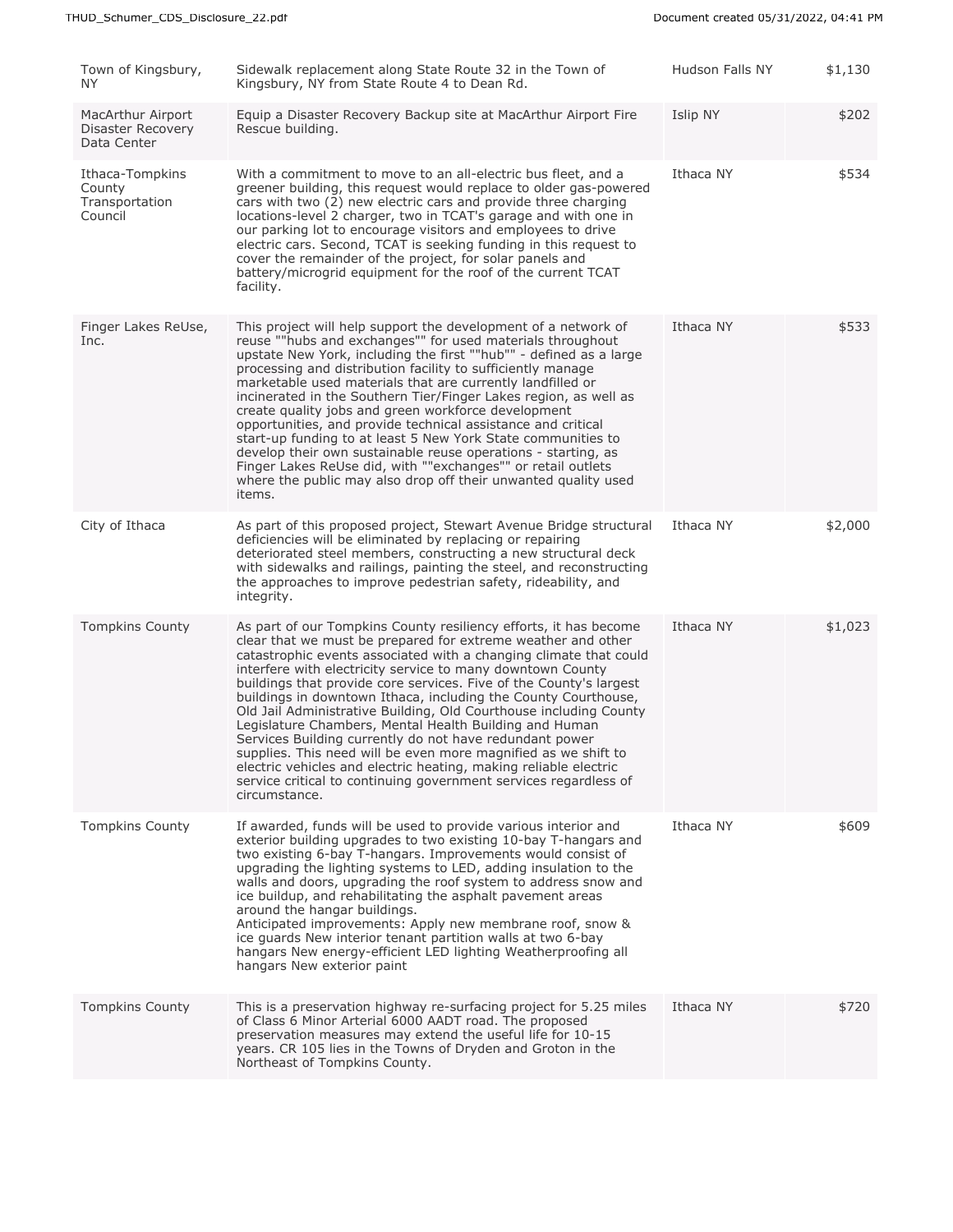| <b>Tompkins County</b>                                      | If funded this project will support our a Class 7 Major Collector<br>1600 AADT 4.97 miles in a proposed preservation measure to<br>extend the useful life of CR 142 which lies in the Town of Ulysses<br>in the Northwest of Tompkins County. Along with local residents<br>this road services commuters and freight from Schuyler and<br>Seneca County and is commonly used by people traveling to<br>Cayuga Medical Center.                                                                                                                                                                                                                                                                                                                                                        | Ithaca NY             | \$700   |
|-------------------------------------------------------------|--------------------------------------------------------------------------------------------------------------------------------------------------------------------------------------------------------------------------------------------------------------------------------------------------------------------------------------------------------------------------------------------------------------------------------------------------------------------------------------------------------------------------------------------------------------------------------------------------------------------------------------------------------------------------------------------------------------------------------------------------------------------------------------|-----------------------|---------|
| City of Ithaca                                              | The project will complete design and construction of a 4,000<br>square foot addition to the Cass Park Reception Building, the hub<br>of the 84 acre City park and the community center for the<br>municipal ice rink and Olympic sized pool. The addition plan<br>includes adding two locker rooms with restroom facilities, a<br>multipurpose room, two offices, doubling of the lobby space and<br>reconfiguration of the building entrance and high traffic areas.<br>This project is shovel ready.                                                                                                                                                                                                                                                                               | Ithaca NY             | \$1,900 |
| State Theatre of<br>Ithaca, Inc.                            | As we approach our Centennial Anniversary, the historic State<br>Theatre of Ithaca is planning improvements and upgrades that<br>will aid in the Theatre's structural stability and comfort,<br>accessibility, and ability to financially sustain itself and fulfill its<br>role in our tourism economy. The improvements, including air<br>conditioning, lobby expansion, roof repairs, stage floor<br>reinforcement and replacement, stage lighting upgrades, and<br>ADA accessibility to the entry, will build opportunities for more<br>arts and cultural experiences for visitors and local residents alike.                                                                                                                                                                    | Ithaca NY             | \$2,500 |
| Community Capacity<br>Development, Inc.                     | This proposal would fund the acquisition and renovation of real<br>property (a building) to support Project Community Resource,<br>Training & Healing Justice Center, which will offer cultural, social,<br>recreational, economic and civic services, combined with youth,<br>adult and family programming that will service the entire borough<br>of Brooklyn.                                                                                                                                                                                                                                                                                                                                                                                                                     | Jamaica NY            | \$8,551 |
| YMCA of Jamestown<br>New York                               | The Jamestown Area YMCA will redevelop a brownfield in the City<br>of Jamestown, NY to construct a new \$31M energy-efficient<br>facility that will increase access to affordable licensed childcare,<br>connect people with health and wellness services, and encourage<br>further development that will improve job opportunities.                                                                                                                                                                                                                                                                                                                                                                                                                                                 | Jamestown NY          | \$2,000 |
| Jamestown Center<br>City Development<br>Corporation         | Funding will provide capital resources to equip and furnish a<br>year-round sports-themed children's museum for toddlers<br>through pre-teens. This state of the art, ADA compliant facility<br>will encourage physical activity incorporating STEAM principals to<br>children of all socioeconomic backgrounds.                                                                                                                                                                                                                                                                                                                                                                                                                                                                     | Jamestown NY          | \$450   |
| County of<br>Chautauqua<br>Industrial<br>Development Agency | The Ripley Interstate Shovel Ready Site Development Project will<br>support the acquisition of 147 acres of land and the construction<br>of infrastructure to create a shovel-ready site that could<br>ultimately support the construction of 1.625 million square feet of<br>new, job-creating industrial, warehousing, and commercial<br>space. In the near term, it will create critical shovel-ready<br>inventory that is necessary to meet existing, unmet demand and<br>attract businesses to the region. The project represents a<br>substantial investment in the long-term economic viability of the<br>Western New York region in general and Chautauqua County in<br>particular by creating opportunities for job creation and training<br>for well-paying, quality jobs. | Jamestown NY          | \$1,000 |
| Queens Economic<br>Development<br>Corporation               | Queens Together will support local restaurants and food<br>manufacturers through business assistance. It will help them<br>support their communities in times of crisis and become better<br>businesses. Funds will be used for training, education and food<br>during emergencies.                                                                                                                                                                                                                                                                                                                                                                                                                                                                                                  | <b>Kew Gardens NY</b> | \$500   |
| City of Kingston                                            | The Safe and Accessible Flatbush and Foxhall Project will<br>improve pedestrian and bicycle infrastructure that connects<br>residential streets in Midtown Kingston to surrounding business<br>districts. The funds will be used to rehabilitate two miles of<br>sidewalks and construct 0.3 miles of ADA-accessible sidewalks,<br>24 ADA sidewalk ramps, 11 painted crosswalks, 23 driveway<br>aprons and two pedestrian waiting stations; plant 56 street trees;<br>install bicycle signage and approximately four miles of<br>share-the-road striping; and improve safety at railroad crossings.                                                                                                                                                                                  | Kingston NY           | \$4,000 |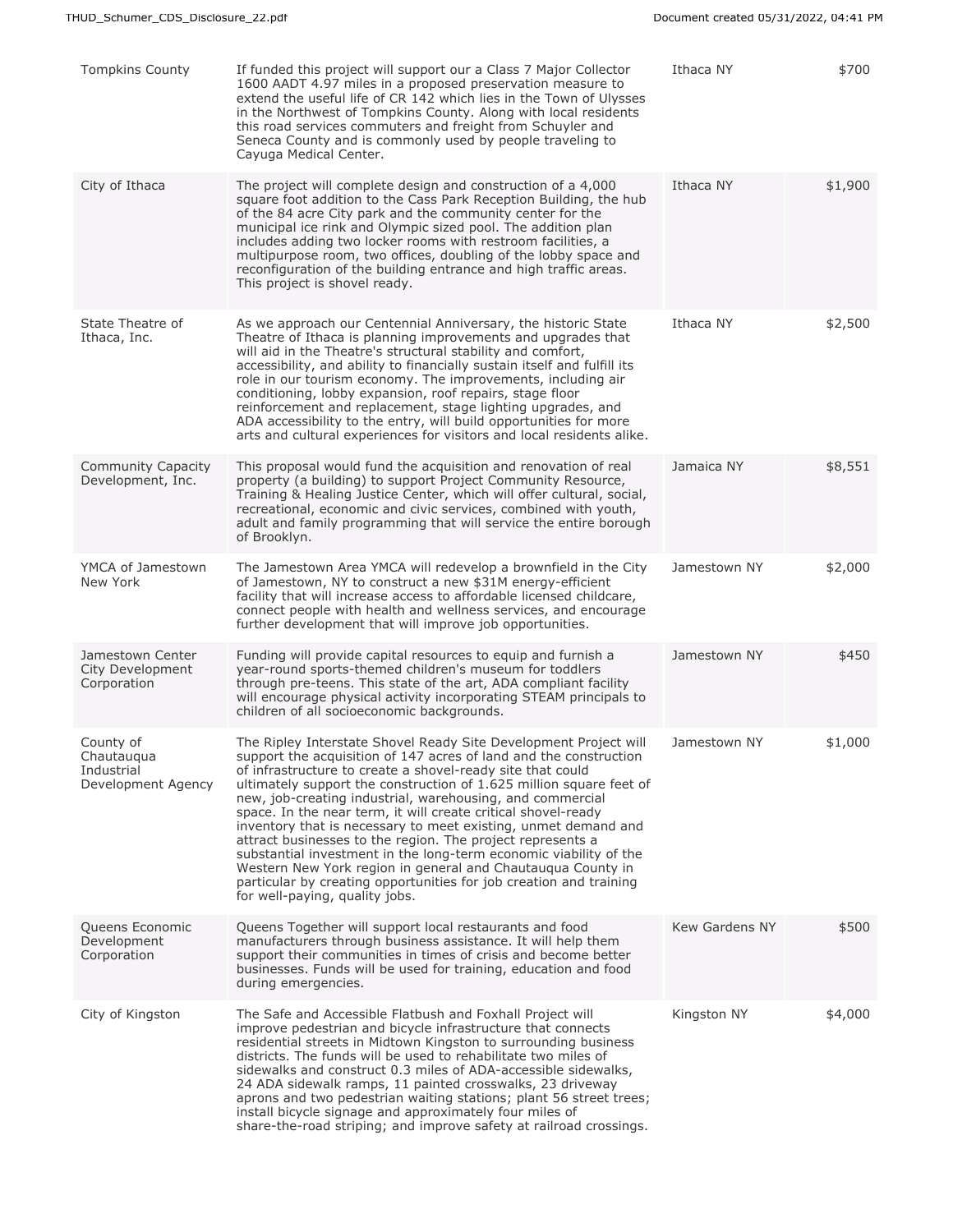| YMCA of Kingston<br>and Ulster County                 | The funds will be used to reopen the Child Watch Center to<br>promote workforce development and encourage healthy<br>behaviors. They will also be used to renovate the YMCA's<br>exercise areas to make them more accessible for seniors and<br>people with disabilities.                                                                                                                                                                                                                                                                                                                                                                                                                                                                                                                                                                                                              | Kingston NY    | \$2,000 |
|-------------------------------------------------------|----------------------------------------------------------------------------------------------------------------------------------------------------------------------------------------------------------------------------------------------------------------------------------------------------------------------------------------------------------------------------------------------------------------------------------------------------------------------------------------------------------------------------------------------------------------------------------------------------------------------------------------------------------------------------------------------------------------------------------------------------------------------------------------------------------------------------------------------------------------------------------------|----------------|---------|
| <b>Ulster County</b>                                  | Ulster County Transportation Council (UCTC) recently completed<br>a feasibility study to examine the challenges posed by the<br>limitations of UCAT's existing transit storage and maintenance<br>facility, which is located at 1Danny Circle on Golden Hill. This<br>transit garage was built in 2005 was found to be in excellent<br>condition and well maintained. However, in the 15 years since its<br>construction, a number of deficiencies have arisen pertaining to<br>ADA compliance of interior office, break and meeting spaces and<br>best practices for garage maintenance and storage of vehicles<br>and parts. Improved handicapped access, floor drain<br>replacement, storage conversion, flammable storage provisions,<br>as well as other deferred maintenance costs have been estimated<br>by an independent engineering firm to cost roughly \$1.200<br>million. | Kingston NY    | \$1,200 |
| <b>Ulster County</b><br>Department of Public<br>Works | Ulster County PIN 8051.11: County Routes 7 & 8 (Touring Route<br>299) Shoulder Widening has been on an approved TIP/STIP for<br>several years and is presently under-funded by \$4.5 million. The<br>project consists of 4-foot wide shoulders (including the<br>installation of sub-base) on both sides of Route 299 and a 1.5"<br>asphalt overlay over the full width of the roadway from Route<br>44/55 to Libertyville Road in the Towns of New Paltz and<br>Gardiner (4.85 mi). These improvements will significantly<br>increase the safety of motorists, bicyclists, pedestrians and other<br>users of this segment of Route 299.                                                                                                                                                                                                                                               | Kingston NY    | \$4,500 |
| RUPCO, Inc.                                           | RUPCO is requesting financial support for the soft and hard<br>development costs for a hotel conversion to provide desperately<br>needed supportive housing for previously homeless people. The<br>target populations for this project will be homeless individuals or<br>families with unmet housing needs and have serious mental<br>illness (SMI), substance use disorders (SUD), veterans with<br>honorable discharge, victims of domestic violence, HIV, re-entry,<br>young adults (18-24), and the chronically homeless. RUPCO will<br>convert a 145-room hotel to approximately 81 units of<br>permanent supportive housing located at 114 Route 28 in the<br>town of Ulster, NY.                                                                                                                                                                                               | Kingston NY    | \$2,000 |
| Homestead<br>Development Corp.                        | Develop affordable housing to be sold at cost to support essential<br>workers                                                                                                                                                                                                                                                                                                                                                                                                                                                                                                                                                                                                                                                                                                                                                                                                          | Lake Placid NY | \$400   |
| Niagara Falls Bridge<br>Commission                    | The Rainbow Bridge pedestrian sidewalk requires rehabilitation of<br>concrete spalls on the walking surface and underside of deck as<br>well as rehabilitation to address corrosion and modification of the<br>walking surface grading is necessary in order to improve<br>drainage.                                                                                                                                                                                                                                                                                                                                                                                                                                                                                                                                                                                                   | Lewiston NY    | \$804   |
| Niagara Falls Bridge<br>Commission                    | The asphalt wearing surface on the Lewiston-Queenston Bridge<br>over the structural concrete roadway deck is nearing the end of<br>its useful life and needs to be replaced. The wearing surface will<br>be removed by asphalt milling machine and a new asphalt<br>wearing surface applied.                                                                                                                                                                                                                                                                                                                                                                                                                                                                                                                                                                                           | Lewiston NY    | \$3,302 |
| Town of Babylon                                       | Construct long term and short term flood reduction projects that,<br>when implemented, will address the existing stormwater<br>deficiencies and provide protection from tidal inundation. This<br>includes road raising, installation of check valves, and bulkhead<br>improvements.                                                                                                                                                                                                                                                                                                                                                                                                                                                                                                                                                                                                   | Lindenhurst NY | \$3,000 |
| Responsive to Our<br>Community                        | The impetus for this request is the astronomical increase in<br>building material costs over the last two years. These increased<br>costs have severely impacted our mission to rehab dilapidated<br>buildings in Syracuse and turn them into affordable housing for<br>battered women and children which is our mission. In addition,<br>this funding is needed as we pay our carpentry trainees minimum<br>wage throughout their three-month training period and then<br>place them with the local union hall that provides them with an<br>opportunity for long-term, gainful employment. Shelters are filled<br>and Vera House, the Salvation Army, and Catholic Charities are<br>continually in touch with us asking for available rental units for<br>their clients.                                                                                                             | Liverpool NY   | \$475   |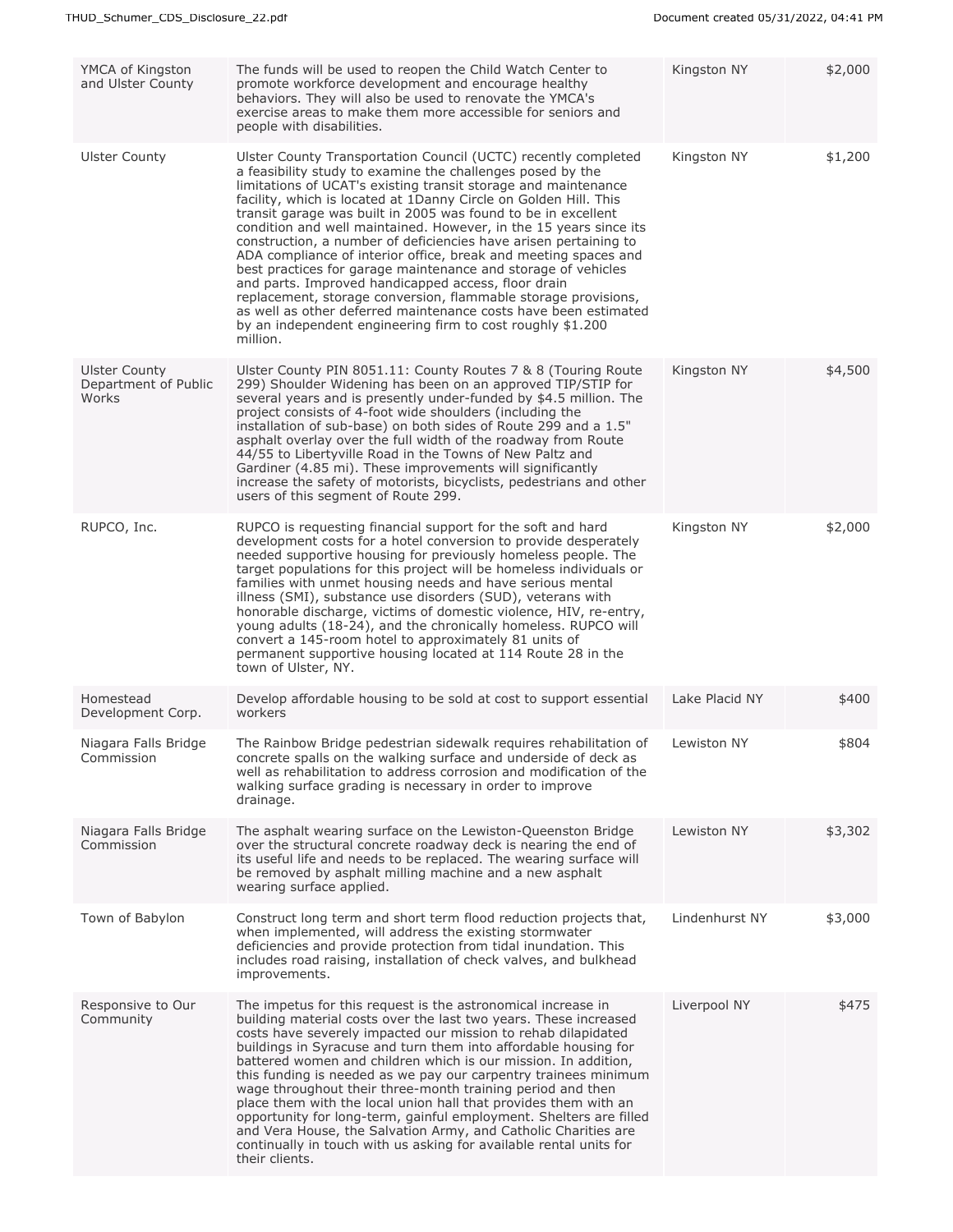| Livingston County              | Livingston County is seeking funding for a supportive housing<br>project to more cost effectively meet the housing needs of single<br>homeless individuals in our community. This project will provide<br>the appropriate supports to the homeless population including<br>substance abuse treatment, mental health counseling, and job<br>training to encourage self-sufficiency and prosperity.                                                                                                                                                                                                                                                                                                                                                                                                                                                                                                                                                                                                                     | Livingston<br>County NY | \$2,000 |
|--------------------------------|-----------------------------------------------------------------------------------------------------------------------------------------------------------------------------------------------------------------------------------------------------------------------------------------------------------------------------------------------------------------------------------------------------------------------------------------------------------------------------------------------------------------------------------------------------------------------------------------------------------------------------------------------------------------------------------------------------------------------------------------------------------------------------------------------------------------------------------------------------------------------------------------------------------------------------------------------------------------------------------------------------------------------|-------------------------|---------|
| Livingston County              | Livingston County is seeking an earmark to fund the restoration<br>and expansion of a small interpretive center at the 80-acre Al<br>Lorenz Park - the County's only parkland - located adjacent to<br>Letchworth State Park, the Mount Morris Dam, a village center,<br>and regional trail systems in Mount Morris, New York.                                                                                                                                                                                                                                                                                                                                                                                                                                                                                                                                                                                                                                                                                        | Livingston<br>County NY | \$250   |
| City of Long Beach             | The synthetic Turf Field at the Recreation was constructed in<br>2007. The existing surface is approximately fifteen years old and<br>in need of rehabilitation.                                                                                                                                                                                                                                                                                                                                                                                                                                                                                                                                                                                                                                                                                                                                                                                                                                                      | Long Beach NY           | \$1,200 |
| Mahopac Public<br>Library      | This project includes thermal improvements to the exterior<br>envelope including exterior wall, windows, doors, top of wall and<br>roof conditions, flashing, copings and redirection of downspouts.<br>Site improvements to parking area and storm water drainage.<br>Improvements to the HVAC system controls including room<br>sensors, zoning sequences, hot water pumps, duct controls,<br>testing and balancing and water treatment. The project also<br>includes other miscellaneous site, mechanical, electrical and<br>general construction work to support the project.                                                                                                                                                                                                                                                                                                                                                                                                                                     | Mahopac NY              | \$500   |
| Franklin County                | Federal funding is being sought to expand Broadband access in<br>Franklin County, to address current deficiencies in access to<br>high-speed internet. A federal investment of \$1 million will help<br>to accelerate the broadband network to communities in the<br>northern and southern parts of the county.                                                                                                                                                                                                                                                                                                                                                                                                                                                                                                                                                                                                                                                                                                       | Malone NY               | \$1,000 |
| Town of Malta                  | The project will replace the signalized intersection at Route 67<br>and Eastline Road with a roundabout, enhance pedestrian<br>accommodations for existing and proposed land uses adjacent to<br>the intersection, construct a sidewalk connection to the Zim<br>Smith Multi-Use Trail, improve drainage, enhance street lighting,<br>and installation rectangular rapid flashing beacons.                                                                                                                                                                                                                                                                                                                                                                                                                                                                                                                                                                                                                            | Malta NY                | \$3,368 |
| <b>NYSDOT</b>                  | The Town of Mamaroneck is requesting \$2,900,000 to implement<br>the proposed roundabout project. The estimated total project<br>cost, including design and construction, is \$4,910,000. A<br>preliminary construction cost estimate was developed based on<br>the cost of similar single lane urban roundabouts constructed in<br>New York State.                                                                                                                                                                                                                                                                                                                                                                                                                                                                                                                                                                                                                                                                   | Mamaroneck NY           | \$2,900 |
| The Village of<br>Mamaroneck   | The Village of Mamaroneck is requesting \$457,000 to complete<br>the next phase of its Mamaroneck Avenue Pedestrian Safety<br>Improvements project to address existing safety deficiencies that<br>are desperately needed in this heavily trafficked low/moderate<br>income corridor surrounded by several local schools. This project<br>will vastly improve amenities and safe passage for<br>pedestrian/bicycle access in this area and surrounding<br>neighborhoods that rely on Mamaroneck Avenue as a vital<br>connection gateway to other areas of the Village, public transit,<br>the Mamaroneck Avenue School, and the French-American<br>School. These improvements will also promote proper drainage in<br>the area, which is subject to severe flooding. Additionally, in the<br>early 2000s, this area was declared by the Mamaroneck Board of<br>Trustees as a "Slum and Blight" area, and these improvements<br>will positively contribute to the livability and attractiveness of the<br>environment. | Mamaroneck NY           | \$457   |
| Town of North<br>Hempstead, NY | The Town of North Hempstead seeks to upgrade the 6.07-acre<br>Bunky Reid Park, adjacent to and part of the Yes We Can<br>Community Center, which is one of the few outdoor park,<br>recreation and wellness spaces for New Cassel and the Village of<br>Westbury. North Hempstead will renew and improve this outdoor<br>community park with a new skate park, community gardens and<br>pollinator areas, and improvements to the deteriorating<br>swimming pool.                                                                                                                                                                                                                                                                                                                                                                                                                                                                                                                                                     | Manhasset NY            | \$900   |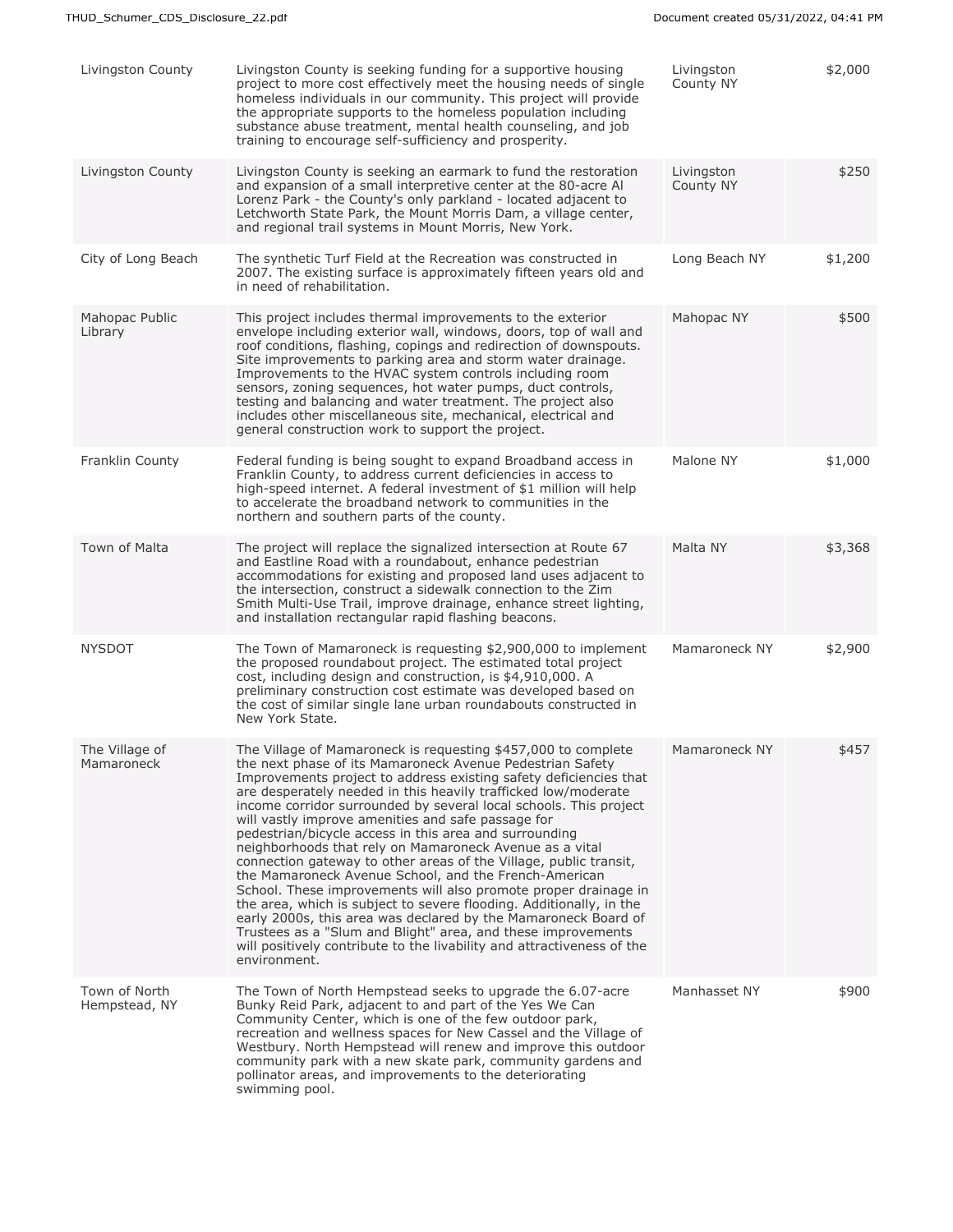| <b>Workers Justice</b><br>Project | Worker's Justice Project (WJP) is requesting funds to design and<br>plan a pilot version of the Deliverista HUB. The pilot will test a<br>prototype of the first-of-its-kind indoor electric charging station,<br>programming, and workforce development to professionalize the<br>app delivery industry. WJP also wants to create "hubs" for gig<br>workers throughout the city. These hubs could be used by<br>workers to charge their bikes, phones and batteries and serve as<br>resource hubs for gig workers. NYC will retrofit these structures<br>using newsstands that are no longer operational.                                                                                                                                                                                                                                                                                      | Manhattan and<br>Brooklyn NY | \$1,170 |
|-----------------------------------|-------------------------------------------------------------------------------------------------------------------------------------------------------------------------------------------------------------------------------------------------------------------------------------------------------------------------------------------------------------------------------------------------------------------------------------------------------------------------------------------------------------------------------------------------------------------------------------------------------------------------------------------------------------------------------------------------------------------------------------------------------------------------------------------------------------------------------------------------------------------------------------------------|------------------------------|---------|
| Chautauqua County,<br>New York    | The project will repair and rehabilitate an existing 400,000 gallon<br>water storage tank owned by the North County Industrial Water<br>District, a district of Chautauqua County, that serves the North<br>Chautaugua County Industrial Park located in the Towns of<br>Dunkirk and Sheridan. The tank serves to supply potable<br>waterand water for fire suppression for industrial, commercial<br>and residential customers. The tank is 45 years old and during<br>an inspection performed in 2011 many deficiencies were<br>determined to exist that need repair and rehabilitation in order to<br>bring the tank up to code and enable the tank to continue to<br>serve the industrial park and customers located in the Town of<br>Sheridan. The industrial park includes 15 businesses, including<br>Purina, one of the largest industrial water users and employers in<br>the county. | Mayville NY                  | \$587   |
| YMCA of Middletown,<br><b>NY</b>  | The YMCA of Middletown is requesting \$654,511 in federal<br>funding to make necessary capital improvements to YMCA's<br>Camp Robbins, located at 131 North Drive in Walden, NY. The<br>requested funding will be used to weatherize and renovate<br>existing buildings, upgrade the well and septic systems for winter<br>use, and make repairs to the parking lot and camp roads, as well<br>as adding educational components like a greenhouse and boat<br>dock. The capital improvements will create local jobs, and enable<br>the YMCA to serve youth and families in the surrounding<br>communities year-round.                                                                                                                                                                                                                                                                           | Middletown NY                | \$655   |
| City of Middletown                | The project will rehabilitate the Historic Ontario and Western New<br>York Train Station (O&W) which has been vacant for nearly 30<br>years and left to decay. Once complete, the three story structure<br>will house Agri-Business Child Development (ABCD), a non profit<br>that offers HeadStart programs to both low income families and<br>the children of farm/agricultural workers, while also providing<br>healthcare and other services to farm worker families. The<br>building will also contain eight affordable housing units where<br>renters can take part in a renter to homebuyer program that will<br>allot portions of paid rent into a homeowner savings account for<br>a future downpayment.                                                                                                                                                                               | Middletown NY                | \$2,000 |
| Monroe County                     | Funding will be used to build an addition to the Monroe<br>Community College (MCC) Applied Technology center to increase<br>Science, Technology, Engineering, and Math (S.T.E.M) offerings<br>to address workforce demands in the Finger Lakes Region of<br>Upstate NY. The new center would offer programming such as:<br>automotive technologies, heating, ventilation and air conditioning<br>and precision machining to MCC students many of whom come<br>from low to moderate income families. These services are<br>currently offered at a location separate from the main campus<br>that no longer adequately serves the program.                                                                                                                                                                                                                                                        | Monroe County<br><b>NY</b>   | \$3,500 |
| Community Outreach<br>Center Inc  | COC will utilize all funds awarded for the timely construction of<br>an additional facility which will provide the space needed to:<br>A) Host and expand its Senior Citizens Day and Recreational<br>Center's program;<br>B) Create a vibrant job training center to provide PD and<br>vocational preparatory classes to low-income individuals;<br>C) Offer mental health services and counseling to school-age<br>children.                                                                                                                                                                                                                                                                                                                                                                                                                                                                  | Monsey NY                    | \$1,000 |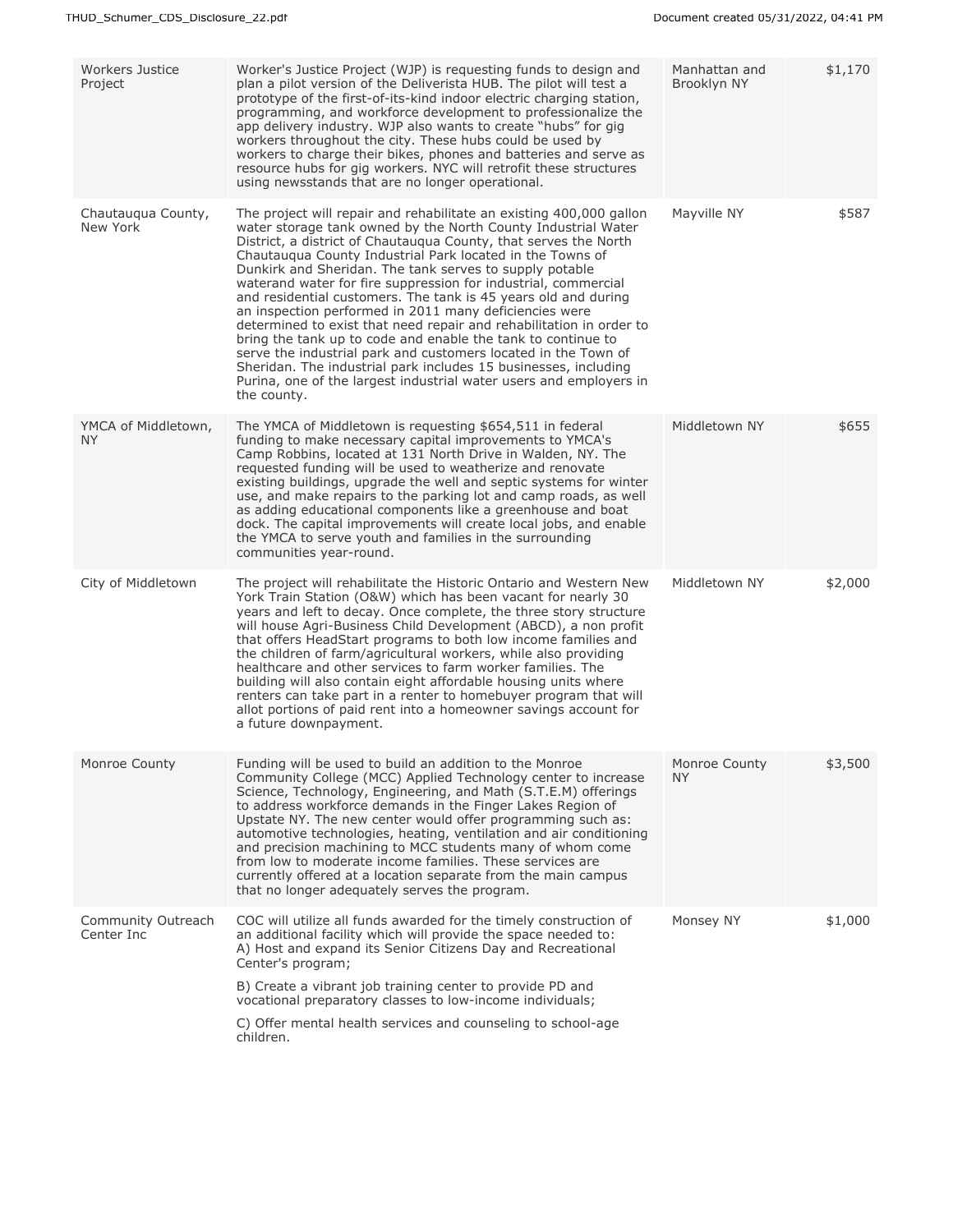| Sullivan County                              | The Sullivan O&W Rail Trail build-out project seeks to connect<br>five local rail trail developments on the former O&W line in order<br>to achieve a regionally scaled $60+/-$ mile rail trail facility<br>addressing Sullivan County's priority needs of economic<br>development and health improvement. This funding request is<br>intended to expand the existing underutilized 1.3-mile section of<br>trail in the hamlet of Parksville (Town of Liberty) Liberty by<br>constructing $7+/-$ miles of new trail along side the world class<br>Little Beaverkill trout stream, culminating in the hamlet of<br>Livingston Manor (Town of Rockland).                                                                                                                                                                                                                                                                                                                                                                                                                                                                                                                                  | Monticello NY             | \$2,000 |
|----------------------------------------------|----------------------------------------------------------------------------------------------------------------------------------------------------------------------------------------------------------------------------------------------------------------------------------------------------------------------------------------------------------------------------------------------------------------------------------------------------------------------------------------------------------------------------------------------------------------------------------------------------------------------------------------------------------------------------------------------------------------------------------------------------------------------------------------------------------------------------------------------------------------------------------------------------------------------------------------------------------------------------------------------------------------------------------------------------------------------------------------------------------------------------------------------------------------------------------------|---------------------------|---------|
| City of Mount Vernon<br>NY.                  | A citywide campaign to rehabilitate (or demolish) all the zombie<br>properties and upgrade or replace them with high-quality,<br>21stcentury homes will revitalize the city's economy                                                                                                                                                                                                                                                                                                                                                                                                                                                                                                                                                                                                                                                                                                                                                                                                                                                                                                                                                                                                  | Mount Vernon<br><b>NY</b> | \$5,000 |
| City of New Rochelle                         | The requested funds will be used to reconfigure the existing<br>corridor for Quaker Ridge Road into a facility with discrete user<br>segments that better accommodate pedestrians, bicyclists, and<br>motor vehicles within the existing highway boundary, which is<br>heavily developed commercially and residentially. The proposed<br>"road diet" will reduce the four existing motor vehicle travel<br>lanes to three (one lane in each direction with a center two-way<br>left-turn lane), includes 5-foot wide dedicated bicycle lanes on<br>each side of the road, wider ADA compliant sidewalks and curb<br>ramps, and new traffic signals with video vehicle detection to<br>improve efficiency and reduce congestion and vehicle delay.                                                                                                                                                                                                                                                                                                                                                                                                                                      | New Rochelle NY           | \$5,244 |
| Boys' & Girls' Club of<br>New Rochelle, Inc. | The Boys & Girls Club of New Rochelle has been honored to be<br>part of the powerful collaboration between public and private<br>entities know as ""The Renaissance at Lincoln Park"" Project.<br>The brand-new Remington Boys & Girls Club is truly a<br>transformative development which will be especially meaningful<br>for our high needs parents and youth by providing a new facility<br>that is nearly twice the size of the former Remington Clubhouse,<br>a distressed building built in 1953 with outdated facilities and not<br>enough capacity to service the long waitlist of neighborhood<br>children. The former Remington Clubhouse had a capacity for<br>320 youth, the new Clubhouse will serve up to 710 youth with<br>additional gym capacity. The 22,000 SF Clubhouse will feature<br>classrooms, gym, basketball court, music & podcast studio, teen<br>room/lounge, demo kitchen, art room that will anchor the<br>community and nurture our next generation of leaders.<br>The BGCNR is seeking funding to start-up, open, and operate the<br>new Remington Clubhouse in 2023. The re-opening of the<br>Clubhouse has been long anticipated by the community. | New Rochelle NY           | \$425   |
| County of<br>Westchester                     | This project provides funding for the reconstruction of the 12 acre<br>Memorial Field recreation facility located in Mt. Vernon. The<br>project will have components as follows: 1. Installation of new a<br>8 lane 400 meter track 2. Installation of a multi-purpose<br>synthetic turf field 3. Installation of a skate park 4. Buildings;<br>including concession stand, locker rooms and public restrooms 5.<br>Installation of a new tennis courts Components also include 3,900<br>seat spectator bleachers and all associated site work/<br>preparation; including erosion control, demolition, site grading<br>and drainage, site restoration and landscaping                                                                                                                                                                                                                                                                                                                                                                                                                                                                                                                  | New Rochelle NY           | \$4,000 |
| County of<br>Westchester                     | This project funds the replacement of the three diesel/methane<br>dual fuel engines with natural gas/anaerobic digester gas dual<br>fuel engines and all their auxiliary systems and appurtenances,<br>installation of a new natural gas service from Con Edison, and<br>upgrading of the blowers to turbo blowers. The new engines will<br>provide on-site co-generation of electricity to power the new<br>turbo blowers and provide additional back-up electrical power                                                                                                                                                                                                                                                                                                                                                                                                                                                                                                                                                                                                                                                                                                             | New Rochelle NY           | \$4,000 |
| Boys' & Girls' Club of<br>New Rochelle, Inc. | Boys & Girls Club of New Rochelle (BGCNR) is requesting<br>\$425,000 for renovations to the Mascaro Clubhouse to expand<br>services to meet the needs of the youth in the community. New<br>Rochelle, like many communities, is in growing need-of support<br>for young people beyond the four walls of their school settings<br>and their personal households. BGCNR seeks to continue and<br>expand upon our 93-year mission "to enable all children,<br>especially those who need us most, to reach their full potential as<br>productive, caring, responsible citizens". This mission must be<br>reflected in programming, enrichment and most importantly in a<br>safe, efficient space that represents Hope, Success, and a                                                                                                                                                                                                                                                                                                                                                                                                                                                      | New Rochelle NY           | \$375   |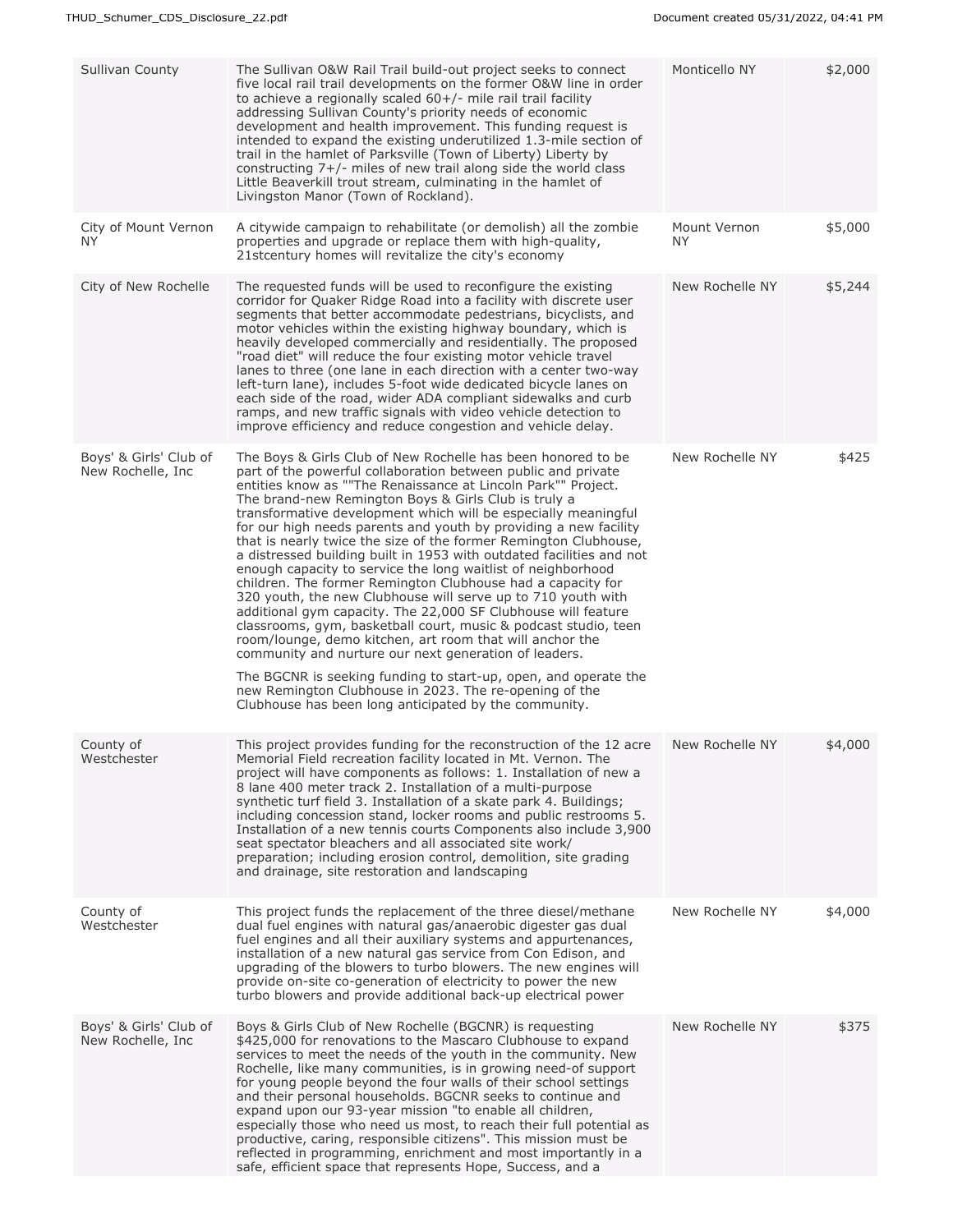|                                                          | Promising Future. The renovated Mascaro Clubhouse will be that<br>haven for the youth served therein.                                                                                                                                                                                                                                                                                                                                                                                                                                                                                                                                                                                                                                                                                                                                                                                                                                                                                                                                                                                                                                                                                                                                                                  |                |          |
|----------------------------------------------------------|------------------------------------------------------------------------------------------------------------------------------------------------------------------------------------------------------------------------------------------------------------------------------------------------------------------------------------------------------------------------------------------------------------------------------------------------------------------------------------------------------------------------------------------------------------------------------------------------------------------------------------------------------------------------------------------------------------------------------------------------------------------------------------------------------------------------------------------------------------------------------------------------------------------------------------------------------------------------------------------------------------------------------------------------------------------------------------------------------------------------------------------------------------------------------------------------------------------------------------------------------------------------|----------------|----------|
| Storm King Art<br>Center                                 | Storm King Art Center's first-ever Capital Project will enhance<br>the visitor experience; protect its art and landscape; and sustain<br>its leadership in the field of art in nature. The Project includes a<br>new Welcome Sequence and a dedicated Conservation,<br>Fabrication, and Maintenance Building, ensuring that Storm King<br>continues to be an unmatched destination for art in nature for<br>years to come.                                                                                                                                                                                                                                                                                                                                                                                                                                                                                                                                                                                                                                                                                                                                                                                                                                             | New Windsor NY | \$1,600  |
| Pace University                                          | Pace University, a driving force in the Lower Manhattan economy,<br>is planning a \$199 million investment to provide a new home for<br>its community cultural center and auditorium at One Pace Plaza.<br>New facilities will replace outdated resources that have<br>experienced a decline in community use.                                                                                                                                                                                                                                                                                                                                                                                                                                                                                                                                                                                                                                                                                                                                                                                                                                                                                                                                                         | New York NY    | \$5,000  |
| Yeshiva University                                       | Lamport Auditorium is a premier community gathering and<br>events space on Yeshiva University's Washington Heights<br>campus. The requested funds would restore this space, a<br>cornerstone of the Washington Heights neighborhood and New<br>York's Jewish community.                                                                                                                                                                                                                                                                                                                                                                                                                                                                                                                                                                                                                                                                                                                                                                                                                                                                                                                                                                                                | New York NY    | \$2,500  |
| <b>Community Voices</b><br>Heard, Inc.                   | Community Voices Heard (CVH), The Legal Aid Society (LAS), and<br>The Community Service Society of New York (CSS) propose a<br>collaborative project (with CVH as the lead) to help NYC public<br>housing residents to improve their living conditions and preserve<br>affordable housing.                                                                                                                                                                                                                                                                                                                                                                                                                                                                                                                                                                                                                                                                                                                                                                                                                                                                                                                                                                             | New York NY    | \$1,285  |
| Center for Court<br>Innovation/Justice<br>Innovation Inc | The Center for Court Innovation (Center) proposes to launch a<br>New York City-wide, community-based initiative dedicated to<br>preventing evictions and promoting housing stability,<br>affordability, and tenant protections for public housing tenants.<br>We propose to support the capacity of tenant associations and<br>public housing communities to achieve these ends through: hiring<br>and training a network of housing navigators; organizing mobile,<br>pop-up events in all five boroughs; developing high-quality,<br>rights-based public education materials; and providing<br>much-needed capacity-building resources for New York City<br>Housing Authority (NYCHA) tenant associations to better respond<br>to and support their resident communities. Working closely with<br>NYCHA and tenant associations, the Center will also launch a<br>unique public-private campaign to accompany the launch of the<br>new NYCHA tenant portal, utilizing a credible, accessible, tenant<br>empowerment model that promotes equitable access to<br>maintaining affordability by developing: (1) multilingual printed<br>publications, (2) a train-the-trainer toolkit, and (3) a tenant<br>leadership and resident-driven grassroots education campaign. | New York NY    | \$1,000  |
| <b>Grand Street</b><br>Settlement, Inc.                  | Grand Street Settlement is requesting \$1,930,000 for capital<br>improvements, including full interior renovation, upgrades to fire<br>and life safety systems, heating and air conditioning systems,<br>energy efficiency upgrades, security improvements, plumbing<br>improvements, accessibility alterations, program space<br>improvements including new and expanded Early Head Start<br>classrooms, and related equipment, labor and materials, within<br>Grand Street Settlement's 80 Pitt St. Community Center.                                                                                                                                                                                                                                                                                                                                                                                                                                                                                                                                                                                                                                                                                                                                                | New York NY    | \$1,930  |
| New-York Historical<br>Society                           | The New-York Historical Society seeks federal funding to support<br>a 70,000 sf, four-story expansion of our current building on<br>Manhattan's Upper West Side. The expansion will house The<br>American LGBTQ+ Museum, a new museum dedicated to<br>LGBTQ+ history and culture, attracting and serving new<br>constituencies, and advancing understanding of American history<br>by highlighting the stories of this often marginalized community.<br>It will also provide N-YHS with much-needed new gallery and<br>classroom spaces, greatly expanding our ability to provide crucial<br>education services to our audiences, including K-12 students and<br>teachers, students pursuing higher education opportunities, and<br>scholars and lifelong researchers.                                                                                                                                                                                                                                                                                                                                                                                                                                                                                                 | New York NY    | \$10,000 |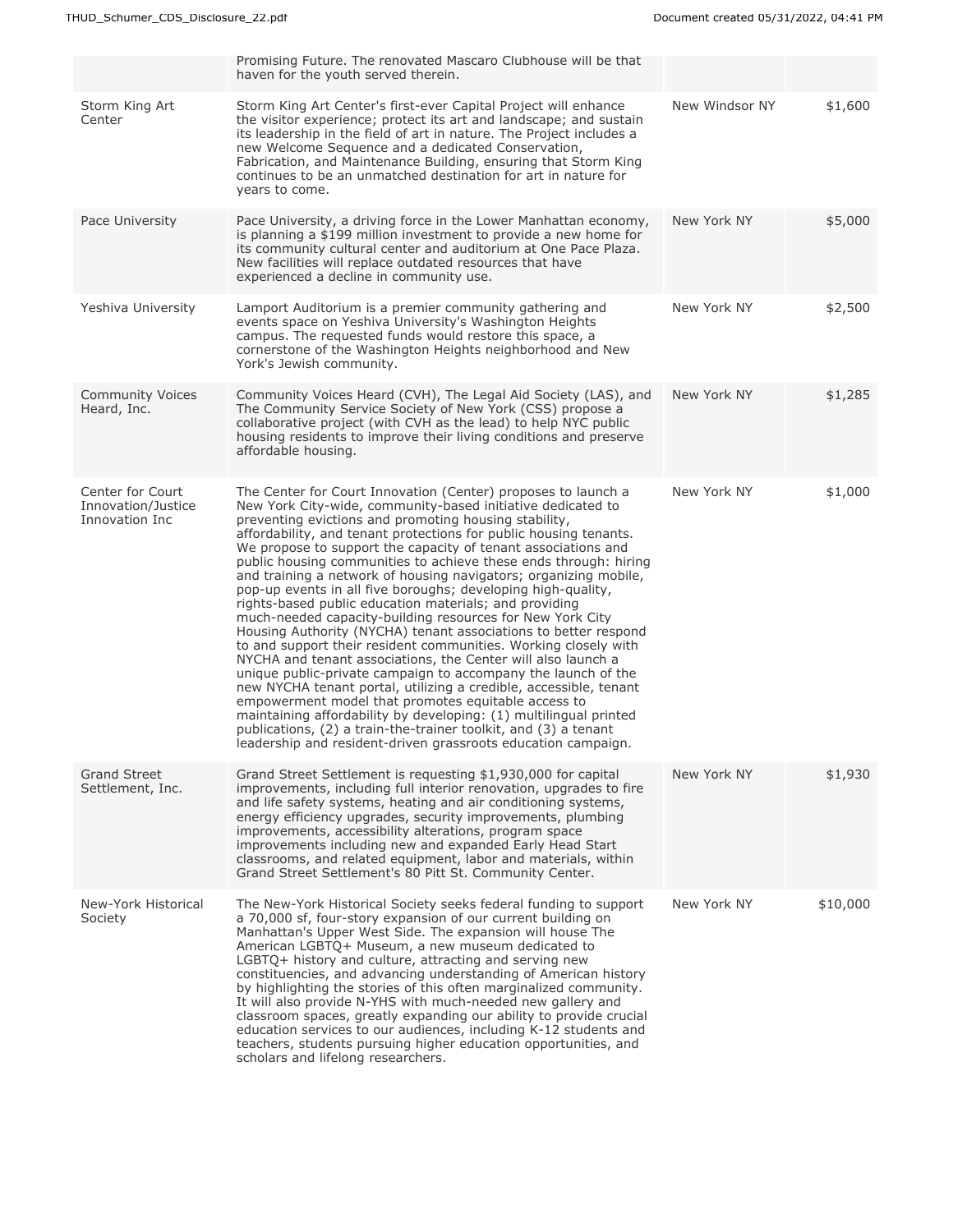| Vision Urbana, Inc.                                    | The requested funds will sustain the Vision Urbana Pantry<br>Express, the largest food security pantry in the Lower East Side<br>that pioneered the concept ofhome-delivered pantry in NYC at<br>the start of the pandemic to thousands of NYCHA and low income<br>public housing residents eachweek providing much needed<br>vegetables, fruits and pantry items to all 27 NYCHA<br>developments on the Lower East Side, with aschedule of weekly<br>grab & go pop-up distribution sites containing prepared meals to<br>our hard to reach residents, in collaboration with the local NYCHA<br>Tenant Association leaders, private restaurants and reputable<br>food partners like the Foodbank for NYC, Unitedway of NYC, City<br>Harvest and City meals. Funds will underwrite costs related to our<br>full time Pantry Director, LogisticCoordinator, Pantry Aides,<br>Volunteer Coordinator, New Pantry Equipment (pallet jacks,<br>utility wagons, carts), Truck and CargoVan related expenses. | New York NY | \$300   |
|--------------------------------------------------------|-------------------------------------------------------------------------------------------------------------------------------------------------------------------------------------------------------------------------------------------------------------------------------------------------------------------------------------------------------------------------------------------------------------------------------------------------------------------------------------------------------------------------------------------------------------------------------------------------------------------------------------------------------------------------------------------------------------------------------------------------------------------------------------------------------------------------------------------------------------------------------------------------------------------------------------------------------------------------------------------------------|-------------|---------|
| <b>CCCADI</b>                                          | These funds will be used for capital construction and outfitting of<br>the Institute for Racial and Social Justice in Arts & Culture. The<br>construction is part of a revitalization plan of the City of New York<br>that requires a set-aside of 5000 sq. ft. of space for a cultural<br>facility under the supervision of the NYC Economic Development<br>Corporation. This complex is part of the first city-sponsored<br>Media, Entertainment & Cultural Corridor located in the heart of<br>East Harlem, NY.                                                                                                                                                                                                                                                                                                                                                                                                                                                                                    | New York NY | \$1,800 |
| Local Initiative<br>Support Corporation                | LISC is seeking FY 2023 Congressionally Directed Spending to<br>serve as lifeline to 200 minority-owned small businesses with<br>targeted technical assistance (on topics such as marketing,<br>business planning, and how to access additional funding) that we<br>will provide through our partners-an established network of 16<br>community-based organizations and the New York City<br>Department of Small Business Services.                                                                                                                                                                                                                                                                                                                                                                                                                                                                                                                                                                   | New York NY | \$2,000 |
| National Black<br>Theatre Workshop,<br>Inc.            | National Black Theatre is embarking on a transformative property<br>redevelopment project with a vision of building a singular<br>world-class multipurpose performing arts and job-training center<br>that elevates its mission of commissioning, developing,<br>incubating, educating, training, and producing multidisciplinary<br>work by Black artists from across the in diaspora. The new facility<br>will be a sustainable platform of permanence that offers a vital<br>pipeline for BIPOC artists to create new economic verticals<br>through job-training and work force development programs, a<br>business and nonprofit incubator, and free and subsidized rentals<br>to local artists, mission-driven organizations, and community<br>groups.                                                                                                                                                                                                                                           | New York NY | \$4,000 |
| New Museum of<br>Contemporary Art                      | The New Museum, a leading non-profit contemporary arts<br>museum on Manhattan's Lower East Side, is planning to construct<br>a 55,000 sq.ft. addition adjacent to their current facility. This<br>\$108.4M capital expansion will double the Museum's footprint,<br>improve public circulation, enhance indoor air quality and energy<br>efficiencies, create a 20% increase in permanent staff (to 176),<br>raise annual attendance to 500,000.                                                                                                                                                                                                                                                                                                                                                                                                                                                                                                                                                      | New York NY | \$1,000 |
| The Center for New<br>York City<br>Neighborhoods, Inc. | The Homeowner Help Desk assists New York City homeowners<br>who may be at risk of losing their home due to threats to<br>affordability from a variety of economic pressures, along with<br>scams that prey on vulnerable homeowners. The Homeowner<br>Help Desk's goals are to 1) bring housing counseling, financial<br>counseling, and legal services directly to vulnerable homeowners;<br>2) raise awareness around scam prevention and programs and<br>assistance available to NYC homeowners; and 3) identify existing<br>and emerging homeowner needs.                                                                                                                                                                                                                                                                                                                                                                                                                                         | New York NY | \$500   |
| <b>Uptown Grand</b><br>Central                         | The now-funded extension of the Second Avenue Subway to<br>Harlem -- and the development that is likely to accompany it --<br>offer a once-in-a-lifetime opportunity to bring economic and<br>transit equity to East Harlem, and transform 125th Street into a<br>regional transit hub that will serve new Q train passengers<br>arriving into Harlem and Upper Manhattan, commuters and<br>recreational travelers headed to upstate New York on the<br>Metro-North Railroad, and travelers to LaGuardia Airport. Funds<br>are requested for a neighborhood planning study that will ensure<br>the community has an informed voice and unified vision for the<br>improvements to be made along with the new subway line -<br>including building a 125th Street station worthy of serving as<br>both a gateway to historic Harlem and as the northern regional                                                                                                                                         | New York NY | \$270   |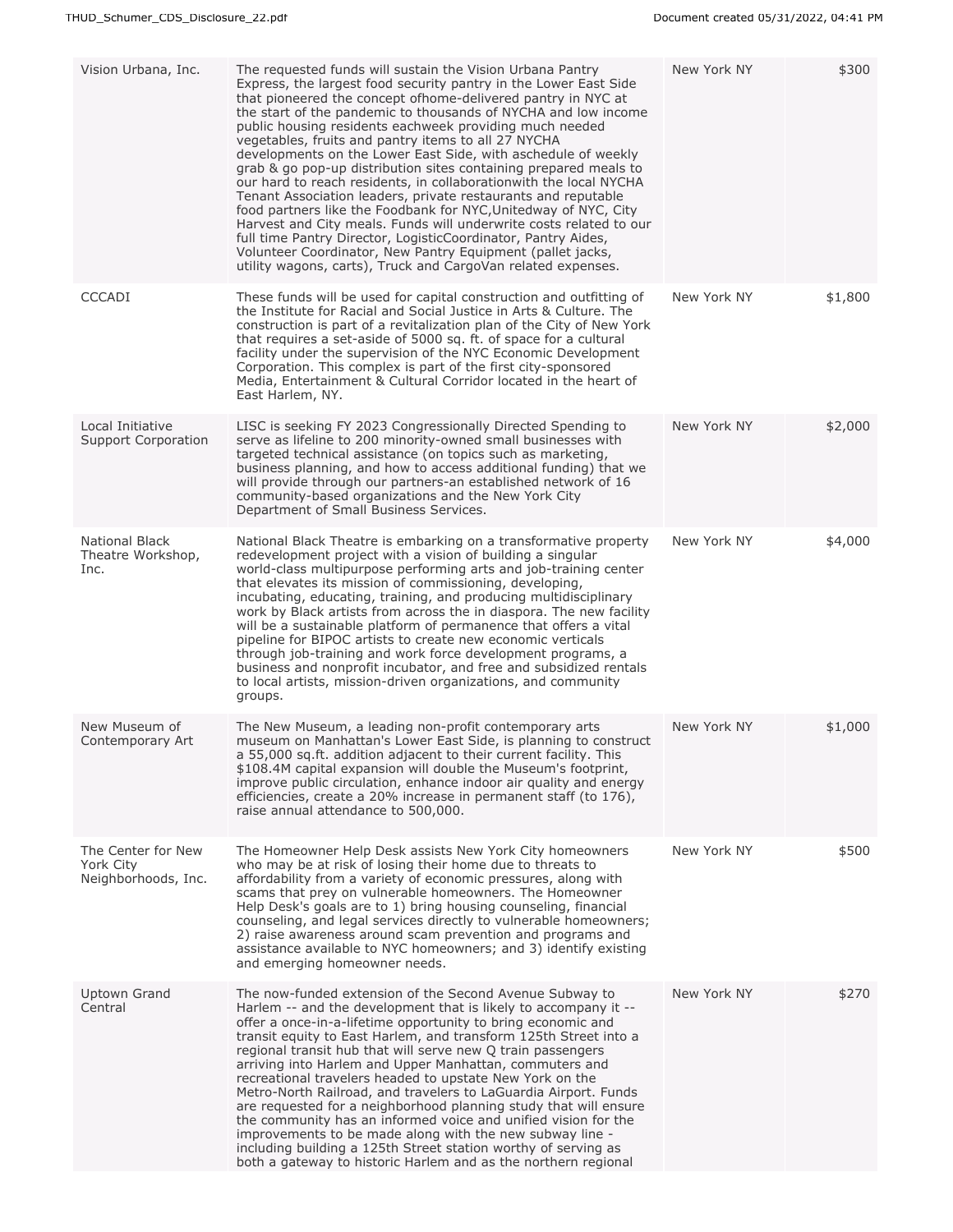|                                                                 | transit hub for New York City as a whole.                                                                                                                                                                                                                                                                                                                                                                                                                                                                                                                                                                                                                                                                                                                                                                                                                                                                                                                                                                                                       |                      |         |
|-----------------------------------------------------------------|-------------------------------------------------------------------------------------------------------------------------------------------------------------------------------------------------------------------------------------------------------------------------------------------------------------------------------------------------------------------------------------------------------------------------------------------------------------------------------------------------------------------------------------------------------------------------------------------------------------------------------------------------------------------------------------------------------------------------------------------------------------------------------------------------------------------------------------------------------------------------------------------------------------------------------------------------------------------------------------------------------------------------------------------------|----------------------|---------|
| Friends of the High<br>Line, Inc.                               | The Western Rail Yards section of the High Line will connect New<br>Yorkers to major transportation hubs, businesses, parks, and<br>cultural centers. The Western Rail Yards will increase pedestrian<br>mobility and safety along the West Side of Manhattan. The<br>completion of the Western Rail Yards will be a significant moment<br>that will symbolize New York City's revival and contribute<br>positively to the connectivity of the West Side.                                                                                                                                                                                                                                                                                                                                                                                                                                                                                                                                                                                       | New York NY          | \$5,000 |
| Catholic Charities<br><b>Community Services</b><br>(CCCS), Arch | CCCS requests funding to renovate and modernize the Kennedy<br>Center of Harlem to ensure that it remains viable and accessible<br>for programs that serve this under-resourced community.<br>Specifically, the funds will be used for: 1) replacement of a<br>portion of the roof which has gone beyond its useful life, 2)<br>replacement of the heating and air conditioning systems, and 3)<br>replacement of the activity room floor which has been rendered<br>unusable due to heavy use.                                                                                                                                                                                                                                                                                                                                                                                                                                                                                                                                                 | New York NY          | \$1,808 |
| Catholic Charities<br><b>Community Services</b><br>(CCCS), Arch | CCCS requests funding to renovate and modernize our South<br>Bronx Food Hub to expand our capacity to accept an increased<br>amount of donated food for re-distribution to local pantries and<br>households in need. Interior renovations will double the amount<br>of usable space to accept and store food, and renovations to the<br>facility's parking lot will accommodate large box trucks and<br>frequent deliveries, enhancing our overall program operations<br>and services to vulnerable Bronx residents.                                                                                                                                                                                                                                                                                                                                                                                                                                                                                                                            | New York NY          | \$204   |
| YMCA of Greater New<br>Y                                        | The capital funds will be equally shared between the Flushing<br>YMCA and the Greenpoint YMCA, \$1 million to each construction<br>project.<br>The Flushing YMCA has been looking for a new location for<br>decades because the current facility is nearly 100 years old, is<br>smaller than more modern YMCA branches, and is not fully ADA<br>accessible. We currently have an agreement to move forward on<br>construction of a state-of-the-art YMCA in the Flushing Commons<br>development that will serve thousands of Flushing community<br>residents with a facility that is fully ADA compliant.<br>The Greenpoint YMCA has been looking for a new location for two<br>decades because the current facility is only one third the size of<br>our average branch and is not fully ADA accessible. We currently<br>have an agreement to move forward on construction of a brand<br>new YMCA in the Two Trees development that will serve<br>thousands of Greenpoint and Williamsburg community residents<br>and be fully ADA accessible. | New York NY          | \$2,000 |
| Sustainable<br>Neighborhoods LLC                                | Sustainable Neighborhoods LLC will use this funding to support a<br>suite of affordable lending products for low- and<br>moderate-income families in New York State so that they can<br>keep their homes, build assets, and sustain intergenerational<br>wealth. We will use funds to support programmatic operating<br>expenses associated with the following: outreach to raise public<br>awareness of our loan programs, processing of loan applications,<br>and ongoing counseling to loan recipients.                                                                                                                                                                                                                                                                                                                                                                                                                                                                                                                                      | New York NY          | \$1,000 |
| Chashama, Inc.                                                  | The Chashama Storefront Startup program is fundamental to the<br>economic recovery of New York City. Funding for the project<br>would enable the activation of over one hundred vacant<br>storefronts, providing local Women and Minority-Owned<br>Businesses with rent-free facilities from which to grow their<br>enterprises.                                                                                                                                                                                                                                                                                                                                                                                                                                                                                                                                                                                                                                                                                                                | New York City<br>NY. | \$500   |
| Niagara Frontier<br>Transportation<br>Authority                 | The project will complete design work required to bring the<br>realignment and extension of Taxiway D to construction. The<br>project will support and align with a Niagara Falls Air Reserve<br>Station project to extend the main runway at Niagara Falls<br>International Airport.                                                                                                                                                                                                                                                                                                                                                                                                                                                                                                                                                                                                                                                                                                                                                           | Niagara NY           | \$900   |
| Niagara University                                              | Niagara University is requesting funds to complete the Academic<br>Innovation Hub. The Hub is in the heart of the North end of the<br>City of Niagara Falls in the Bridge District. This area is distressed<br>and like other blighted areas it is plagued by a low number of<br>homeowners, few businesses, a high crime rate, and low literacy<br>rates which impact revitalization efforts. The Hub will function as<br>a community education space and will provide residents<br>opportunities to attend speaker events, concerts, art shows, and                                                                                                                                                                                                                                                                                                                                                                                                                                                                                           | Niagara NY           | \$1,400 |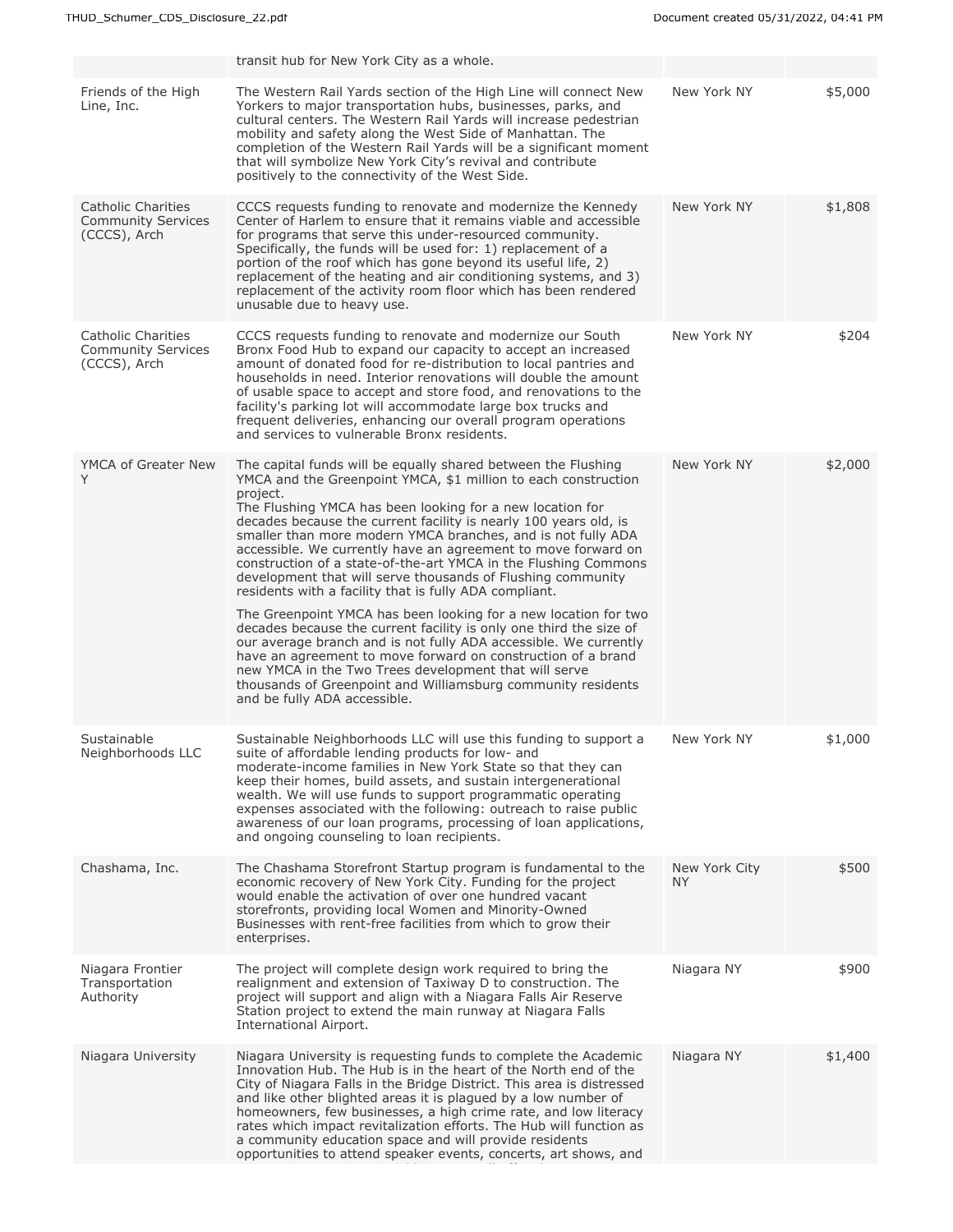|                                                 | community meetings. In addition, we will offer short-term<br>workforce development classes. Information Technology, Early<br>Childhood Education, Supply Chain Management, and Hospitality<br>were identified as areas in-demand in Niagara County and a<br>priority of the Regional Economic Development Council (REDC).<br>The Hub's location in the city makes it an ideal location for<br>residents to attend training. The Hub is accessible by bus for<br>those outside of the north end and is walkable for those residing<br>in the neighborhood. All course offerings contain classwork<br>leading to an industry recognized credential. Successful<br>completion provides the student options for direct employment or<br>a pathway to a post-secondary degree. The goals of this project<br>are: (1) Completion of the Academic Innovation Hub in the City of<br>Niagara Falls; and (2) Provide a community space to provide<br>short-term trainings (micro-credentials) in high demand areas of<br>Information Technology, Early Childhood Education, Supply Chain<br>Management, and Hospitality.                                                                                                                                                                                                                                                                                                                                                                                                                                                                                                                                                                                                         |                       |          |
|-------------------------------------------------|------------------------------------------------------------------------------------------------------------------------------------------------------------------------------------------------------------------------------------------------------------------------------------------------------------------------------------------------------------------------------------------------------------------------------------------------------------------------------------------------------------------------------------------------------------------------------------------------------------------------------------------------------------------------------------------------------------------------------------------------------------------------------------------------------------------------------------------------------------------------------------------------------------------------------------------------------------------------------------------------------------------------------------------------------------------------------------------------------------------------------------------------------------------------------------------------------------------------------------------------------------------------------------------------------------------------------------------------------------------------------------------------------------------------------------------------------------------------------------------------------------------------------------------------------------------------------------------------------------------------------------------------------------------------------------------------------------------------|-----------------------|----------|
| Niagara Frontier<br>Transportation<br>Authority | Funds will be used to purchase a snow melter that will be used at<br>the Buffalo Niagara International Airport (BNIA) on the airside,<br>specifically the terminal ramp area.                                                                                                                                                                                                                                                                                                                                                                                                                                                                                                                                                                                                                                                                                                                                                                                                                                                                                                                                                                                                                                                                                                                                                                                                                                                                                                                                                                                                                                                                                                                                          | Niagara NY            | \$567    |
| Niagara Frontier<br>Transportation<br>Authority | This project will upgrade illuminated airfield signs, the wind cone,<br>and control tower beacon on the Niagara Falls International<br>Airport air operations area. The improvements will support the<br>safety and capacity of commercial, general, and military aviation<br>activity.                                                                                                                                                                                                                                                                                                                                                                                                                                                                                                                                                                                                                                                                                                                                                                                                                                                                                                                                                                                                                                                                                                                                                                                                                                                                                                                                                                                                                                | Niagara Falls NY      | \$3,100  |
| Niagara Frontier<br>Transportation<br>Authority | This project area was called out in the most recent Pavement<br>Study which was completed in May 2019. This design will be<br>comprised of both Apron and Taxiway areas used by the General<br>Aviation community; Taxiway P, Taxiway Q, Taxilane Q, and 2 GA<br>Aprons (referred to in the Pavement Study as Calspan Apron and<br>Prior Aviation Apron).                                                                                                                                                                                                                                                                                                                                                                                                                                                                                                                                                                                                                                                                                                                                                                                                                                                                                                                                                                                                                                                                                                                                                                                                                                                                                                                                                              | Niagara Falls NY      | \$972    |
| Village of North<br>Syracuse                    | Centerville Park is centrally located within the Village along the<br>northbound side of South Bay Road between Wells Avenue East,<br>Centerville Place, and Church Street. The site currently consists<br>of a parking area, playground, basketball court, sledding hill,<br>pavilion, and lawn area. The park received Community<br>Development and Save the Rain funds in 2013 to improve<br>drainage issues, court resurfacing, reduction of impervious area,<br>walkway resurfacing, parking area resurfacing, and tree<br>plantings. With this work, the Village's in-kind services involved<br>installing a pavilion. With the amount of use this park is now<br>receiving between the park activities and pavilion rentals,<br>bathroom facilities are needed. This requires users to leave the<br>park if they need to use the restroom facilities. Adding restroom<br>facilities for park users would require tying into the existing<br>Village sewage system ( $\sim$ 300 LF), the OCWA water system ( $\sim$ 300<br>LF), and the National Grid electrical system that are all located<br>along adjacent South Bay Road (CR 208). Each of the two (2)<br>unisex ADA restrooms would have a toilet, sink, mirror, tissue<br>dispenser, soap dispenser, hand dryer, waste receptacle, grab<br>bars, door hooks, slip resistant flooring, lighting, and signage.<br>Energy efficient and sensor-sensitive water and lighting fixtures<br>will be used. The architecture of the building would be a simple<br>design, similar to the structures in the other parks within the<br>Village that consist of natural light colored stone block, dark<br>metal doors, and light brown asphalt shingles on the roof. | North Syracuse<br>NY. | \$431    |
| Ogdensburg Bridge<br>and Port Authority         | The Ogdensburg Bridge and Port Authority is seeking<br>\$32,760,000 for a major construction project on the<br>Ogdensburg-Prescott International Bridge. The project<br>components include replacing the superstructure of the US plate<br>girder spans 1 to 8, Canadian deck truss spans 18 to 23, and the<br>Canadian plate girder spans 24 to 32 plus cleaning and painting<br>the Canadian plate girder spans 24 to 32, main cables, and the<br>suspender ropes.                                                                                                                                                                                                                                                                                                                                                                                                                                                                                                                                                                                                                                                                                                                                                                                                                                                                                                                                                                                                                                                                                                                                                                                                                                                   | Ogdensburg NY         | \$32,760 |
| Society of the United<br>Helpers                | The Project is to renovate the vacant, dilapidated former United<br>Helpers Adult Home in Ogdensburg. United Helpers is a vital<br>provider of a unique array of post-acute and community-based<br>services. We seek to strengthen our essential organization in part<br>by renovating the former Adult Home in Ogdensburg into<br>market-rate one- and two-bedroom apartments available for<br>short- and long-term leases. Property management is one of UH's<br>strengths, as we manage 23 senior and disabled subsidized                                                                                                                                                                                                                                                                                                                                                                                                                                                                                                                                                                                                                                                                                                                                                                                                                                                                                                                                                                                                                                                                                                                                                                                           | Ogdensburg NY         | \$1,800  |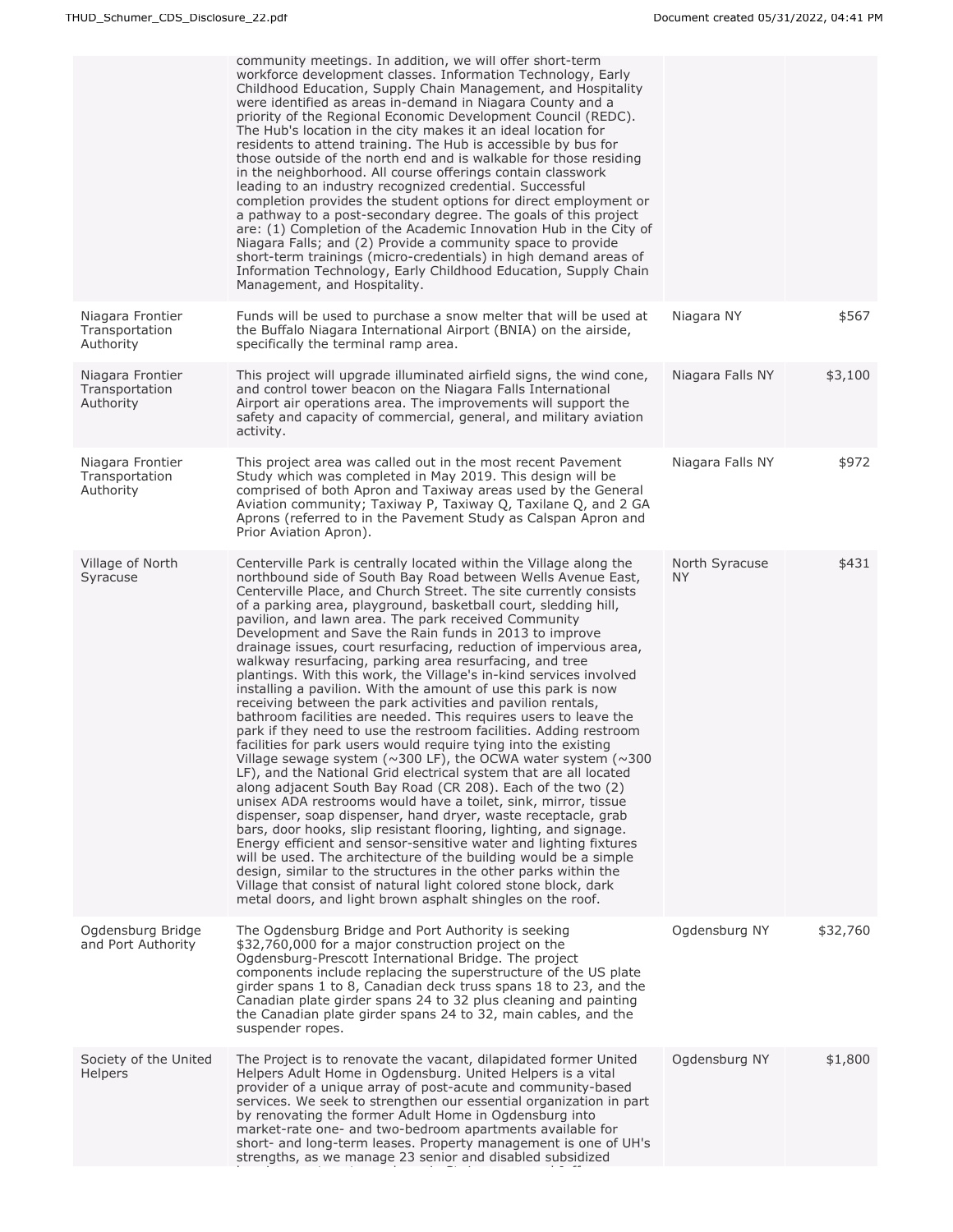|                                                          | housing apartment complexes in St. Lawrence and Jefferson<br>Counties.                                                                                                                                                                                                                                                                                                                                                                                                                                                                                                                                                                                                                                                                                                                                                                                                                                                                                                   |               |          |
|----------------------------------------------------------|--------------------------------------------------------------------------------------------------------------------------------------------------------------------------------------------------------------------------------------------------------------------------------------------------------------------------------------------------------------------------------------------------------------------------------------------------------------------------------------------------------------------------------------------------------------------------------------------------------------------------------------------------------------------------------------------------------------------------------------------------------------------------------------------------------------------------------------------------------------------------------------------------------------------------------------------------------------------------|---------------|----------|
| Town of Orangetown                                       | In 2020, NYSDOT Regional Design Engineer Michael K. Schaefer<br>confirmed that based on existing traffic volume, a single-lane<br>roundabout would be a feasible solution for this problem<br>intersection where many accidents occur every year. In 2022,<br>NYSDOT Acting Regional Design Engineer Mark Tiano<br>corresponded with the Town of Orangetown Supervisor to provide<br>an update on the US Route 9W at Oak Tree Road Safety<br>Improvement Project in the Town of Orangetown, Rockland<br>County. Mr. Tiano confirmed that a preliminary analysis of the<br>intersection determined that a roundabout was feasible, but the<br>funding already allocated was insufficient to design and construct<br>a roundabout. As a result, work on this vital project has paused<br>until funding sources are identified. NYSDOT Regional Planning<br>and Program Management Group estimate that the shortfall in<br>funding for the proposed project is \$5,400,000. | Orangeburg NY | \$5,000  |
| Town of Ossining                                         | This project will be used for design, engineering and construction<br>of road infrastructure to facilitate safe bicycle/pedestrian usage<br>along New York State Route 133 in the Towns of Ossining and<br>New Castle, connecting the Downtown Village of Ossining<br>commercial corridor and Ossining Metro-North Station to the<br>Empire State Trail in Millwood.                                                                                                                                                                                                                                                                                                                                                                                                                                                                                                                                                                                                     | Ossining NY   | \$1,500  |
| Village of Ossining                                      | The Village of Ossining has contracted with engineering and<br>planning firm Creighton Manning to study how Route 9 could be<br>altered via a "Road Diet" to foster better economic development,<br>enhanced walkability and pedestrian safety, while potentially also<br>adding parking and/or bike lanes in one or both directions where<br>practicable. The design and construction of the road diet would<br>balance the corridor for more modes and uses by reallocating<br>some of the space for vehicle traffic to pedestrians, flex space,<br>and on-street parking, correcting a community divide that was<br>inadvertently created via Urban Renewal.                                                                                                                                                                                                                                                                                                          | Ossining NY   | \$4,000  |
| The Center for Law<br>and Human Values<br>(DBA The Actio | Requested funds will be used towards the acquisition and<br>upgrade of a building in the Bushwick, Brookly neighborhood to<br>create the Brooklyn Center for Social Justice, Entrepreneurship<br>and the Arts (BCSEA). The BCSEA will house non-profit<br>organizations and endeavors and will be a vital hub for justice<br>oriented arts and business incubation.                                                                                                                                                                                                                                                                                                                                                                                                                                                                                                                                                                                                      | Ossining NY   | \$1,500  |
| County of Oswego<br>Industrial<br>Development Agency     | The funds will be used to fill the funding gap in constructing a<br>30,000 square foot modern flexible industrial facility on the<br>former Nestle site in the City of Fulton, NY. The building will be<br>owned by the County of Oswego Industrial Development Agency<br>and leased to multiple early stage high growth manufacturing<br>companies that will create jobs and investment in a distressed<br>area.                                                                                                                                                                                                                                                                                                                                                                                                                                                                                                                                                        | Oswego NY     | \$1,500  |
| Village of<br>Owego/Owego Fire<br>Department             | The proposed project is to assist with the restoration of the<br>historic Owego Central Fire Station located at 87 North Avenue in<br>the Village of Owego's downtown historic business district. The<br>Owego Central Fire Station is a historically significant and<br>prominent building in the Village of Owego's downtown, as well<br>as in Tioga County.                                                                                                                                                                                                                                                                                                                                                                                                                                                                                                                                                                                                           | Owego NY      | \$1,000  |
| Town of Oyster Bay                                       | The Town of Oyster Bay proposes to construct a permanent roof<br>structure above the ice rink at Marjorie R. Post Park in<br>Massapequa, NY. The roof will be equipped with solar panels<br>allowing for the facility to be powered with renewable energy.                                                                                                                                                                                                                                                                                                                                                                                                                                                                                                                                                                                                                                                                                                               | Oyster Bay NY | \$2,000  |
| City of Peekskill                                        | The city requests \$10.5 million for this project to construct a new<br>garage so riverfront development can bring jobs and new<br>development to the City                                                                                                                                                                                                                                                                                                                                                                                                                                                                                                                                                                                                                                                                                                                                                                                                               | Peekskill NY  | \$10,500 |
| City of Peekskill                                        | The city requests \$2 million for crosswalks, bumpouts, ADA<br>accessible crosswalk ramps, signage, landscape improvements,<br>lighting and street furniture according to a plan using "Complete"<br>Streets" design to turn the City of Peekskill's 18-block downtown<br>into a walkable community where pedestrians would feel safe and<br>welcome.                                                                                                                                                                                                                                                                                                                                                                                                                                                                                                                                                                                                                    | Peekskill NY  | \$2,000  |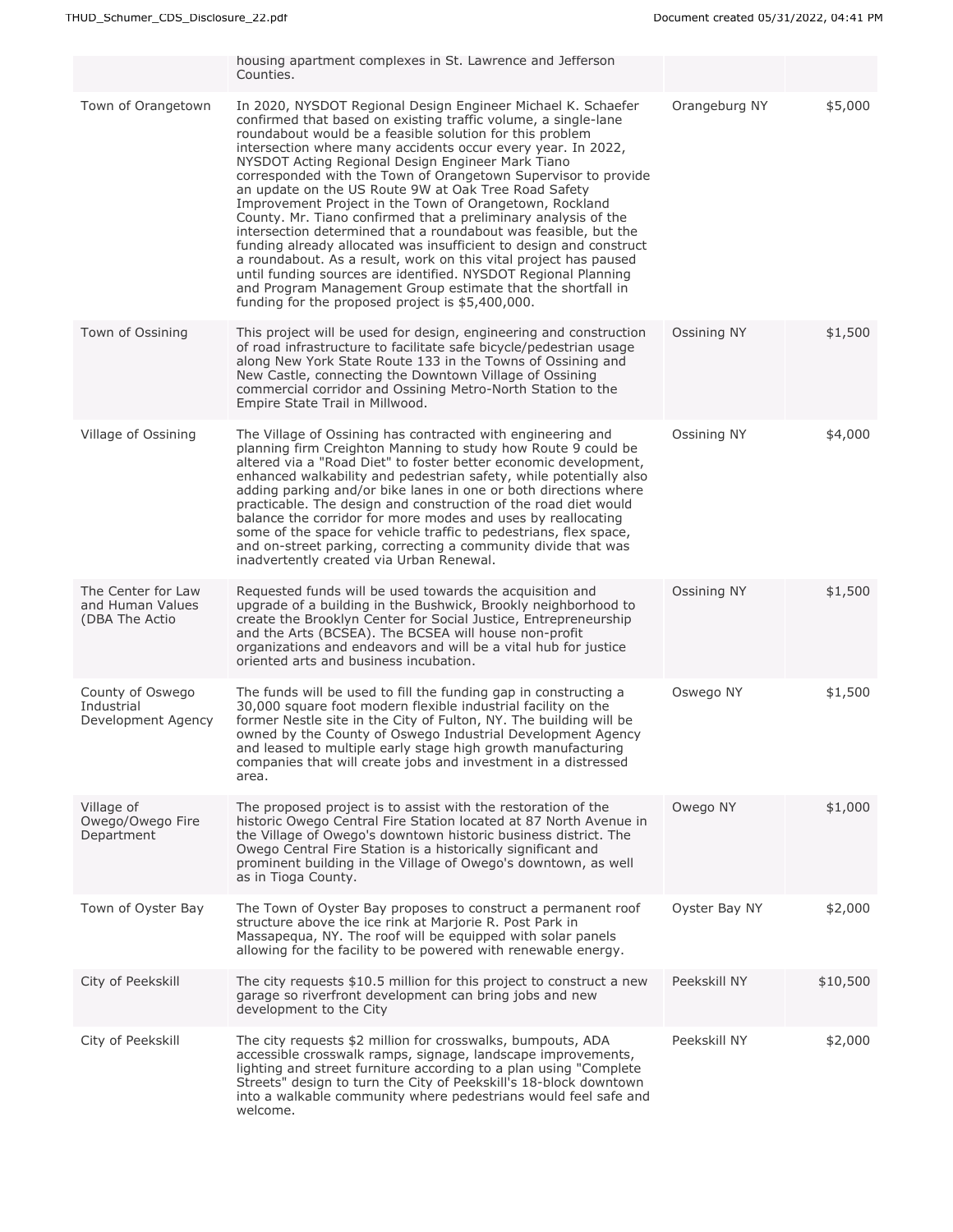| Yates Cultural and<br>Recreational<br>Resources | Our project is the construction of new community center facilities<br>to include an outdoor full basketball/pickleball court, pavilion, and<br>playground with a 35,000 sq ft indoor playing facility to increase<br>access and affordability of all forms of physical activity and<br>community events for our residents. The indoor portion will offer<br>one turf field, two hard courts, bathrooms, storage, and a<br>walking track for athletics, community events and programming.<br>Federal funds will be used in combination with private donations,<br>other grant funding, and in kind community donations to<br>complete the construction project including all site work. More<br>specifically the federal funds will be used to develop the indoor<br>portion of the project: site work, foundation, building, bathrooms,<br>and flooring.                                                                                                                                                                                                    | Penn Yan NY            | \$2,000 |
|-------------------------------------------------|-------------------------------------------------------------------------------------------------------------------------------------------------------------------------------------------------------------------------------------------------------------------------------------------------------------------------------------------------------------------------------------------------------------------------------------------------------------------------------------------------------------------------------------------------------------------------------------------------------------------------------------------------------------------------------------------------------------------------------------------------------------------------------------------------------------------------------------------------------------------------------------------------------------------------------------------------------------------------------------------------------------------------------------------------------------|------------------------|---------|
| The Strand Center<br>for the Arts               | The Strand respectfully requests project funding for the<br>acquisition of fixed capital equipment and major renovations to<br>resolve interior & exterior environmental issues and improve<br>physical accessibility and energy efficiency in its Arts Center<br>building - 1 of 2 properties forming our downtown Plattsburgh<br>campus. Overall, this project will comprehensively help to<br>address issues of building stabilization, further reduce the<br>organization's operating costs, and positively impact the public<br>we serve by ensuring the Strand can maintain its presence in this<br>key location. The Arts Center houses our Gallery, Box Office,<br>Administrative Offices, Artist Store, Clay Studio, and a new 2nd<br>floor MakerSpace Suite comprising a Digital Technologies Lab,<br>Visual Arts & Music Studios, and Multimedia Lab.                                                                                                                                                                                            | Plattsburgh NY         | \$291   |
| Clinton County, New<br>York                     | Funds obtained through this award will develop infrastructure at<br>the site of the former Clinton County Airport (""former County<br>Airport"") to create shovel-ready lots for an industrial business<br>park located within Clinton County and the Town of Plattsburgh.<br>It should be noted that this site is adjacent to the existing Air<br>Industrial Park, which is currently operating at full build-out and<br>occupancy.<br>The former County Airport project will incorporate construction of<br>a roadway 2,350 feet in length that will connect to Industrial<br>Boulevard (an existing road), including a paved section consisting<br>of two, eleven-foot wide motor vehicle lanes with five-foot wide<br>bicycle lanes on either side of the road to create a shared street.<br>This project has already secured two major corporations who are<br>committed to creating hundreds of jobs in the county, and a<br>commitment from The Development Corporation to construct two<br>industrial buildings to provide needed industrial space. | Plattsburgh NY         | \$1,000 |
| Historic Hudson<br>Valley                       | Federal funding would close the gap due to rising construction<br>costs from COVID for this shovel-ready highway improvement<br>project at Van Cortlandt Manor, a National Historic Landmark in<br>Croton-on-Hudson, NY. The project is on the NYS STIP to<br>remediate for vehicular and pedestrian safety.                                                                                                                                                                                                                                                                                                                                                                                                                                                                                                                                                                                                                                                                                                                                                | Pocantico Hills<br>NY. | \$1,000 |
| The Village of Port<br>Chester                  | The Village of Port Chester is requesting \$385,000 to replace its<br>40-year-old, obsolete generator and associated electrical system<br>that currently presents a safety hazard and is unable to function<br>at even the minimum standards necessary to meet operational<br>needs during critical events. The system caught fire in August<br>2020 when in use and burned a portion of its components,<br>rendering it unable to handle the full load of the building for any<br>period of time. This system serves 350 North Main Street, home<br>to Port Chester's Police Department, Emergency 911 Dispatch,<br>and the Courts.                                                                                                                                                                                                                                                                                                                                                                                                                        | Port Chester NY        | \$385   |
| Village of Potsdam                              | Potsdam seeks \$2,888,933 in CDS assistance to undertake the<br>substantial renovation of the 50-year-old Pine Street Arena at<br>Sandstoner Park to include the construction of an 8,900 square<br>foot addition.                                                                                                                                                                                                                                                                                                                                                                                                                                                                                                                                                                                                                                                                                                                                                                                                                                          | Potsdam NY             | \$2,889 |
| City of Poughkeepsie                            | The City of Poughkeepsie is requesting funding from the federal<br>Community Project Funding process to support the<br>redevelopment of City-owned infrastructure that will serve the<br>new Youth Opportunity Union (The YOU) which is about to be<br>constructed in the City. The infrastructure elements proposed for<br>revitalization and/or enhancement are outdoor lighting at Stitzel<br>Field, ADA-compliant comfort stations and concession areas, a<br>new water main and firefighting improvements.                                                                                                                                                                                                                                                                                                                                                                                                                                                                                                                                             | Poughkeepsie<br>NY.    | \$1,220 |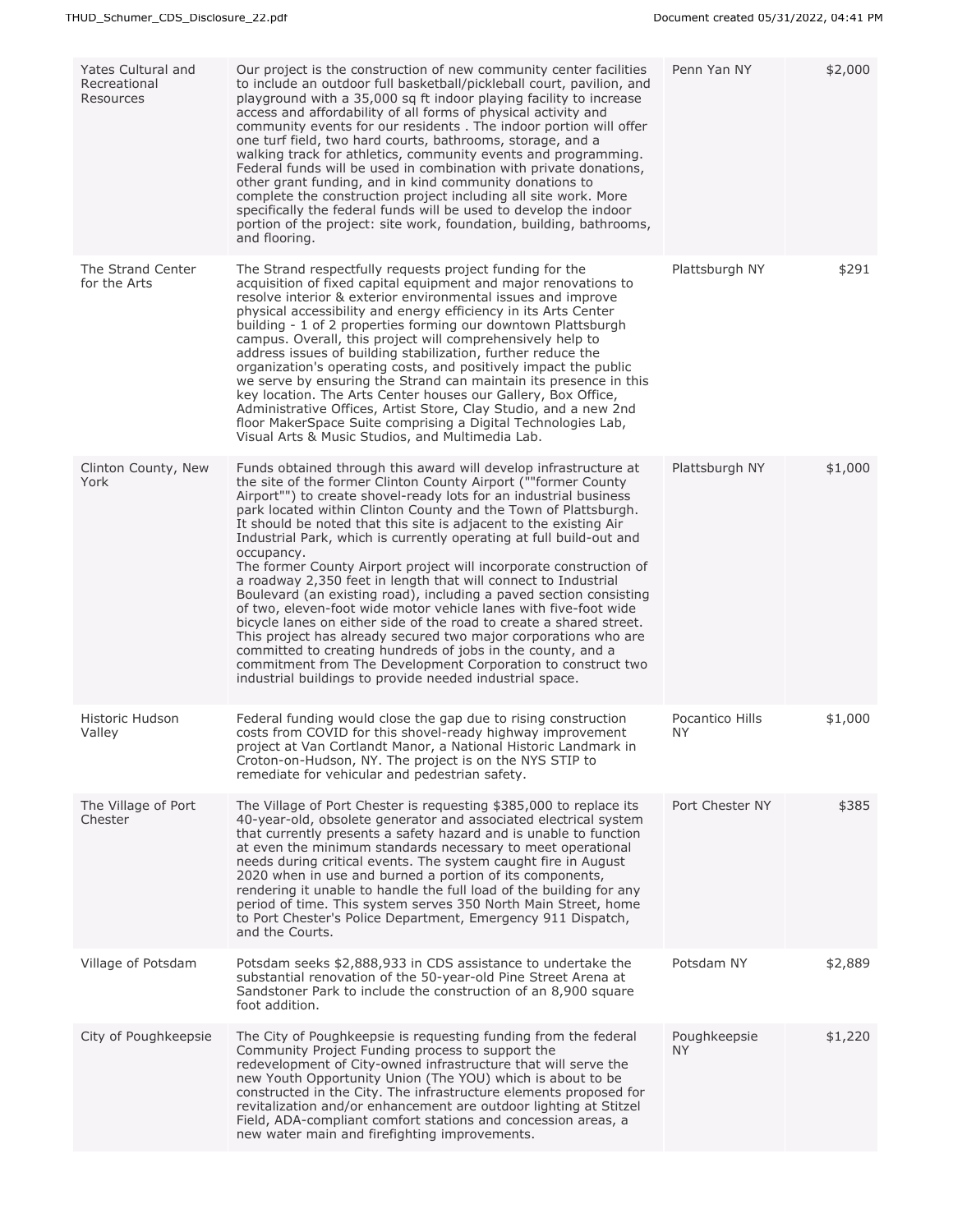| Hudson River<br>Housing, Inc.                               | Hudson River Housing's VetZero Heroes Ride Program provides<br>free, door-to-door transportation to healthcare services, VA<br>facilities, job interviews and other important appointments for<br>over 100 low to moderate income veterans from Dutchess<br>County, annually.                                                                                                                                                                                                                                                                                                                                               | Poughkeepsie<br>NY. | \$81    |
|-------------------------------------------------------------|-----------------------------------------------------------------------------------------------------------------------------------------------------------------------------------------------------------------------------------------------------------------------------------------------------------------------------------------------------------------------------------------------------------------------------------------------------------------------------------------------------------------------------------------------------------------------------------------------------------------------------|---------------------|---------|
| Village of Pulaski                                          | The Village of Pulaski is reguesting money to design a sidewalk<br>infrastructure to connect the following buildings; a 100 unit<br>Senior Citizen Residential Building, the main Health Care Center,<br>NOCA-Ambulance Building, the American Legion (only polling<br>place for Village of Pulaski and Town of Richland) and a 52 unit<br>apartment building. At this time, a pedestrian can not walk from<br>one of these buildings to another safely.                                                                                                                                                                    | Pulaski NY          | \$30    |
| Hinge Neighbors Inc.                                        | Hinge Neighbors will use the funds to rehab an existing Queen<br>Anne-style (1888), multi-family, vacant residence with<br>technological/energy-efficient upgrades, workshop capabilities,<br>affordable housing, and gathering space, with a focus on creative<br>entrepreneurship, small-scale community manufacturing,<br>creative residency, and multicultural event programming. The<br>proposed LINE Center will help revitalize the South Marketview<br>Heights low-income neighborhood and counteract years of<br>stagnation and blight caused by the building of the Inner Loop<br>North highway in Rochester, NY. | Rochester NY        | \$1,024 |
| Rochester Genesee<br>Regional<br>Transportation<br>Authorit | A critical component of RGRTA's efforts to meet New York State's<br>zero-emission bus fleet goals for 2025 and 2035, is to build this<br>facility as soon as possible. While the total cost of the facility is<br>\$60.7M, this portion of the funding will be used for final design<br>and construction assurance services for the new facility.                                                                                                                                                                                                                                                                           | Rochester NY        | \$3,680 |
| Jazz90.1 WGMC-FM<br>(Greece Central<br>School District)     | As one of the nation's last public jazz radio stations, Jazz90.1<br>seeks funding to support our general operations.                                                                                                                                                                                                                                                                                                                                                                                                                                                                                                        | Rochester NY        | \$50    |
| YMCA of Greater<br>Rochester                                | This request is being made for construction and renovation<br>funding to transform existing facilities and spaces into high<br>impact Neighborhood Centers that will serve several specific<br>community issues including: food access, social determinants of<br>health, a rapidly aging population, disengaged youth, and youth<br>engaged in risky behavior.                                                                                                                                                                                                                                                             | Rochester NY        | \$1,000 |
| <b>YWCA of Rochester</b><br>and Monroe County               | YWCA seeks funds to preserve critical units of housing for<br>individuals who experience homelessness by acquiring a former<br>Salvation Army shelter that is zoned to provide temporary<br>housing.                                                                                                                                                                                                                                                                                                                                                                                                                        | Rochester NY        | \$300   |
| Mary Cariola<br>Children's Center,<br>Inc.                  | For program efficiencies and improvements, as well as<br>opportunities to grow and accommodate the ever-increasing<br>number of individuals with complex disabilities, we are seeking<br>funding to support the construction of new school facilities that<br>will allow us to consolidate our three (3) leased campuses onto a<br>single campus that we own.                                                                                                                                                                                                                                                               | Rochester NY        | \$4,000 |
| Recovery All Ways                                           | To build a culture of health, CCA and Recovery All Ways will<br>provide a new site where outreach, engagement, case<br>management, and wraparound support for persons with<br>substance use disorder (SUD) can continue.<br>This will support Site Control and Acquisition, Personnel,<br>Other-than Personnel Operations, Participant Support Costs and<br>indirect costs.                                                                                                                                                                                                                                                 | Rochester NY        | \$650   |
| The Hamilton Tenant<br>Office                               | To help with community events<br>To help the women and men and children of this community                                                                                                                                                                                                                                                                                                                                                                                                                                                                                                                                   | Rochester NY        | \$3     |
| Beyond the<br>Sanctuary, Inc.                               | Beyond the Sanctuary (BTS) is seeking support to sustain and<br>grow its Core programs, which include a Food Pantry, Clothes<br>Closet, Rental Assistance and Emergency Services, a pathway to<br>self sufficiency. These programs have been largely staffed by<br>volunteers, but as the community need and utilization of the<br>services continue to grow, some paid positions need to be<br>established to allow for consistency and stability.                                                                                                                                                                         | Rochester NY        | \$290   |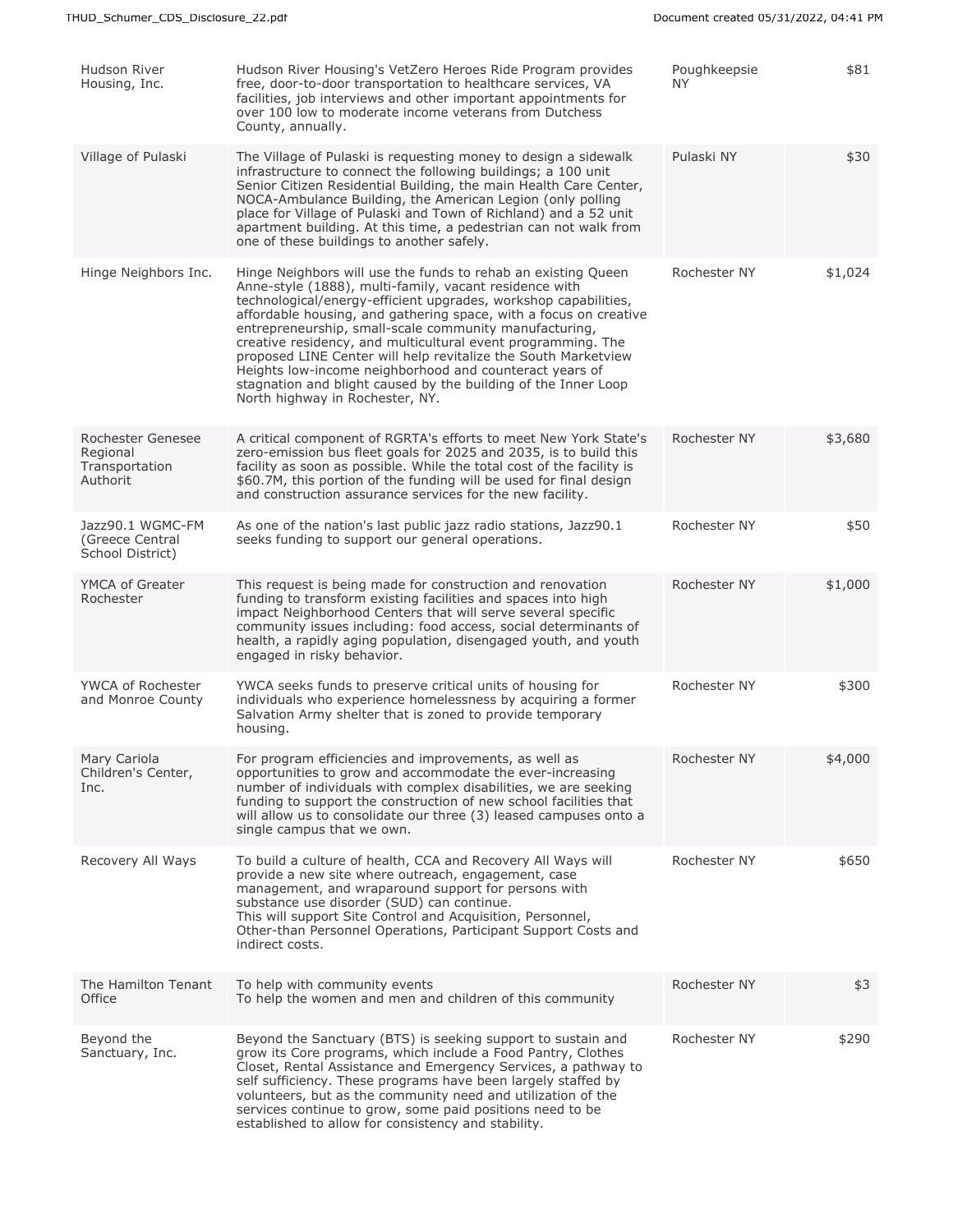| Connected<br>Communities, Inc.                              | Connected Communities intends to acquire and renovate two<br>essential community spaces at risk of foreclosure, the North East<br>Area Development (NEAD) office building and the Freedom<br>School, to restore them to thriving spaces that our community<br>can be proud of and benefit greatly from. Out of these two<br>spaces, the Neighborhood Hub, a central area that will offer<br>services for school-age children to older adults, and The Connect<br>Lab, a co-working space for neighborhood nonprofits, organized<br>groups, and community residents to enhance collaboration and<br>foster community revitalization will be developed.                                                 | Rochester NY | \$500   |
|-------------------------------------------------------------|-------------------------------------------------------------------------------------------------------------------------------------------------------------------------------------------------------------------------------------------------------------------------------------------------------------------------------------------------------------------------------------------------------------------------------------------------------------------------------------------------------------------------------------------------------------------------------------------------------------------------------------------------------------------------------------------------------|--------------|---------|
| Rochester Genesee<br>Regional<br>Transportation<br>Authorit | A common customer request is for more bus stops to have<br>shelters and seating. At current funding levels, RGRTA not only<br>has a backlog in bus shelter replacements, but also is constrained<br>with the number of shelter locations. This funding would add<br>shelters at the next tier of bus stops where the volume of<br>customer boardings support shelter placement. Many of these<br>locations are in city neighborhoods. RGRTA would also be able to<br>replace shelters that are damaged or beyond their useful life,<br>which will improve the quality of the public transit experience for<br>thousands of local residents and protect them from the elements<br>throughout the year. | Rochester NY | \$2,400 |
| Rochester Genesee<br>Regional<br>Transportation<br>Authorit | RTS needs to make much-needed infrastructure upgrades to its<br>Main Street campus in Monroe County. In addition to being<br>needed upgrades, each project will improve the energy efficiency<br>and/or environmental protection. These upgrades include<br>overhead lighting in Garages B & C, Operations building sprinkler<br>water feed, Operations building HVAC roof-top units,<br>Operations/Administration building elevators and trench drains<br>and oil water interceptor for Operations building.                                                                                                                                                                                         | Rochester NY | \$2,240 |
| Rochester Genesee<br>Regional<br>Transportation<br>Authorit | As RGRTA works to meet New York State's goals of having a 25%<br>zero-emission bus fleet by 2025 and 100% by 2035, the<br>Authority is exploring multiple zero-emission technologies for its<br>fleet. With a focus on electric buses already underway, RGRTA is<br>now working to prepare for Hydrogen Fuel Cell buses. This<br>funding will help us identify and make the necessary<br>infrastructure investments to our existing garage facilities to<br>prepare for that technology.                                                                                                                                                                                                              | Rochester NY | \$1,520 |
| Rochester Genesee<br>Regional<br>Transportation<br>Authorit | This investment would make it easier for customers to navigate<br>the RGRTA system easier, especially those who are blind, low<br>vision, and new to the area. This would fund a new Automated<br>Voice Annunciator (AVA) system on our buses throughout the<br>Monroe County service area. The AVA system will make it<br>possible for customers to hear automated bus stop<br>announcements, so they know when they have reached their stop<br>or when they should transfer to another route.                                                                                                                                                                                                       | Rochester NY | \$1,600 |
| YMCA of Greater<br>Rochester                                | This request is being made for construction funding to create a<br>community services facility to provide critical programming of<br>childcare, aging adult services, family services, drowning<br>prevention, healthcare and physical/mental health wellness<br>activity. This project will result in the creation of a new YMCA<br>community facility in the City of Canandaigua.                                                                                                                                                                                                                                                                                                                   | Rochester NY | \$2,500 |
| City of Rochester                                           | The City of Rochester would like to assist homeowners in covering<br>replacement of "inside" lead, lead-lined and galvanized water<br>services (curb box to home). The average cost of water service is<br>expected to be \$5,000; however, this could rise given the<br>increasing cost of materials due to COVID.                                                                                                                                                                                                                                                                                                                                                                                   | Rochester NY | \$500   |
| Providence Housing<br>Development<br>Corporation            | Project will be used to meet relocation needs of the chronically<br>homeless and disabled into permanent housing. It will also be<br>used to teach households how obtain, maintain, and manage<br>income (including employment for those that can work), support<br>their treatment choices to manage their disability, teach them<br>skills to remain stably housed and understand their rights as<br>tenants and provide critical transportation resources to meet<br>these goals.                                                                                                                                                                                                                  | Rochester NY | \$250   |
| Recovery Houses of<br>Rochester, Inc.                       | The requested funds will be used for providing Rental assistance<br>and support for residents entering Recovery Houses of Rochester<br>from Treatment and Corrections to provide support for the first<br>90 days of entering the program.                                                                                                                                                                                                                                                                                                                                                                                                                                                            | Rochester NY | \$123   |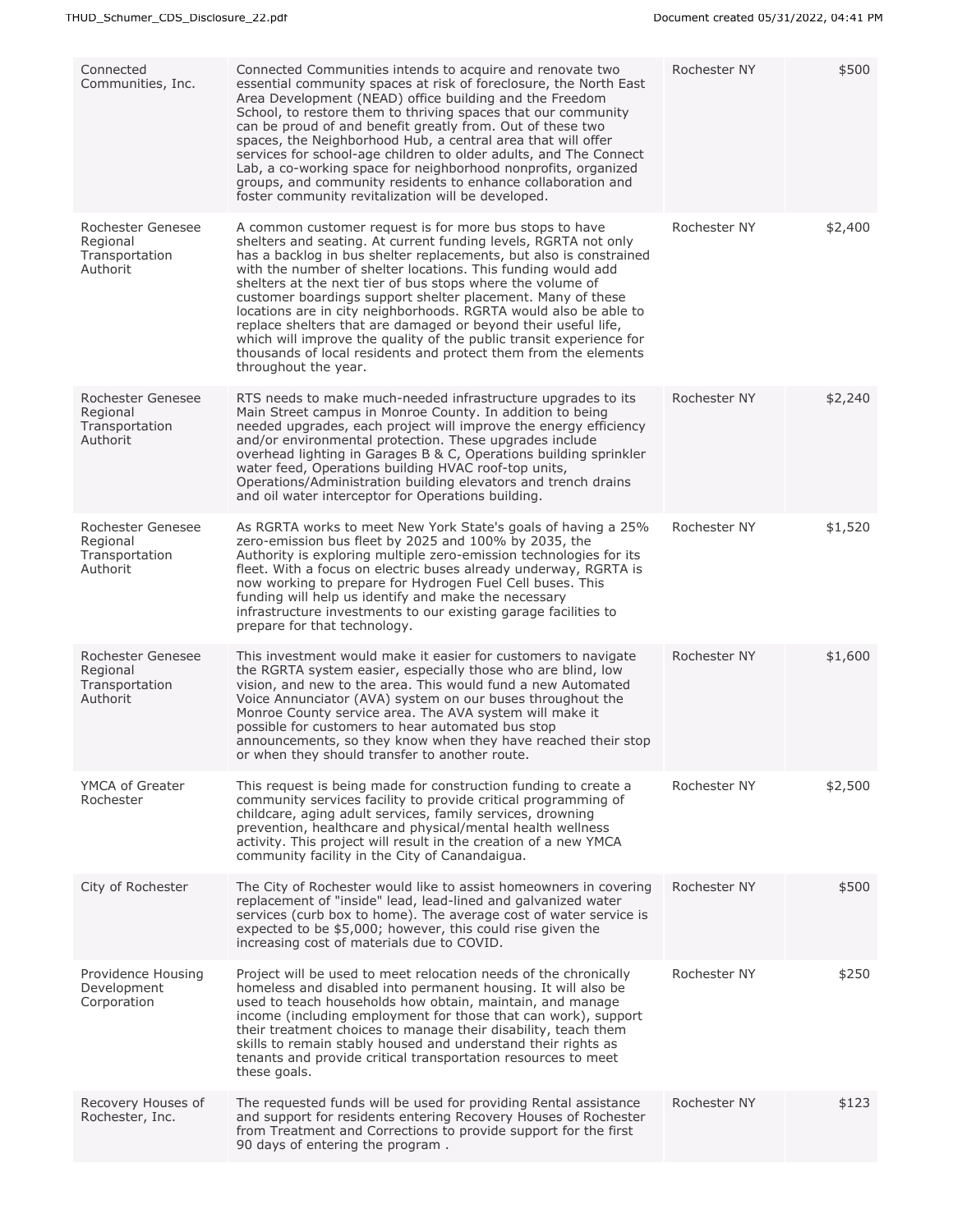| Rochester Fringe<br>Festival, Inc.                              | The requested funds will be used to construct a Spiegeltent-a<br>"Magic Mirror Tent" decorated with mirrors and stained glass-as a<br>major venue of the Rochester Fringe Festival. By constructing a<br>Spiegeltent of its own rather than having to rent one annually,<br>the Fringe will reduce operating costs, free up funds to support<br>events and performances that are free to the public, and benefit<br>other communities throughout New York State that will rent the<br>portable facility for their own use.                                                                                                                                                                                                                                 | Rochester NY                                                | \$167   |
|-----------------------------------------------------------------|------------------------------------------------------------------------------------------------------------------------------------------------------------------------------------------------------------------------------------------------------------------------------------------------------------------------------------------------------------------------------------------------------------------------------------------------------------------------------------------------------------------------------------------------------------------------------------------------------------------------------------------------------------------------------------------------------------------------------------------------------------|-------------------------------------------------------------|---------|
| Rochester<br><b>Rehabilitation Center</b><br>dba Rochester Reha | Rochester Rehabilitation Center (RRC) seeks funding to create an<br>accessible hub and complete significant capital improvements<br>(HVAC upgrades, roof/window replacement, exterior brick<br>repointing, fire control panel box replacement, production floor<br>and loading dock upgrades, and interior renovations to expand<br>office space) to our University Avenue location. Once RRC's<br>improvements are complete and RRC can relocate all<br>mental/behavioral health services to University Avenue, the site<br>will provide greater ease of access to services, increased<br>realization of service synergies and management oversight, and<br>enhanced opportunities to assure optimal implementation of<br>comprehensive service delivery. | Rochester NY                                                | \$1,250 |
| Susan B. Anthony<br>House dba National<br>Susan B Anthon        | The National Susan B. Anthony Museum & House has purchased<br>1.3 acres of blighted, urban property on which to build a new<br>Interpretive Center. The new, 20,000 sq ft building will allow the<br>museum to expand its programs and experiences for the local<br>community and meet the growing demand for its national and<br>international audience.                                                                                                                                                                                                                                                                                                                                                                                                  | Rochester NY                                                | \$3,000 |
| City of Rome, NY                                                | This project seeks to revitalize a longtime underbuilt<br>transportation corridor to support affordable housing and new<br>housing/recreational opportunities. The project will reconstruct<br>approximately a half-mile segment of public roadway, which<br>formerly served military housing for the Griffiss Air Force base, to<br>stabilize the surrounding neighborhood and support industry<br>growth through complete streets and green infrastructure design<br>methods.                                                                                                                                                                                                                                                                            | Rome NY                                                     | \$3,000 |
| RISE Housing and<br>Support Services                            | Federal funding will be used to support the pre-development and<br>construction of a second story addition, as well as the<br>reconfiguration of the first floor of RISE Housing and Support<br>Services' existing main office building necessary for the<br>facilitation of HOMEBASE - a low-barrier, psychosocial program<br>that will provide a supportive, safe community for vulnerable<br>citizens struggling with mental health, substance abuse and/or<br>street-homelessness.                                                                                                                                                                                                                                                                     | Saratoga<br>Springs NY                                      | \$2,358 |
| City of Saratoga<br>Springs, NY Fire<br>Department              | The City of Saratoga Springs (NY) is requesting \$3,100,000 to<br>support the construction of a Fire Station/Emergency Medical<br>Facility (Station 3) that will elevate current community safety<br>and welfare standards and risk public safety risk in the city's<br>Interstate 87 corridor.                                                                                                                                                                                                                                                                                                                                                                                                                                                            | Saratoga<br>Springs NY                                      | \$3,100 |
| Saratoga Regional<br><b>YMCA</b>                                | Funding will be used to support the construction of an<br>Intergenerational Hub for Health and Wellness on the Y's<br>Saratoga Springs campus, including a new Senior Center. The<br>Saratoga Senior Center and the Saratoga Regional YMCA are<br>entering into a new strategic partnership for this shovel ready<br>\$7,000,000 capital expansion project resulting in a 39,000 square<br>foot building including a 14,000 square foot Senior Center. The<br>project will bring expanded senior health & wellness programs<br>and spaces, expanded space for more child care slots, and the<br>addition of a new gymnasium and indoor play space to serve<br>more daycare, youth and families.                                                            | Saratoga<br>Springs NY                                      | \$2,000 |
| Town of Shandaken                                               | Replace the deficient Church Rd Bridge to allow safe access to the<br>residents of a dead end road with no alternative routes.                                                                                                                                                                                                                                                                                                                                                                                                                                                                                                                                                                                                                             | Shandaken NY                                                | \$1,612 |
| Shinnecock Indian<br>Nation                                     | This project will increase safety, aid elder and handicap access,<br>improve infrastructure, restore associated food, health service,<br>and bathroom structures on the Shinnecock Powwow Grounds,<br>and to have convenient shelter in the event of storms through the<br>back of the Shinnecock Community Center.                                                                                                                                                                                                                                                                                                                                                                                                                                        | Shinnecock<br>Indian<br>Reservation<br>Powwow<br>Grounds NY | \$1,000 |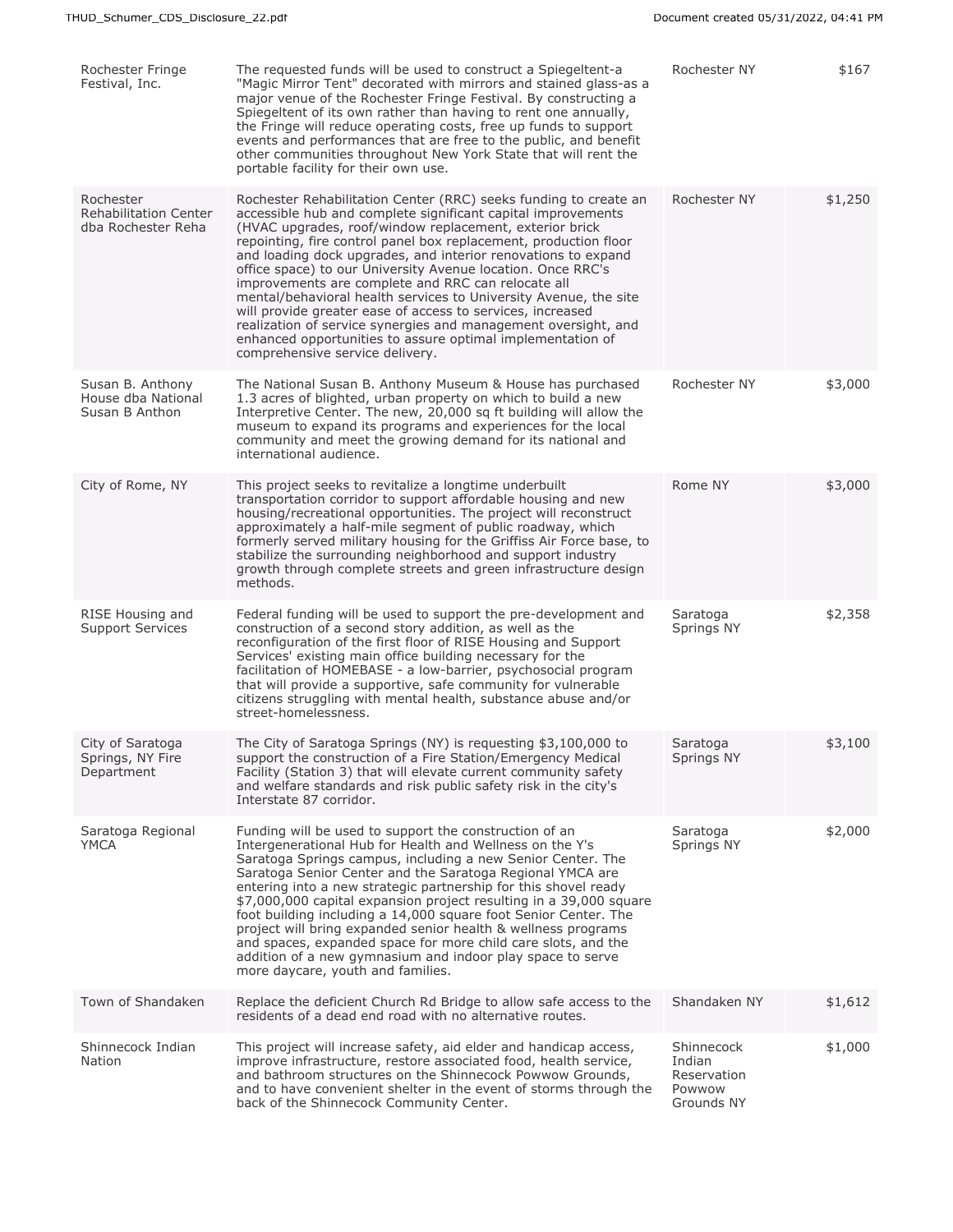| Village of Sleepy<br>Hollow            | The Village of Sleepy Hollow is seeking Appropriations funding<br>through partnership with Representative Jones' office in the<br>amount of \$100,000 to install a parklet at the intersection of<br>Beekman Avenue and Cortlandt Street. The parklet project would<br>convert existing curbside parking spaces at this intersection into<br>a vibrant community space in the heart of the downtown district.<br>Transforming this street with seating, greenery, bike racks, and<br>pavers will accommodate a unmet demand for a thriving<br>neighborhood atmosphere within our existing downtown retail<br>and commercial streets. By design, the parklet will also further<br>public-private partnerships with community stakeholders,<br>including local businesses, residents, the Chamber of Commerce,<br>and neighborhood associations. The Cortlandt Street Parklet will<br>be an invaluable community asset to promote the downtown<br>district both within the community of Sleepy Hollow and as a<br>welcoming attraction to visitors. | Sleepy Hollow<br>NY. | \$10    |
|----------------------------------------|---------------------------------------------------------------------------------------------------------------------------------------------------------------------------------------------------------------------------------------------------------------------------------------------------------------------------------------------------------------------------------------------------------------------------------------------------------------------------------------------------------------------------------------------------------------------------------------------------------------------------------------------------------------------------------------------------------------------------------------------------------------------------------------------------------------------------------------------------------------------------------------------------------------------------------------------------------------------------------------------------------------------------------------------------|----------------------|---------|
| Village of Solvay                      | This project is for the planning and development of a<br>transportation program to rehabilitate 0.9 miles of Charles<br>Avenue in the Village of Solvay from Milton Avenue to West<br>Genesee Street.                                                                                                                                                                                                                                                                                                                                                                                                                                                                                                                                                                                                                                                                                                                                                                                                                                             | Solvay NY            | \$400   |
| Town of Lewisboro                      | The Town of Lewisboro is requesting grant funding for an<br>Engineering Study to determine the structural integrity of<br>114-year-old dam, which has a bridge/road over it and<br>encompasses an area of 82.3 acres of water that feeds into the<br>NYC Watershed. The main objective of the engineering study is to<br>determine the dam's structural safety and develop Design Plans<br>for short and/or long-term capital improvements, including<br>developing a capital improvement funding strategy and<br>Emergency Action Plan for DPW and First Responders.                                                                                                                                                                                                                                                                                                                                                                                                                                                                             | South Salem NY       | \$300   |
| Town of Southampton                    | The Town of Southampton proposes to elevate a segment of<br>Dune Road, a two-lane roadway that runs parallel to the Atlantic<br>Ocean, just north of the main ocean dune. The targeted section<br>of roadway experiences frequent flooding, and spans about one<br>mile from the Ponquogue Bridge in Hampton Bays eastward to<br>the Shinnecock Inlet. The goal of the project is to reduce the<br>frequency and severity of storm and tidal flooding that restricts<br>roadway access to the Shinnecock Commercial Fishing Dock,<br>which serves New York's second largest commercial fishing fleet,<br>restaurants and public beaches that are essential to the region's<br>economy.                                                                                                                                                                                                                                                                                                                                                            | Southampton<br>NY.   | \$1,548 |
| Konbit Neg Lakay                       | Due to the increase of the immigrant population of Rockland<br>County for the past 15 years, Konbit Neg Lakay is in need of<br>more space. Therefore, Konbit Neg Lakay is requesting a grant of<br>\$1 Million for the Haitian American Community Center to add a<br>second floor to our building and do repairs that has not been<br>done since the purchase of the building.                                                                                                                                                                                                                                                                                                                                                                                                                                                                                                                                                                                                                                                                    | Spring Valley NY     | \$1,000 |
| Village of Spring<br>Valley            | The Village or Spring Valley is requesting \$90,000 in funding to<br>replace the superstructure of the bridge in Memorial Park.<br>Memorial Park is a major recreation center for Spring Valley, a<br>community with roughly 33,000 people living in it, and therefore<br>the bridge is crossed by thousands of people annually. The bridge<br>as it stands is currently unstable and dangerous to the public,<br>which has made this replacement a priority to the Village. The<br>proposed replacement is imperative to the safety of our residents<br>and cannot be delayed much longer.                                                                                                                                                                                                                                                                                                                                                                                                                                                       | Spring Valley NY     | \$188   |
| Catholic Charities of<br>Staten Island | Catholic Charities of Staten Island (CCSI) plans to renovate<br>Building 4 on our campus to house two of our most important<br>programs:<br>The first is a Food Pantry to be run by CCSI in collaboration with<br>one of our current tenants, St. Edward's Food Pantry. The pantry<br>is housed in a couple of trailers. The move will allow us to serve<br>many more individuals on Staten Island in a more dignified<br>setting. The pantry would be client-choice in a supermarket-like<br>venue. The remaining space will be used for a food hub and<br>mobile pantry to service the whole of Staten Island. We also need<br>to purchase two more mobile pantry vans in order to expand our<br>delivery to underserved areas.<br>The other half would be centralized programming space for our<br>Day Habilitation for special needs adults, our Supported<br>Employment (SEMP) program with employment training and<br>support services, and our Supplemental Day Habilitation                                                               | Staten Island<br>NY. | \$1,500 |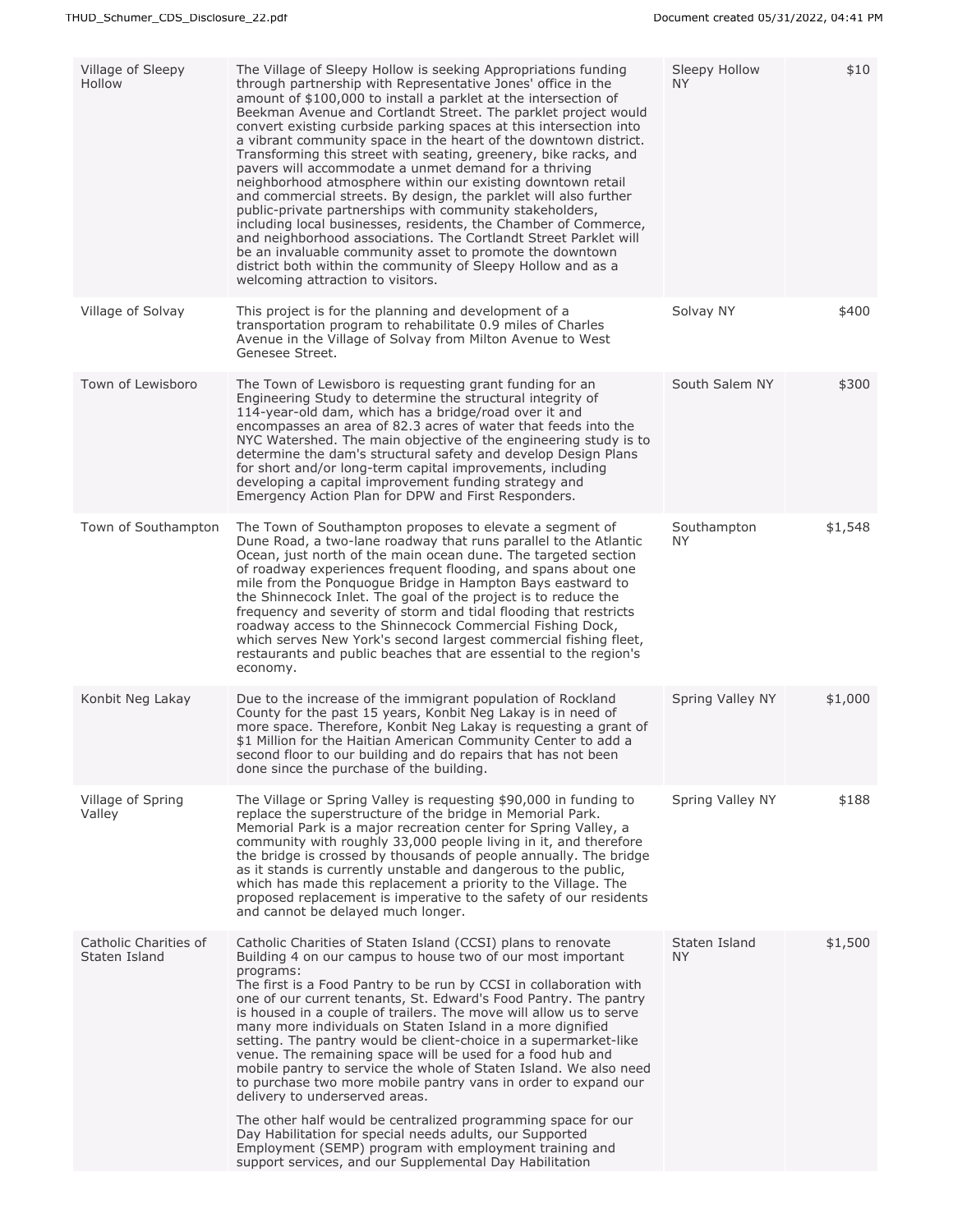|                                                          | (Afterschool) youth program. This program provides homework                                                                                                                                                                                                                                                                                                                                                                                                                                                                                                                                                                                                                                                                                                                                                                                                                                                                                                                                                                                                                                                                                                                                                                          |                              |         |
|----------------------------------------------------------|--------------------------------------------------------------------------------------------------------------------------------------------------------------------------------------------------------------------------------------------------------------------------------------------------------------------------------------------------------------------------------------------------------------------------------------------------------------------------------------------------------------------------------------------------------------------------------------------------------------------------------------------------------------------------------------------------------------------------------------------------------------------------------------------------------------------------------------------------------------------------------------------------------------------------------------------------------------------------------------------------------------------------------------------------------------------------------------------------------------------------------------------------------------------------------------------------------------------------------------|------------------------------|---------|
|                                                          | help, life skills training, physical education, nutrition education,<br>and social skills development.                                                                                                                                                                                                                                                                                                                                                                                                                                                                                                                                                                                                                                                                                                                                                                                                                                                                                                                                                                                                                                                                                                                               |                              |         |
| Snug Harbor Cultural<br>Center & Botanical<br>Garden     | Snug Harbor Cultural Center & Botanical Garden seeks federal<br>funding through this Congressionally Directed Spending Request<br>to conduct essential repairs and upgrades required to reopen our<br>historic Music Hall to the public by September 2023.<br>Built in 1892, the Music Hall interior has suffered damage due to<br>water incursion and requires upgrades to comply with American<br>Disabilities Act requirements for live performance venues before<br>it can reopen.                                                                                                                                                                                                                                                                                                                                                                                                                                                                                                                                                                                                                                                                                                                                               | Staten Island<br><b>NY</b>   | \$2,735 |
| <b>Suffolk County</b>                                    | This project will create new surface parking at the Ronkonkoma<br>Train Station. This parking will accommodate future growth in<br>parking demand and allow for the reorganization and<br>consolidation of existing commuter parking, facilitating future<br>vertical development in close proximity to the station itself.                                                                                                                                                                                                                                                                                                                                                                                                                                                                                                                                                                                                                                                                                                                                                                                                                                                                                                          | <b>Suffolk County</b><br>NY. | \$5,000 |
| Suffolk County                                           | Suffolk County is seeking funding to demolish 14 steel framed<br>and masonry structures at the 125-acre Lawrence Aviation<br>Industries (LAI) site.                                                                                                                                                                                                                                                                                                                                                                                                                                                                                                                                                                                                                                                                                                                                                                                                                                                                                                                                                                                                                                                                                  | Suffolk County<br>NY.        | \$450   |
| Food Bank of Central<br>New York                         | Congressionally directed funds will provide support for a 32,740<br>square foot expansion to our existing distribution center. The<br>capacity expansion project will allow for increased storage for<br>nonperishable foods as well as a dedicated repack space for<br>volunteers to sort and pack food boxes for our mobile program,<br>fresh foods program and our partner agencies throughout our<br>eleven county service area.                                                                                                                                                                                                                                                                                                                                                                                                                                                                                                                                                                                                                                                                                                                                                                                                 | Syracuse NY                  | \$2,000 |
| InterFaith Works of<br>Central New York                  | The requested funds will be used to renovate a vacant and<br>dilapidated Land Bank property in Syracuse and convert it into a<br>welcoming home for refugees upon their arrival to the United<br>States through the federal refugee resettlement program.                                                                                                                                                                                                                                                                                                                                                                                                                                                                                                                                                                                                                                                                                                                                                                                                                                                                                                                                                                            | Syracuse NY                  | \$248   |
| Home HeadQuarters,<br>Inc.                               | Home HeadQuarters, Inc. (HHQ) will use the requested funds to<br>capitalize its Lease-Purchase program, facilitating at least 20<br>new, first-time homebuyers who would be unlikely to achieve<br>homeownership without the wrap around support services<br>available through the program. HHQ will rehabilitate homes,<br>eliminating health and safety hazards and improving all major<br>building systems and then lease them to lower income<br>households, providing them with homebuyer education and<br>financial counseling while they lease the home and reserving a<br>portion of their rent toward their down payment costs for when<br>they are ready to purchase the home.                                                                                                                                                                                                                                                                                                                                                                                                                                                                                                                                             | Syracuse NY                  | \$1,000 |
| The Northeast UAS<br>Airspace Integration<br>Research Al | These funds will be used develop and implement Uncrewed Aerial<br>Systems (UAS) market ready technologies to prevent service<br>disruptions, derailment and track failures that will drastically<br>enhance supply chain operations and reliability. Revolutionizing<br>current practices related to wireless communication, safety,<br>security and inspection for all critical phases of commercial<br>railroad logistics, thereby safeguarding the negative economic<br>impacts to the state that result from a breakdown of the<br>transportation system.                                                                                                                                                                                                                                                                                                                                                                                                                                                                                                                                                                                                                                                                        | Syracuse NY                  | \$1,000 |
| Syracuse Regional<br>Airport Authority                   | The need for a centralized communications center is one that is<br>becoming elevated at the Syracuse Hancock International Airport<br>(SYR). Currently the communications system utilized by airport<br>security, law enforcement officers, maintenance and operations is<br>disjointed, aging and not aligned with the National Incident<br>Management Systems (NIMS). There is limited and fragmented<br>functionality with both space and technology that does not allow<br>cohesive interaction on emergent issues, creating delays in<br>response times or unawareness of the situation. Structural<br>improvements with space layout and wiring will provide the<br>foundation for a fully capable Security and Operations facility<br>and provide the ability to communicate effectively in daily<br>operations, the event of a weather advisory, terrorist event,<br>industrial accident, or other crisis. Upgrading to the most current<br>technology will streamline and automate much of the process.<br>Incorporating a backup generator will safe-guard the continuity of<br>operation should a power outage occur. SYR is also in the process<br>of establishing its own police force. Bringing this essential service | Syracuse NY                  | \$2,500 |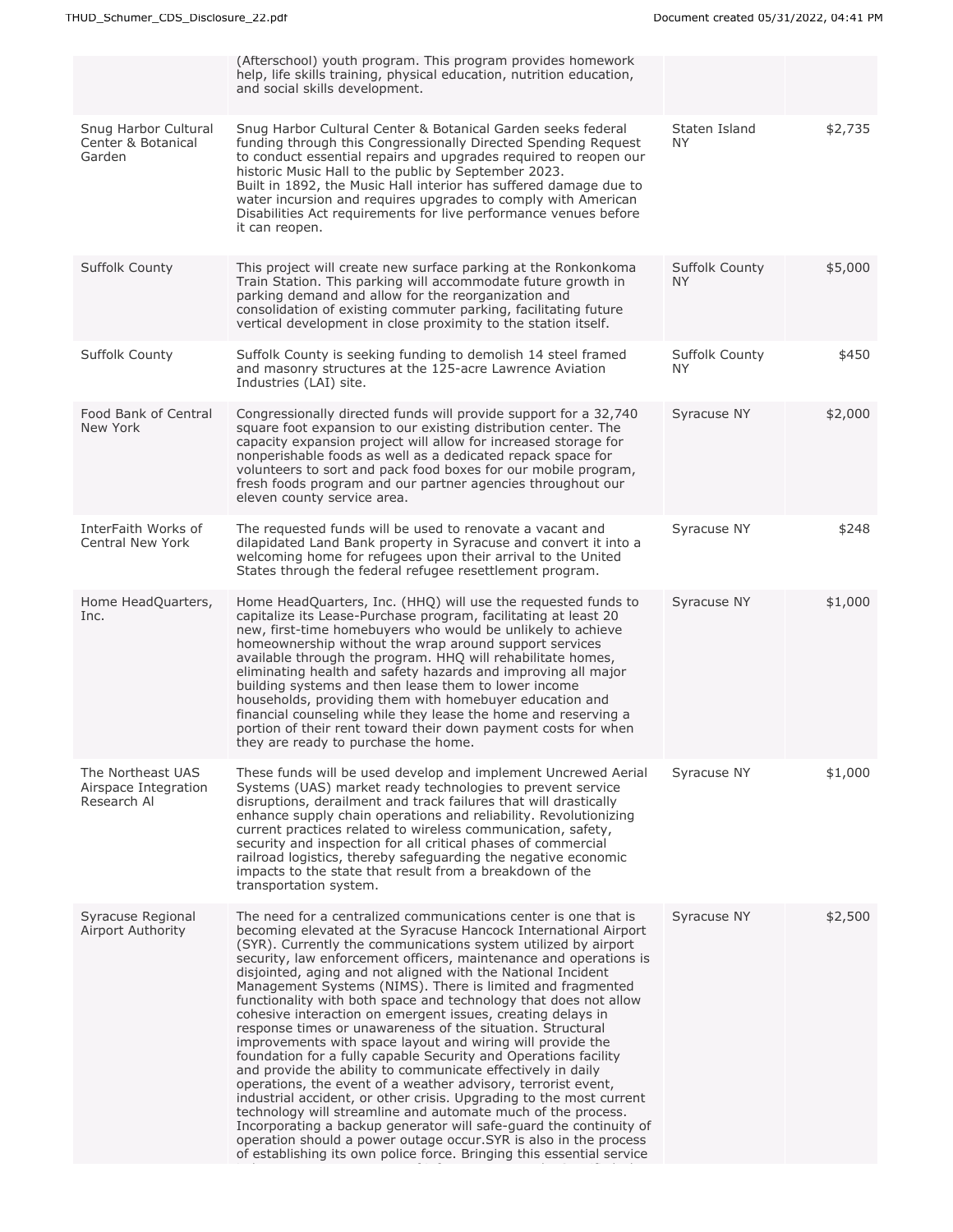|                                                              | in house creates a new set of infrastructure needs. Specific locker<br>rooms for officers, equipment storage, weapons locker and<br>evidence rooms are some of the requirements that must<br>incorporated. SYR will need to acquire uniforms, equipment,<br>weapons and radios to support the daily duties. Implementing<br>officer training programs and development of required policy and<br>procedures to meet regulatory standards are activities that<br>necessitate the expertise of external resources to complete<br>prescribed programs and documents.                                                                                                                                                                                                                                                                                                                                                                                                                                                                                                                                                              |             |         |
|--------------------------------------------------------------|-------------------------------------------------------------------------------------------------------------------------------------------------------------------------------------------------------------------------------------------------------------------------------------------------------------------------------------------------------------------------------------------------------------------------------------------------------------------------------------------------------------------------------------------------------------------------------------------------------------------------------------------------------------------------------------------------------------------------------------------------------------------------------------------------------------------------------------------------------------------------------------------------------------------------------------------------------------------------------------------------------------------------------------------------------------------------------------------------------------------------------|-------------|---------|
| Syracuse Regional<br>Airport Authority                       | The Syracuse Hancock International Airport (SYR) is in the<br>process of implementing a redesign of the access road design to<br>address passenger and employee safety concerns, capacity<br>constraints and incorporate public transportation from across the<br>region to the Airport. The access capacity constraints and safety<br>implications have reached a level that immediate actions must be<br>taken to reconfigure the curb line traffic as soon as possible.<br>Public safety and airport access are paramount to the SYR<br>operations, and it's recognized that the current situation has<br>reached critical mass.                                                                                                                                                                                                                                                                                                                                                                                                                                                                                           | Syracuse NY | \$2,750 |
| Syracuse Regional<br>Airport Authority                       | SYR concourse and utility infrastructure requires an upgrade to<br>improve operational efficiency, reduce utility usage and<br>ultimately Airline costs. SYR's terminal HVAC systems are over 35<br>years old, consisting of electrical baseboard heat and<br>substandard air handling units all beyond their useful life. A<br>significant improvement in efficiency from improved design<br>performance is expected to reduce kWh consumption by 30-40%.                                                                                                                                                                                                                                                                                                                                                                                                                                                                                                                                                                                                                                                                    | Syracuse NY | \$3,000 |
| Syracuse Regional<br>Airport Authority                       | SYR concourse and utility infrastructure requires an overhaul.<br>Components such as windows and siding are deteriorated to a<br>level where functionality is either impaired or non-existent, are<br>well over 35 years old and beyond the expected useful life.<br>Evidence of water penetration can be seen in 80% of the<br>windows and various sections of the metal siding indicating that<br>damage has started in the adjoining structural area. A<br>replacement of windows and siding will improve energy<br>efficiency, protect the building architecture from further damage<br>and improve the internal atmosphere for passengers.                                                                                                                                                                                                                                                                                                                                                                                                                                                                               | Syracuse NY | \$3,000 |
| City of Syracuse                                             | This would update lighting on Interstate 690 by replacing existing<br>infrastructure, fixtures, poles and bases west of the City. The City<br>of Syracuse which now owns and operates its streetlighting<br>system is responsible for maintenance of interstate street lights<br>within city-limits.                                                                                                                                                                                                                                                                                                                                                                                                                                                                                                                                                                                                                                                                                                                                                                                                                          | Syracuse NY | \$2,750 |
| Center for<br>Community<br>Alternatives. Inc.                | This economic development initiative will increase the capacity of<br>Center for Community Alternatives to provide workforce training<br>for persons with criminal justice involvement, including<br>incarceration, to obtain CCA paid internships and well-paid jobs<br>immediately thereafter in the hospitality or healthcare industries.<br>Funds will pay for personnel in work readiness (Workforce<br>Trainer, Career Services Specialist, Job Development Coordinator,<br>Culinary Instructor); Reentry Advocate for reentry legal services<br>for participants; Supervision; Data and Budget Analysts for<br>analysis of performance metrics accounting and reporting; Fringe<br>for all staff; Work Readiness Stipends equal to minimum wage<br>for participants during their training; Document<br>assistant/supports (RAP sheets), Program Supplies; Line Cook<br>Space; Recruitment and Marketing, Travel for participants and<br>staff, Training, Telecommunications, Office Space, Insurance,<br>Office Supplies, and Indirect Costs (Federally negotiated Indirect<br>Rate) for a total request of \$429,754. | Syracuse NY | \$429   |
| <b>Visiting Nurses</b><br>Association of<br>Central New York | VNA of CNY is proposing the adaptive reuse of The Beeches,<br>located at 7900 Turin Road in the city of Rome, New York, into a<br>mixed use, aging in place community that will incorporate mixed<br>income supportive housing, commercial development, resident<br>and community amenities, walking trails, a gym, greenspace,<br>modern technology infrastructure, medical offices, a cafe and<br>more, all using an aging in place design model.                                                                                                                                                                                                                                                                                                                                                                                                                                                                                                                                                                                                                                                                           | Syracuse NY | \$2,600 |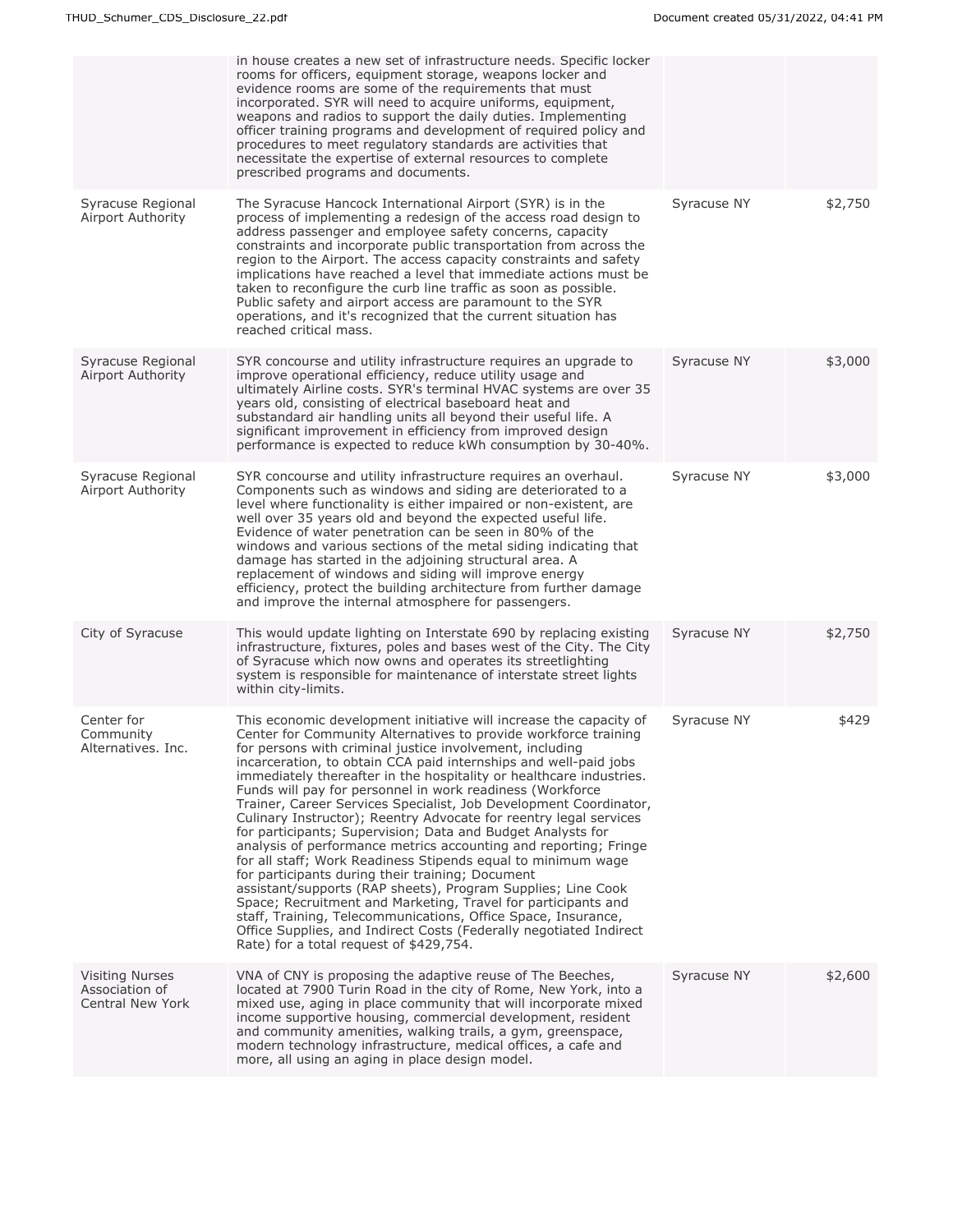| YMCA of Central New<br>York                            | The YMCA of Central New York has an opportunity to advance,<br>evolve and/or reinvent its real estate platform for reach, growth,<br>impact and service to Syracuse. The current Downtown YMCA<br>site located at 340 Montgomery Street presently encompasses a<br>combination of housing and wellness offerings to greater<br>Syracuse-and specifically to the downtown community-and has<br>served its members and constituents for decades. The<br>appropriate location, site, and building platform for the YMCA in<br>downtown Syracuse is now ripe for reimagination and, possibly,<br>relocation.                                                                                                                                                                                                                                                                                                                                                                                                                                                                                                | Syracuse NY | \$5,000 |
|--------------------------------------------------------|---------------------------------------------------------------------------------------------------------------------------------------------------------------------------------------------------------------------------------------------------------------------------------------------------------------------------------------------------------------------------------------------------------------------------------------------------------------------------------------------------------------------------------------------------------------------------------------------------------------------------------------------------------------------------------------------------------------------------------------------------------------------------------------------------------------------------------------------------------------------------------------------------------------------------------------------------------------------------------------------------------------------------------------------------------------------------------------------------------|-------------|---------|
| Jewish Home of<br>Central New York, Inc.               | Our goal is improving residential care and safety, the buildings<br>and program space on our campus where low and moderate<br>income seniors and individuals with developmental and cognitive<br>disabilities reside and are served are in significant disrepair and<br>have outdated, obsolete and inefficient fixtures and<br>accommodations. The structures, built as early as 1935, 1940s,<br>1950s and 1970s are in dire need of renovation, and building<br>equipment is in need of replacement. The housing sites serve as<br>a safety net for many frail and indigent seniors, and are a<br>community resource for many not-for- profit agencies.<br>Maintaining affordable housing and housing with supportive<br>services allow seniors to remain independent and age in their<br>choice of place. In addition, we need to upgrade and enhance our<br>technology capabilities. As new advances are made in modern<br>technology, there are increasingly more opportunities to improve<br>the lives of seniors. Technology impacts many aspects of health<br>care operation and care delivery. | Syracuse NY | \$255   |
| The Salvation Army<br><b>Empire State Division</b>     | The Empire State Division is continually seeking ways to improve<br>resources and implement our mission in creative, practical ways.<br>The goal of reaching more people, bringing hope and improving<br>the lives of those we serve requires adapting our existing model<br>to a more direct and integrated approach. It is for this reason<br>that we have established a Mobile Mission Center (MMC) out of<br>The Salvation Army Massena location bringing the strength of<br>The Salvation Army to rural communities that are distant from<br>our Corps and Service Centers.                                                                                                                                                                                                                                                                                                                                                                                                                                                                                                                        | Syracuse NY | \$161   |
| <b>Tucker Missionary</b><br><b>Baptist Church</b>      | These funds will be used to secure and develop the land around<br>our church for housing and development due to the I-81 project<br>in which our church will be directly affected.                                                                                                                                                                                                                                                                                                                                                                                                                                                                                                                                                                                                                                                                                                                                                                                                                                                                                                                      | Syracuse NY | \$1,000 |
| <b>Upstate Minority</b><br>Economic Alliance           | UMEA is seeking financial assistance for establishing a fully<br>staffed mobile/physical small business center (e.g., site<br>development, FF&E, staffing, and training curricula development)<br>along with virtual portals centralizing business development and<br>certification/bidding support resources, and a new equity-based<br>capital fund. The center will be a hub for inclusive procurement<br>activities occurring across the Central New York Region,<br>predominantly offering specialized training and technical<br>assistance designed to prepare minority contractors (i.e., certified<br>M/WBEs and DBEs) for subcontracting opportunities associated<br>with the proposed \$2.5B+ investment in I-81 redevelopment<br>projects underway by NYSDOT, Onondaga County, and the City of<br>Syracuse. The city and county are reviewing their budgets and<br>seeking to match financial contributions made for establishing the<br>one-stop-shop.                                                                                                                                      | Syracuse NY | \$1,500 |
| Central New Regional<br>Transportation<br>Authority    | The Central New York Regional Transportation Authority<br>(CNYRTA) intends to start a Bus Rapid Transit line on the James<br>St. to Onondaga Community College route corridor, the Syracuse<br>University to William F. Walsh Regional Transportation Center<br>route corridor and improvements to the South Salina Street<br>Route corridor.                                                                                                                                                                                                                                                                                                                                                                                                                                                                                                                                                                                                                                                                                                                                                           | Syracuse NY | \$3,000 |
| CenterState<br>Corporation for<br>Economic Opportunity | The "Southeast Gateway" corridor of Syracuse has long been<br>subjected to disinvestment, urban renewal, and concentrated<br>poverty. However, in more recent years, it has been viewed as<br>an opportune site for economic revitalization, based upon its<br>proximity to the burgeoning Downtown and University Hill<br>districts, and an imminent transformational project within the<br>Interstate 81 corridor. These factors create a sense of urgency<br>for initiating a comprehensive, community-driven, and equitable<br>revitalization strategy. Since 2018, CenterState CEO and its<br>community partners have advanced this vision, but one property,<br>more than any others, presents an obstacle to true neighborhood<br>revitalization: the historic "Sears Building", at 1300 South Salina                                                                                                                                                                                                                                                                                            | Syracuse NY | \$1,000 |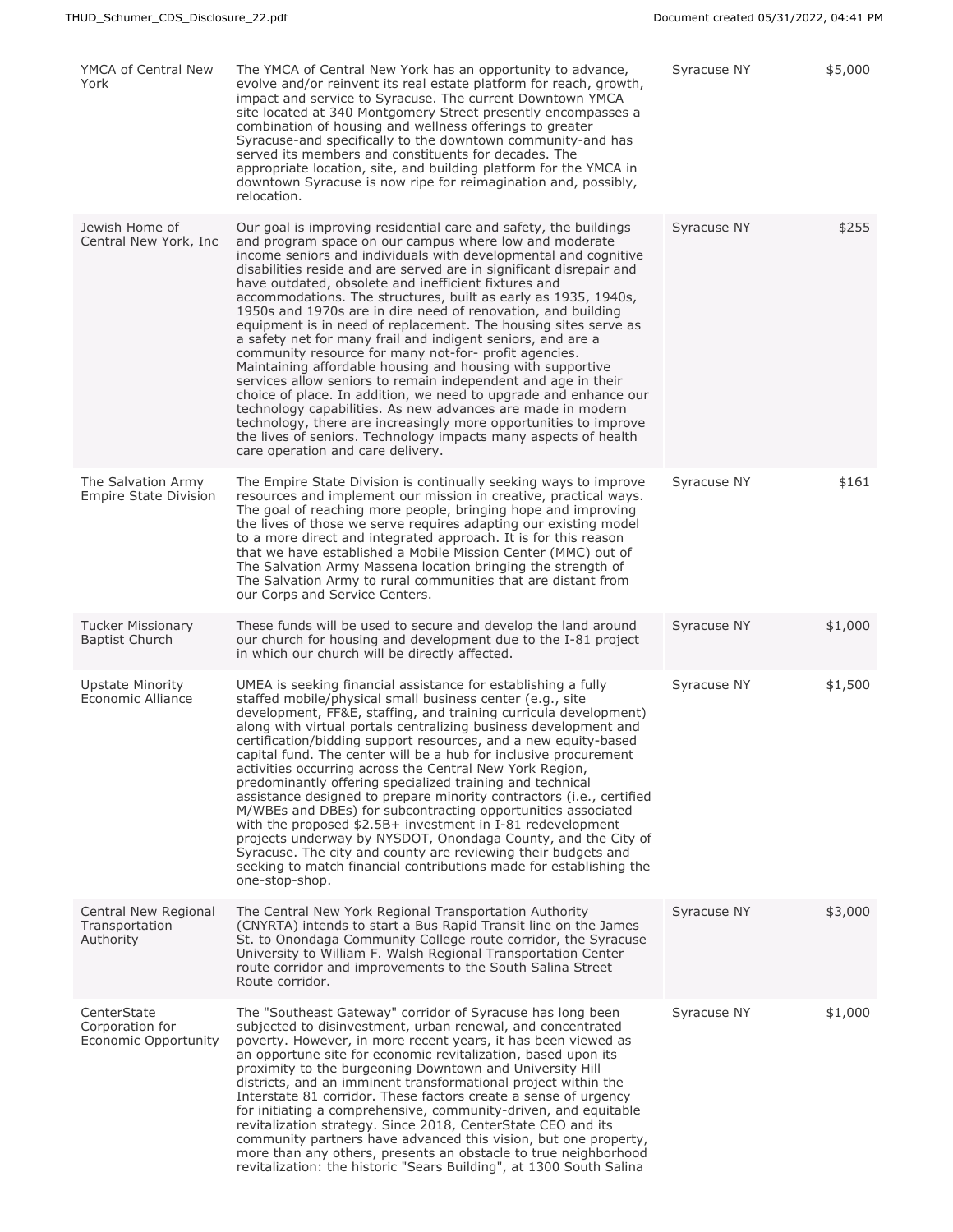|                                                          | Street. Once heralded as "one of the most attractive mercantile<br>buildings erected in Syracuse", the building now is effectively<br>vacant and increasingly falling into disrepair. After years of failed<br>efforts, the Allyn Family Foundation and CenterState CEO, in<br>partnership with the City of Syracuse, have an opportunity to<br>acquire the property. It is the shared goal of the project partners<br>to restore the building to its original grandeur, while also creating<br>significant economic opportunities for nearby residents. The<br>partners will do this with extensive community engagement - and<br>a commitment to creating neighborhood benefits. This effort will<br>leverage previous investments in the Southeast Gateway<br>Corridor, SUNY EOC, JMA Wireless, Blueprint15, and the STEAM<br>high school. We are looking for support in helping to stabilize the<br>building, specifically costs associated with environmental<br>remediation and shoring up exterior masonry. |              |          |
|----------------------------------------------------------|--------------------------------------------------------------------------------------------------------------------------------------------------------------------------------------------------------------------------------------------------------------------------------------------------------------------------------------------------------------------------------------------------------------------------------------------------------------------------------------------------------------------------------------------------------------------------------------------------------------------------------------------------------------------------------------------------------------------------------------------------------------------------------------------------------------------------------------------------------------------------------------------------------------------------------------------------------------------------------------------------------------------|--------------|----------|
| Onondaga County<br>Department of<br>Transportation       | The Onondaga County Department of Transportation is seeking to<br>complete the final segment of the Canalways Trail Salina<br>Extension project (also know as the "Loop-the-Lake-Trail")<br>around Onondaga Lake. The final, and most complex segment of<br>this multi-use pedestrian and bicycle transportation trail, is on<br>the southeast side of the lake from the City of Syracuse to the<br>Village of Liverpool in the Town of Salina.                                                                                                                                                                                                                                                                                                                                                                                                                                                                                                                                                                    | Syracuse NY  | \$10,000 |
| CenterState<br>Corporation for<br>Economic Opportunity   | The Healthcare Workforce Innovations project is designed to<br>build on the success of CenterState CEO's Work Train initiative to<br>deliver lasting healthcare workforce solutions rooted in equity<br>and inclusion. Funding will be used to build and deploy the<br>following: a Healthcare Workforce Industry Partnership; retooling<br>and scaling of the "Health Train" workforce model; developing<br>and deploying frontline worker retention and learning strategies;<br>collaboratively designing healthcare focused CTE programming to<br>build a more robust and diverse K-12 healthcare workforce<br>pipeline; and attracting healthcare job seekers through targeted<br>marketing and relocation incentives.                                                                                                                                                                                                                                                                                         | Syracuse NY  | \$950    |
| City of Syracuse                                         | This project will provide funds to address emergency unsafe<br>housing conditions in occupied rental properties. It will also<br>support substantial blight remediation and/or removal of<br>structures in order to make those sites ready for redevelopment<br>to support Mayor Walsh's Resurgent Neighborhoods Initiative.                                                                                                                                                                                                                                                                                                                                                                                                                                                                                                                                                                                                                                                                                       | Syracuse NY  | \$1,000  |
| City of Syracuse                                         | This project will fund the construction of affordable single and<br>two-family homes in the City of Syracuse. It is part of Mayor<br>Walsh's expansive Resurgent Neighborhood Initiative to build 200<br>units of new housing at scattered sites throughout the city.                                                                                                                                                                                                                                                                                                                                                                                                                                                                                                                                                                                                                                                                                                                                              | Syracuse NY  | \$1,000  |
| Discovery Center of<br>Science and<br>Technology, DBA MO | An exhibit for visitors to explore the concept and practice of<br>sustainable agriculture through interactive displays. Funds will be<br>used for physical upgrades (deinstallation of existing exhibit,<br>installation of lighting, flooring, ancillary signage, barriers),<br>interactive Components (a combination of components purchased<br>through vendors or, for smaller pieces, fabricated in-house),<br>development & Production of Content (text and image panels,<br>digital media, curriculum guides), and marketing & Promotion<br>(exhibit opening, school coordination, community involvement).                                                                                                                                                                                                                                                                                                                                                                                                   | Syracuse NY  | \$400    |
| Syracuse Housing<br>Authority                            | The City of Syracuse, the Syracuse Housing Authority, and<br>several local partners have embarked on the tranformation of the<br>New 15th Ward/East Adams Neighboorhood, in alignment with<br>the planned deconstruction of Interstate 81. The project will<br>deliver more than 1500 units of mixed-income housing and high<br>quality neighborhood amenities; this request is to defray costs<br>associated with relocating our residents, demolishing our aging<br>and distressed public housing, and environmental remediation at<br>the development sites.                                                                                                                                                                                                                                                                                                                                                                                                                                                    | Syracuse NY  | \$15,887 |
| The Friends of The<br>Mozartina/Tarrytown<br>Music Hall  | The Music Hall's current air conditioning system was designed in<br>the 1930s as the theater was converted into a movie house.<br>Since the stage are was not to be used, some of the (very noisy)<br>equipment was placed in the wings, which creates multiple<br>problems for the current use as a performing arts center                                                                                                                                                                                                                                                                                                                                                                                                                                                                                                                                                                                                                                                                                        | Tarrytown NY | \$750    |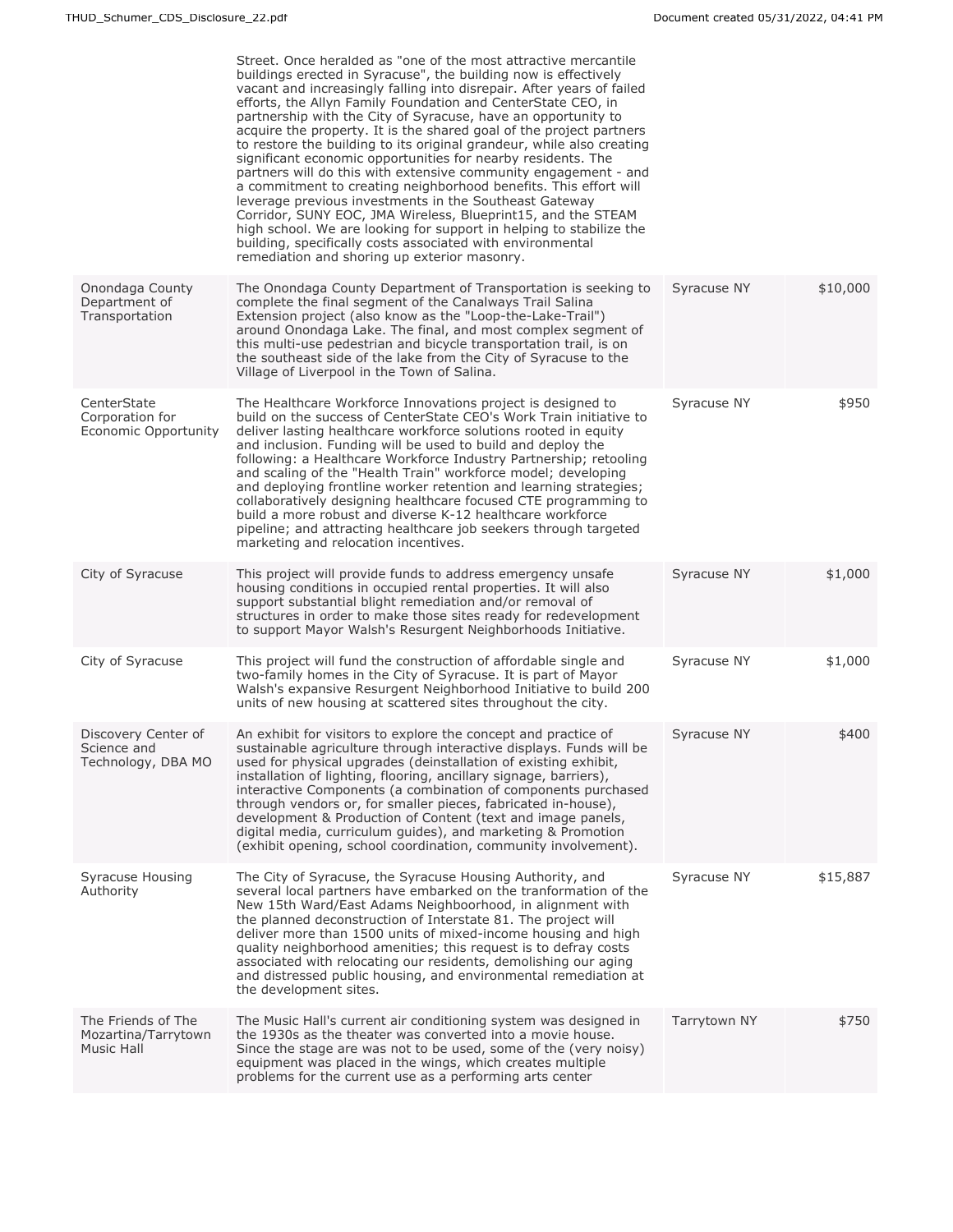| Scenic Hudson, Inc.                             | The "Route 9-Westchester RiverWalk Transit Connector" ("Transit<br>Connector") is planned as an ADA-compliant facility that will<br>enable pedestrian and bicycle access between Route 9<br>neighborhoods and businesses and Tarrytown Station. Tarrytown<br>Station is a multi-modal transportation hub with Hudson Line<br>commuter rail service to Manhattan, Westchester, Putnam, and<br>Dutchess Counties, as well as Bee Line Bus service throughout<br>Westchester County, and Lower Hudson Transit Link, which<br>provides bus service between Rockland County, Tarrytown and<br>White Plains. The project is a public private partnership involving<br>Westchester County, the Village of Tarrytown, and Scenic Hudson<br>and is supported by an array of business, environmental, trail,<br>bicycle, historic preservation groups as well as municipalities,<br>elected officials and prominent individuals.                                                                                                                                                                                                                                                                                                                                                                                                                                                                                                                                                                                                                                                                             | Tarrytown NY   | \$2,797 |
|-------------------------------------------------|----------------------------------------------------------------------------------------------------------------------------------------------------------------------------------------------------------------------------------------------------------------------------------------------------------------------------------------------------------------------------------------------------------------------------------------------------------------------------------------------------------------------------------------------------------------------------------------------------------------------------------------------------------------------------------------------------------------------------------------------------------------------------------------------------------------------------------------------------------------------------------------------------------------------------------------------------------------------------------------------------------------------------------------------------------------------------------------------------------------------------------------------------------------------------------------------------------------------------------------------------------------------------------------------------------------------------------------------------------------------------------------------------------------------------------------------------------------------------------------------------------------------------------------------------------------------------------------------------|----------------|---------|
| Village of<br>Trumansburg                       | The Fire and EMS facility is critical for the region. There is no<br>readily available replacement coverage for these two<br>departments in the region. During the times of COVID and a<br>shrinking industry, many small, EMS and fire stations did not<br>survive and more stations have had to expand their reach and<br>capacity to cover those areas without the emergency personnel.<br>The Village of Trumansburg's EMS and Fire Station is now<br>servicing the Town of Ulysses, Town of Covert, and the Town of<br>Hector in addition for the Village's residents and businesses<br>Community paramedicine services can help their communities by<br>reducing the burden on other providers, by treating patients in<br>their homes or other locations outside the health centers,<br>community paramedics reduce the number of patients in hospital<br>beds, nursing homes, or emergency rooms, and reducing<br>unnecessary transports. During the time of COVID, this kind of<br>care was even more critical as there was a need to keep the ERs<br>for severe COVID patients and hospitals were running out of<br>rooms and beds for all who needed them. The existing EMS<br>station is not adequate for all of the staff and shared space as is.<br>The Village did look into repurposing the existing facility, but no<br>matter the changes within the same space, it was ultimately not<br>a long-term viable solution for the Village. The Fire department<br>will also use this space and it also continues to grow in coverage<br>area. Please see our additional information. | Trumansburg NY | \$3,000 |
| Village of Tupper<br>Lake                       | Tupper Lake will prepare for completion of the Adirondack Rail<br>Trail by improving sidewalk and trail connections from the<br>trailhead/train station area to businesses and amenities. Tupper<br>Lake will be the junction of the Adirondack Rail trail's southern<br>section, a 56-mile rail connection to Old Forge, and the northern<br>section, a 34-mile multi-use solid surface four-season trail<br>connecting to Lake Placid. This proposed streetscape<br>enhancement project will leverage and add value to New York<br>State's investment of over \$44 million in the Adirondack Rail Trail<br>and the ongoing private sector investment in Tupper Lake's<br>Junction Depot downtown area, site of the trailhead and train<br>station.                                                                                                                                                                                                                                                                                                                                                                                                                                                                                                                                                                                                                                                                                                                                                                                                                                               | Tupper Lake NY | \$1,910 |
| City of Utica                                   | The City of Utica, in partnership with the Community Foundation<br>of Herkimer & Oneida Counties and the Utica Municipal Housing<br>Authority (d/b/a People First), is requesting \$6 million to<br>construct a dual site redevelopment project in the City's Cornhill<br>neighborhood that will provide nearly 100 units of affordable,<br>mixed income housing combined with entrepreneurial/workforce<br>development and a new model of public service delivery. The<br>project incorporates a City-owned site on James Street that will<br>be donated to the project and a site on West Street that is<br>owned by a Utica-based not-for-profit who will have an interest in<br>the project once completed.                                                                                                                                                                                                                                                                                                                                                                                                                                                                                                                                                                                                                                                                                                                                                                                                                                                                                    | Utica NY       | \$6,000 |
| Integrated<br>Community<br>Alternatives Network | The funds in this request will be used for the completion of the<br>ICAN Family Resource Center in Central New York, combining<br>educational play and learning with mental and behavioral health<br>services in on community building. The Family Resource project<br>has begun and is looking for funding for the last phase of the<br>project to help finish and capitalize on the location for the all new<br>Children's Museum.                                                                                                                                                                                                                                                                                                                                                                                                                                                                                                                                                                                                                                                                                                                                                                                                                                                                                                                                                                                                                                                                                                                                                               | Utica NY       | \$5,430 |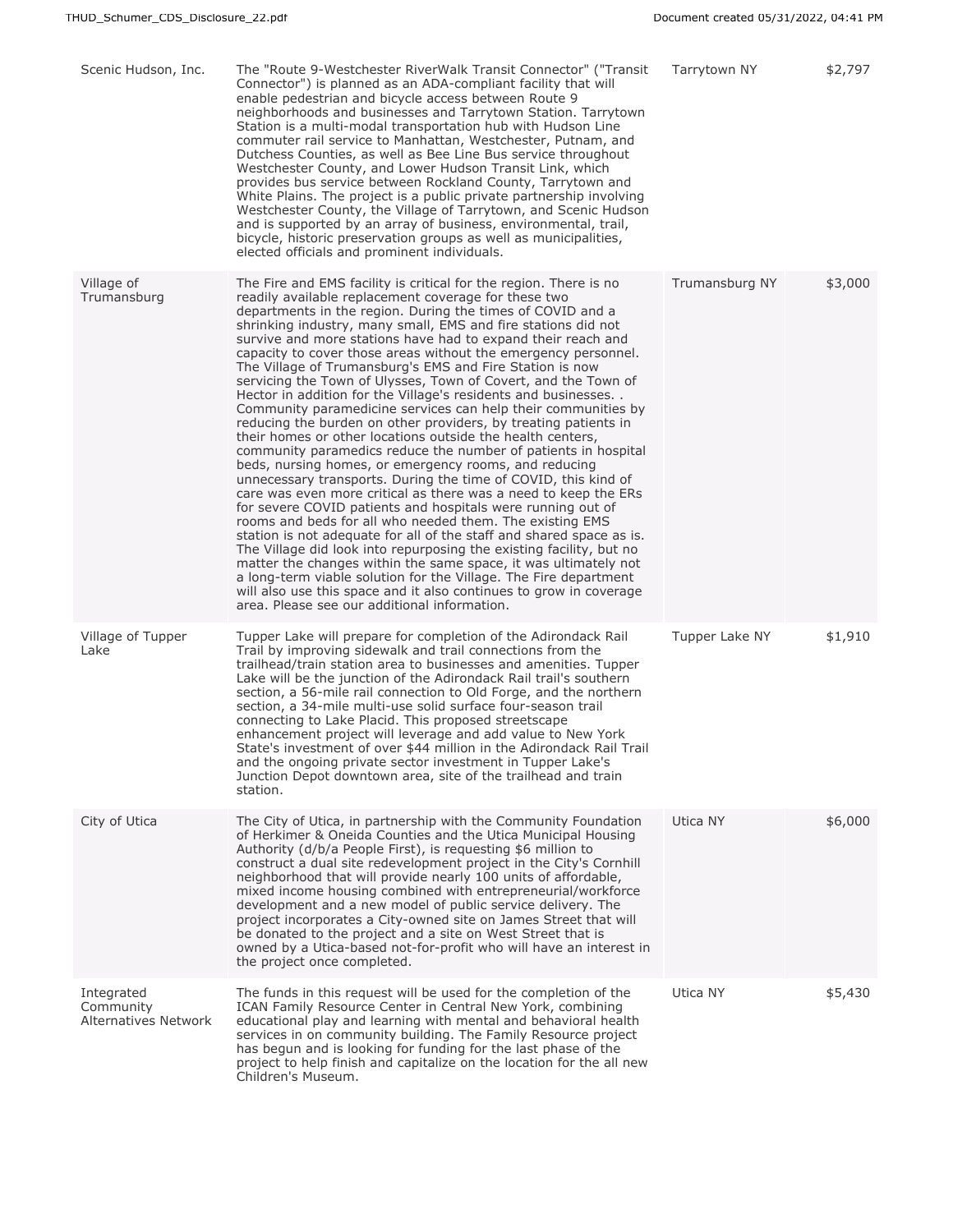| Midtown Utica<br><b>Community Center</b>                        | The Midtown Utica Community Center (MUCC) is requesting<br>funding for the construction, rehabilitation, and improvement of a<br>critical public facility in the city of Utica, New York that provides<br>services to refugees and immigrants in the community. The<br>building, formerly a church built in 1917, is in dire and urgent<br>need of capital improvements to prevent the building from<br>becoming blighted; MUCC has limited financial and resource<br>capacity to complete a major renovation. The building has not<br>been updated since its inception, although it has undergone<br>minor repairs that included fixing the roof and porch. With a<br>federal investment, MUCC will be able to make enhancements to<br>the building that improve the health and welfare of the<br>community, while addressing the needs of a low-income, diverse<br>population. | Utica NY                          | \$500    |
|-----------------------------------------------------------------|----------------------------------------------------------------------------------------------------------------------------------------------------------------------------------------------------------------------------------------------------------------------------------------------------------------------------------------------------------------------------------------------------------------------------------------------------------------------------------------------------------------------------------------------------------------------------------------------------------------------------------------------------------------------------------------------------------------------------------------------------------------------------------------------------------------------------------------------------------------------------------|-----------------------------------|----------|
| The Arc,<br>Oneida-Lewis Chapter                                | Funding will completely revamp the parking lot behind the<br>historic building at 245 Genesee Street, Utica, which houses<br>administrative offices of the Arc Oneida Lewis, 2 day habilitation<br>programs, and 1 vocational training center-all centered around<br>creating more fulfilling lives for people with intellectual and/or<br>developmental disabilities. The parking lot must be overhauled so<br>that all individuals can safely enter and exit the building, and so<br>that flooding issues due to a poorly designed and dilapidated<br>parking lot will be halted, such that moisture in the lower levels<br>of the building can be eliminated.                                                                                                                                                                                                                 | Utica NY                          | \$500    |
| Incorporated Village<br>of Valley Stream                        | Project funds will be used for the construction of a multi-story<br>parking garage at the Valley Stream LIRR train station.<br>Consolidating parking into a safe, attractive, and covered parking<br>structure will allow for economic development and revitalization<br>around the train station - the west anchor of our downtown.                                                                                                                                                                                                                                                                                                                                                                                                                                                                                                                                             | <b>Valley Stream</b><br><b>NY</b> | \$12,800 |
| Town of Franklin                                                | The proposed project will extend broadband service in the Town<br>of Franklin, New York - a high-cost, last-mile area that would face<br>challenges receiving private investment in the absence of public<br>support.                                                                                                                                                                                                                                                                                                                                                                                                                                                                                                                                                                                                                                                            | Vermontville NY                   | \$1,100  |
| <b>VEQUES COMMUNITY</b><br>NGO COALITION                        | ViequesLove is focused on improving the resilience,<br>preparedness, and sustainability of Vieques by coordinating<br>disaster relief between the government and NGO's and helping<br>local organizations build capacity; and to repurpose its contact<br>tracing team to become a wide-ranging health support system.<br>To accomplish this, ViequesLove proposes a multi-pronged<br>approach to build a comprehensive NGO, faith-based, and small<br>business support funding system so that these institutions<br>become more self-sufficient and sustainable while adding to the<br>health care support that meets the island's needs.                                                                                                                                                                                                                                       | Vieques PR                        | \$1,000  |
| Fort Drum Regional<br>Liaison Organization,<br><b>DBA Advoc</b> | Requested funds will support Advocate Drum's work to advance<br>community-military partnerships that promote the value of Fort<br>Drum and strengthen our local communities and New York State<br>through collaborative relationships and sustainable regional<br>planning; cultivate private sector resources to support military<br>infrastructure, energy security, and conservation; support Fort<br>Drum communities as they address proposed changes in military<br>missions and their potential impact on local and regional<br>economics & culture; help communities create great places for<br>our Service Members, their Families and Veterans to live, work<br>and play. Advocate Drum is requesting \$150,000 for the salary<br>for an Executive Director and \$100,000 in funding to maintain<br>general operations.                                                | Watertown NY                      | \$250    |
| Watertown Family<br>YMCA                                        | Renovation and new construction to convert a vacant<br>environmental remediation site in the center of Watertown's<br>downtown into a purposefully designed space that will ensure a<br>viable, sustainable community center able to serve the growing<br>demands and needs of the most vulnerable children, families,<br>and seniors in our community. The funds will bridge the final gap<br>to ensure completion of the 89,000 square foot YMCA Community<br>and Aquatics Center in a severely distressed census tract with a<br>poverty rate greater than 24.6% surrounded by low-to moderate<br>income housing, transforming the downtown and significantly<br>improving the lives of the population.                                                                                                                                                                       | Watertown NY                      | \$2,500  |